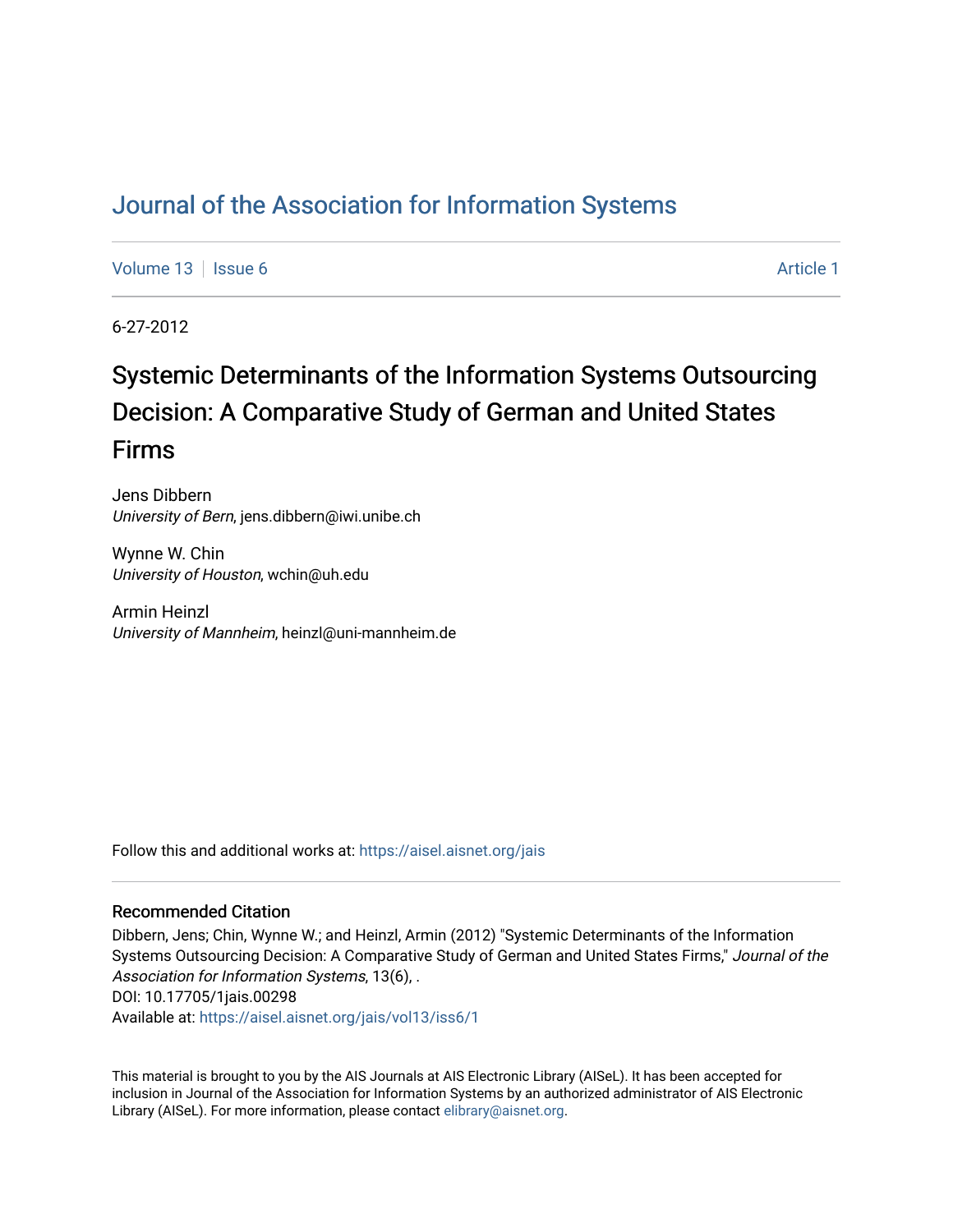# Journal of the Association<br>for Information Systems

**Research Article**

**Systemic Determinants of the Information Systems Outsourcing Decision: A Comparative Study of German and United States Firms**

**Jens Dibbern** University of Bern jens.dibbern@iwi.unibe.ch

**Wynne W. Chin** University of Houston wchin@uh.edu

**Armin Heinzl** University of Mannheim heinzl@uni-mannheim.de

### **Abstract**

*The practice of information systems (IS) outsourcing is widely established among organizations. Nonetheless, evidence suggests that organizations differ considerably in the extent to which they deploy IS outsourcing. This*  variation has motivated research into the determinants of the IS outsourcing decision. Most of this research is *based on the assumption that a decision on the outsourcing of a particular IS function is made independently of other IS functions. This modular view ignores the systemic nature of the IS function, which posits that IS effectiveness depends on how the various IS functions work together effectively. This study proposes that systemic influences are important criteria in evaluating the outsourcing option. It further proposes that the*  recognition of systemic influences in outsourcing decisions is culturally sensitive. Specifically, we provide *evidence that systemic effects are factored into the IS outsourcing decision differently in more individualist cultures than in collectivist ones. Our results of a survey of United States and German firms indicate that perceived in-house advantages in the systemic impact of an IS function are, indeed, a significant determinant of IS outsourcing in a moderately individualist country (i.e., Germany), whereas insignificant in a strongly individualist country (i.e., the United States). The country differences are even stronger with regard to perceived in-house advantages in the systemic view of IS professionals. In fact, the direction of this impact is reversed in the United States sample. Other IS outsourcing determinants that were included as controls, such as cost efficiency, did not show significant country differences.*

*Keywords: Outsourcing Determinants, Cross-Cultural, Group Comparison, PLS, Multi-Group Structural Equation Modeling, System Theory, Transaction Cost Economics, Resource-Based Theory, Institutional Theory, Power Theory, Individualism-Collectivism.*

\* Varun Grover was the accepting senior editor. This article was submitted on 6th December 2010 and went through two revisions.

Volume 13, Issue 6, pp. 466-497, June 2012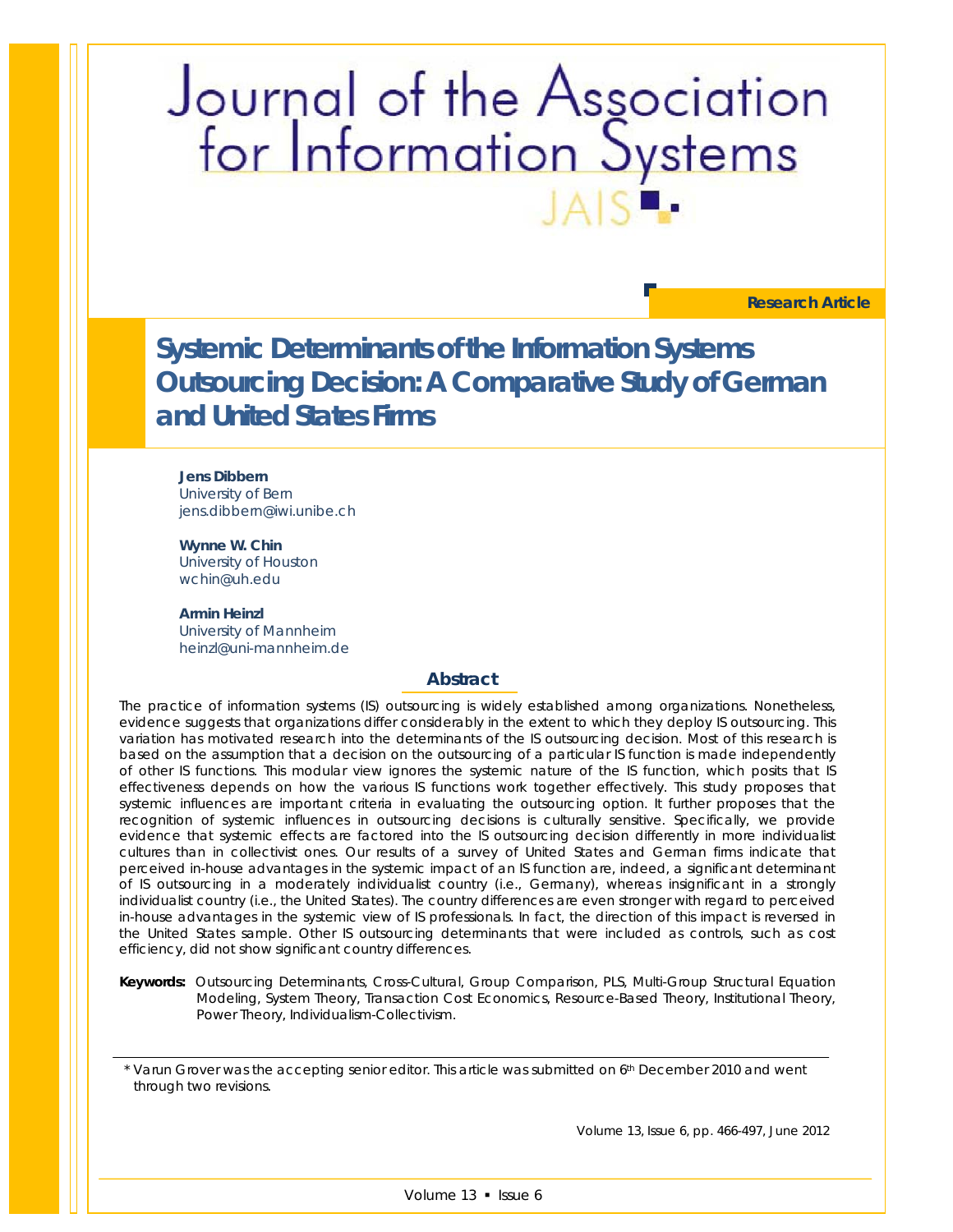## **Systemic Determinants of the Information Systems Outsourcing Decision: A Comparative Study of German and United States Firms**

# **1. Introduction**

In the early 1990s, information systems (IS) outsourcing was a relatively new phenomenon, dominated by large-scale outsourcing deals in the United States. Today, it is a widely recognized organizational option for managing the IS function of a firm. IS outsourcing is present globally, a fact indicated by the increasingly balanced distribution of IS outsourcing expenditure across countries (TPI, 2005). Nonetheless, evidence suggests that outsourcing should not be considered a panacea for the management of IS services in all organizations. There is still considerable variety among organizations in the extent to which IS functions are outsourced. Most organizations prefer a selective outsourcing approach, in which only particular IS functions and certain portions of IS functions are handed over to external service providers (Apte et al., 1997; Lacity, Willcocks, & Feeny, 1995).

This variation in outsourcing behavior from company to company has prompted researchers to examine the determinants by which companies decide to deploy IS outsourcing. These determinants explain why some organizations prefer to outsource higher portions of their IS functions to external service providers than other organizations. The different theoretical streams that have been applied to explain the logic behind this decision making, including economic, strategic, and institutional theories, are reflected in these determinants (Dibbern, Goles, Hirschheim, & Jayatilaka, 2004). Despite these multiple perspectives, literature reviews of previously established IS outsourcing determinants reveal the prevalence of economic theories in explaining the outsourcing decision of a company; the main criterion used to evaluate the appropriateness of outsourcing is cost efficiency (Dibbern et al., 2004; Lacity, Khan, Yan, & Willcocks, 2010). However, internal and external IS services can differ not only in efficiency, but also in the effectiveness they offer to the company (Clark, Zmud, & McCray, 1995; DiRomualdo & Gurbaxani, 1998; Hirschheim & Lacity, 2000). A unique aspect of IS effectiveness that has rarely been considered in IS outsourcing research is the systemic nature of the IS function (Davis & Olson, 1985). When studying IS effectiveness, it is often difficult to study particular IS resources or IS functions in isolation. It is often the combined effect of various IS activities and functions working together – the systemic influence – that creates value for an organization (Ariav & Ginzberg, 1985). However, it is still far from clear how this systemic influence is factored into the decision to outsource particular IS functions to an external vendor. Accordingly, the first objective of this study is to establish a theoretical foundation for the consideration of the systemic influence of IS in the IS outsourcing decision.

The second objective of this study is to examine the impact of cross-cultural differences on the IS outsourcing decision. This second goal is motivated by two considerations. First, conceptual research has proposed a theoretical linkage between the cultural norms and values of individuals and their preferences for handling different facets of knowledge, such as systemic rather than independent knowledge (Bhagat, Kedia, Harveston, & Triandis, 2002). Specifically, it has been proposed that collectivists emphasize systemic knowledge when it comes to processing, interpreting, and making sense of a body of knowledge, whereas individualists focus on independent knowledge. Since IS outsourcing decision making represents a knowledge-intensive task, systemic influences are likely to be considered differently by companies in more collectivist as opposed to individualist countries. Second, this study contributes to understanding the perplexing findings of a number of cross-national studies on IS outsourcing that have found its determinants to vary across countries (Apte et al., 1997; Barthélemy & Geyer, 2001; Tiwana & Bush, 2007). Thus far, little attempt has been made to explain these differences. However, finding theory-based explanations for such cross-cultural differences is important, as it helps to achieve a higher level of generality for theories in the IS context, in particular, (Preston, Karahanna, & Rowe, 2006) as well as in the context of managerial decision making and organizational behavior, in general (Cheng, Sculli, & Chan, 2001; England, 1983; Hofstede, 1983a, 1993, 1994; Triandis, 1982).

In the next section, we begin by providing an overview of IS outsourcing determinants and explaining our focus on systemic determinants and their interaction with culture. We then develop our research model and empirically test it through a survey of German and United States companies. Finally, we discuss the findings and final implications and outline our conclusions.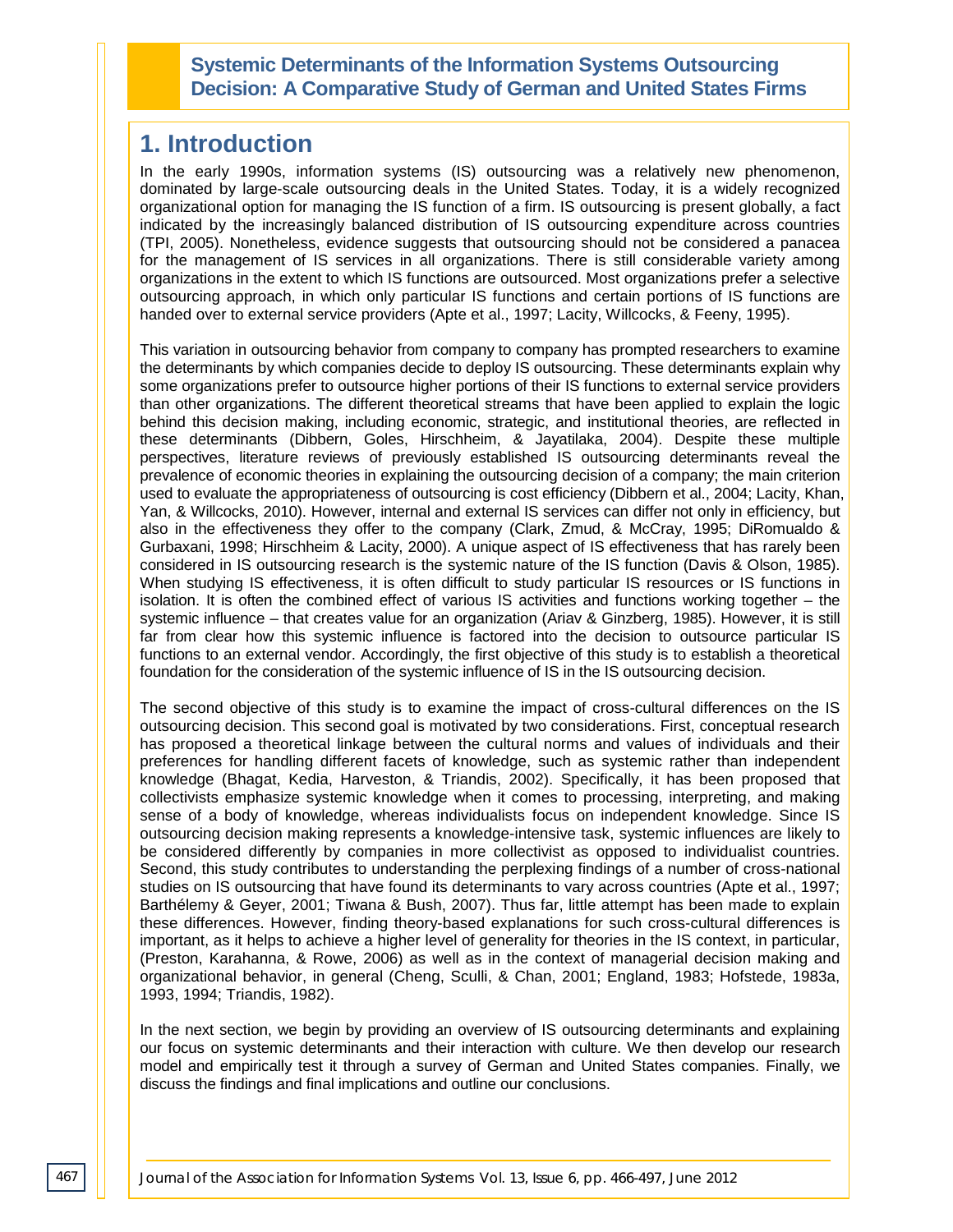# **2. Literature Review and Theoretical Framework**

# **2.1. Major Domains of IS Outsourcing Determinants**

The study of the determinants of IS outsourcing has already reached a relatively high level of maturity. These determinants may be separated into two groups, those reflecting motivations for or against outsourcing and those reflecting the IS outsourcing context (Dibbern et al., 2004; Lacity et al., 2010). The motivational factors can be separated into those stemming from the decision maker's own judgment (i.e., different types of rationales, such as efficiency and effectiveness criteria) and those stemming from the environment, referred to as environmental forces and constraints (see upper box in Figure 1). While most quantitative studies have focused on cost efficiency as a major decision criterion, qualitative and conceptual studies have emphasized effectiveness criteria, such as reaching strategic objectives (DiRomualdo & Gurbaxani, 1998; McLellan, Marcolin, & Beamish, 1995), accessing superior resources (Cross, 1995), or improving service quality (Clark et al., 1995).

The environmental forces and constraints reflect the fact that, beyond evaluating, weighting, and aggregating decision criteria based on the decision maker's own judgments, decision makers are usually influenced by their environment, both within their organization and externally (Paulson Gjerde, Slotnick, & Sobel, 2002). Environmental forces and constraints refer to pressures from external stakeholders to conform to institutional regulations (Ang & Cummings, 1997) or to behaviors of peer organizations or opinion leaders (Loh & Venkatraman, 1992). Internal environmental forces can come from various internal stakeholder groups, such as business departments or work councils, which may exercise power in order to influence the outsourcing decision (Lacity & Hirschheim, 1993).

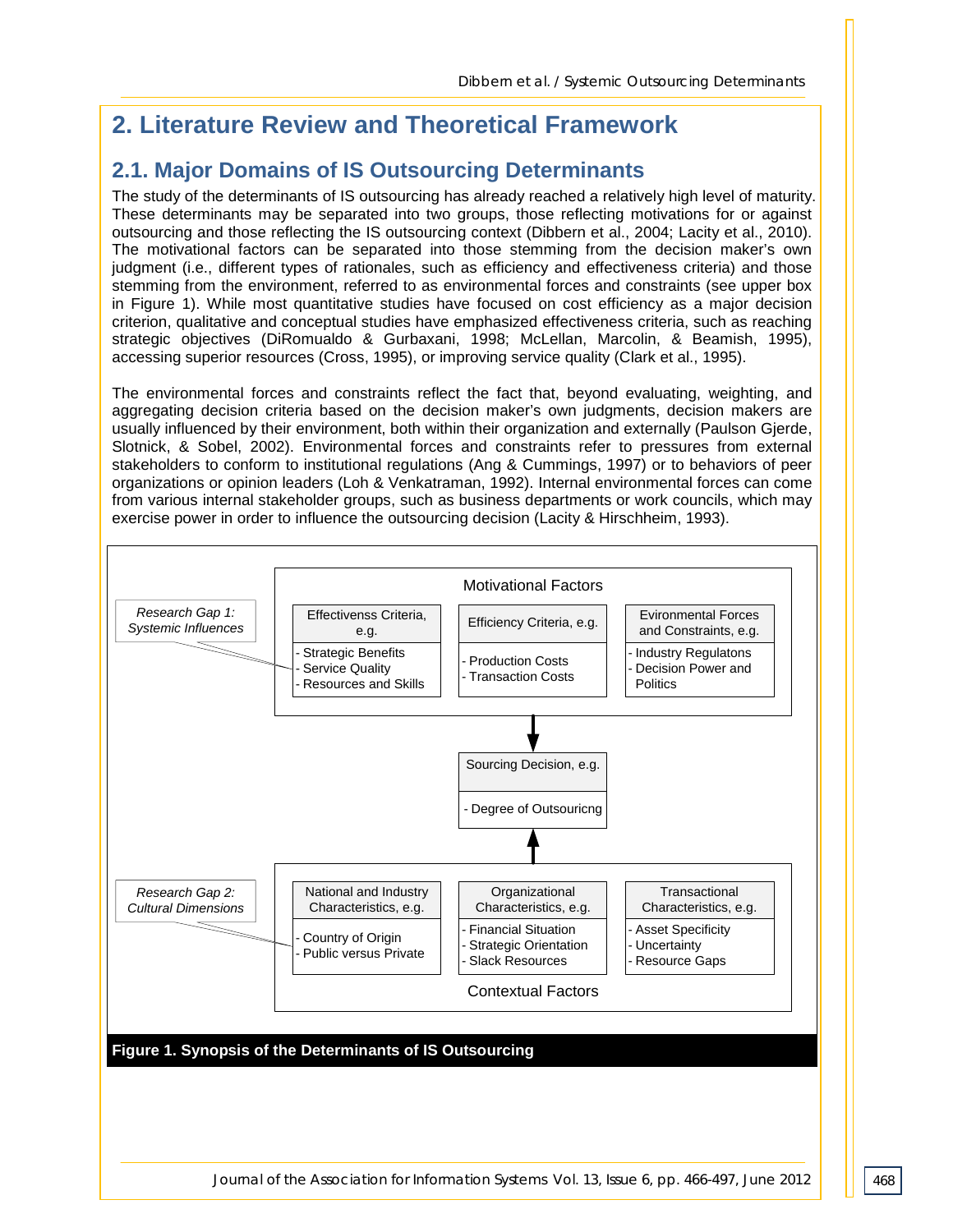The contextual factors capture the particular situation in which an IS outsourcing decision occurs, which may be characterized at different levels, such as the particular IS function that is the object of the IS outsourcing decision, the organization that makes the decision, and the country of origin in which the IS outsourcing decision is being made (see lower box in Figure 1). The basic idea of the contextual approach is that conclusions can be drawn about the appropriateness of IS outsourcing by analyzing these situational factors. For example, it was found that IS functions are more likely to be outsourced if they are characterized by a gap between the actual and desired base of IS resources (Teng, Cheon, & Grover, 1995) or if they are characterized by a low level of asset specificity or technological uncertainty (Ang & Cummings, 1997; Nam, Rajagopalan, Rao, & Chaudhury, 1996).

It is important to note, however, that contextual and motivational factors are not independent of each other. Various types of mediation and moderation effects have been suggested between the different types of determinants. As an example of moderation effects, the pressure to conform to peer organizations and industry regulations (environmental forces and constraints) was found to be moderated by contextual factors, such as the asset specificity of an IS function (transactional characteristic) (Ang & Cummings, 1997). As an example of mediation effects on IS outsourcing, the effect of asset specificity (transactional characteristic) was found to be mediated by beliefs about transactions costs (efficiency criteria) (Ang & Straub, 2002).

# **2.2. Gaps in the Literature Motivating this Study**

While previous research has already led to considerable understanding and theoretical grounding of the IS outsourcing decision, two important gaps need to be highlighted. The first gap lies in the completeness of motivational factors, specifically in the area of effectiveness criteria. It is worth noting that, in light of the increasing practice of selective outsourcing, most studies have focused on evaluating the effectiveness of alternative sourcing options with regard to particular IS functions (Dibbern et al., 2004). However, the effectiveness of a particular IS function often cannot be evaluated without considering its interdependencies and interactions with other IS functions, which may be sourced differently. Ignoring such functional dependencies in the IS outsourcing decision can lead to severe problems. For example, Lacity et al. (1995) observe that, if the development of a software application requiring data from many other applications were outsourced, the vendor's lack of understanding of the interfaces involved tended to lead to substantial project delays and budget overruns. To date, almost no research has been conducted on these systemic influences within and across IS functions. Hence, very little data on the extent to which systemic influences are recognized in the IS outsourcing decision is available. Even in studies where the systems' interconnectedness has been conceptually recognized as an important decision factor, little theoretical grounding and no information that verifies its empirical relevance has been provided (Willcocks & Fitzgerald, 1993). This reinforces recent calls for an explicit analysis of systemic impacts on boundary choices (Jacobides & Billinger, 2006).

The second research gap pertains to the set of contextual factors currently considered in IS outsourcing decision research. While a multitude of IS functional/transactional and organizational characteristics has been considered so far, there is almost no knowledge regarding the impact of specific country and industry characteristics on the IS outsourcing decision. This lack of research is particularly troubling in light of a number of cross-national studies on IS outsourcing determinants. These studies show that some IS outsourcing decision factors seem to significantly vary between countries (Apte et al., 1997; Barthélemy & Geyer, 2001; Barthélemy & Geyer, 2005; Tiwana & Bush, 2007). These country differences suggest a moderating impact of country-specific characteristics on IS outsourcing determinants (Apte et al., 1997; Barthélemy & Geyer, 2001; Barthélemy & Geyer, 2005; Tiwana & Bush, 2007). However, no attempt has been made so far to explain the impact of these country-specific characteristics, for instance, in the form of cultural differences.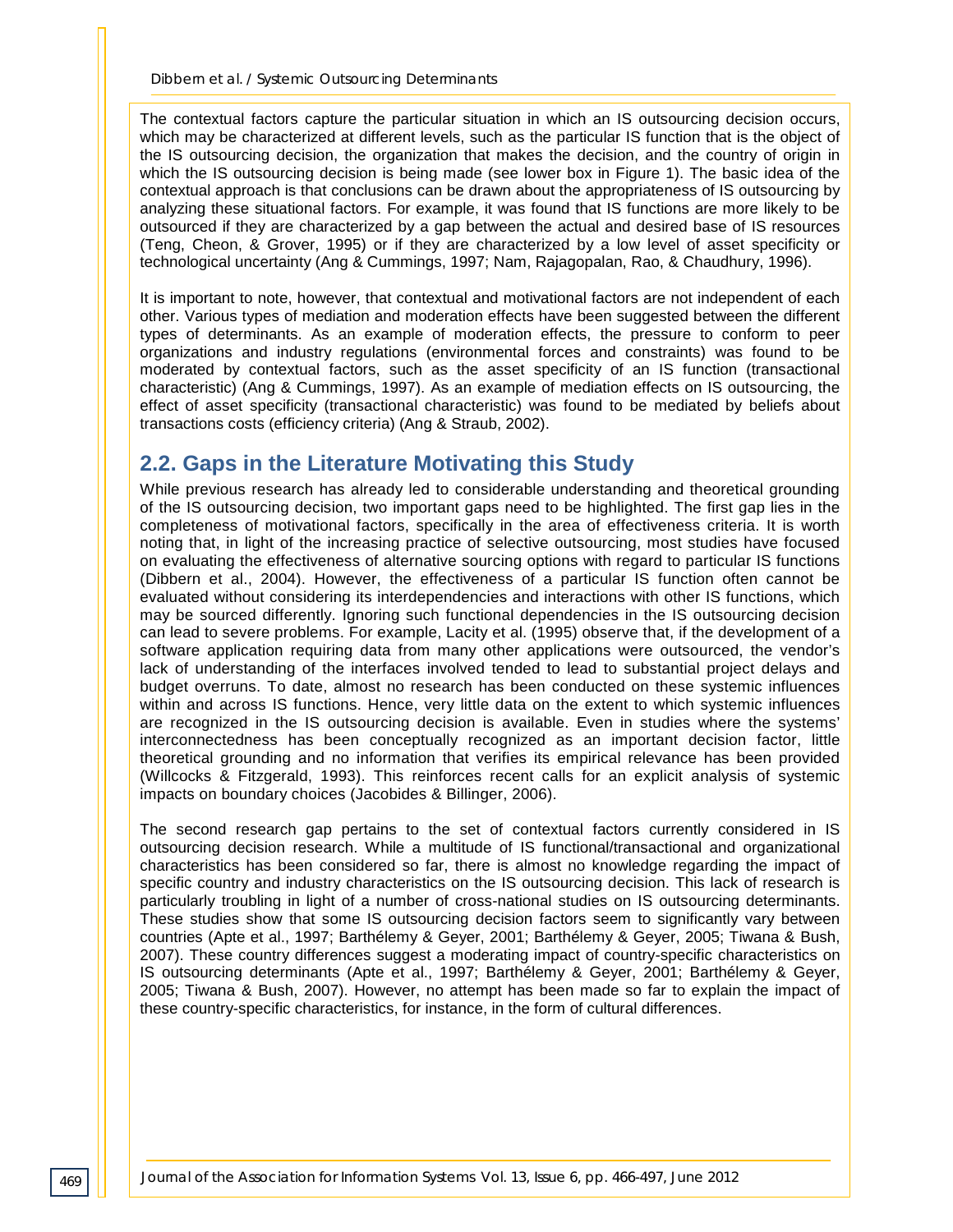# **3. Research Model and Hypotheses**

This study seeks to address the two research gaps identified in the areas of systemic interdependencies and cultural influences in explaining the IS outsourcing decision. The research model proposed posits that the consideration of systemic aspects in the IS outsourcing decision is highly sensitive to cultural differences (see Figure 2).



### **Figure 2. Theoretical Framework on IS Sourcing**

Essentially, the model suggests that an IS function is less likely to be outsourced if decision makers regard in-house processes as superior in systemic effectiveness. Systemic effectiveness is split into the systemic impact of an IS function and the perspective of IS professionals on systemic issues. Both effects are proposed to be moderated by national culture. They are hypothesized to be smaller in cultures with a comparatively high individualism versus collectivism rating. In addition to the relationships hypothesized, the effects of two efficiency criteria (i.e., perceived in-house production cost advantages and perceived in-house transaction cost advantages), two types of environmental forces and constraints (i.e., the external pro-outsourcing attitude and an organization's outsourcing decision making discretion), and firm size are included as controls. Table 1 summarizes the definitions of the key constructs of the theoretical framework. We discuss the theoretical foundation for each hypothesis below.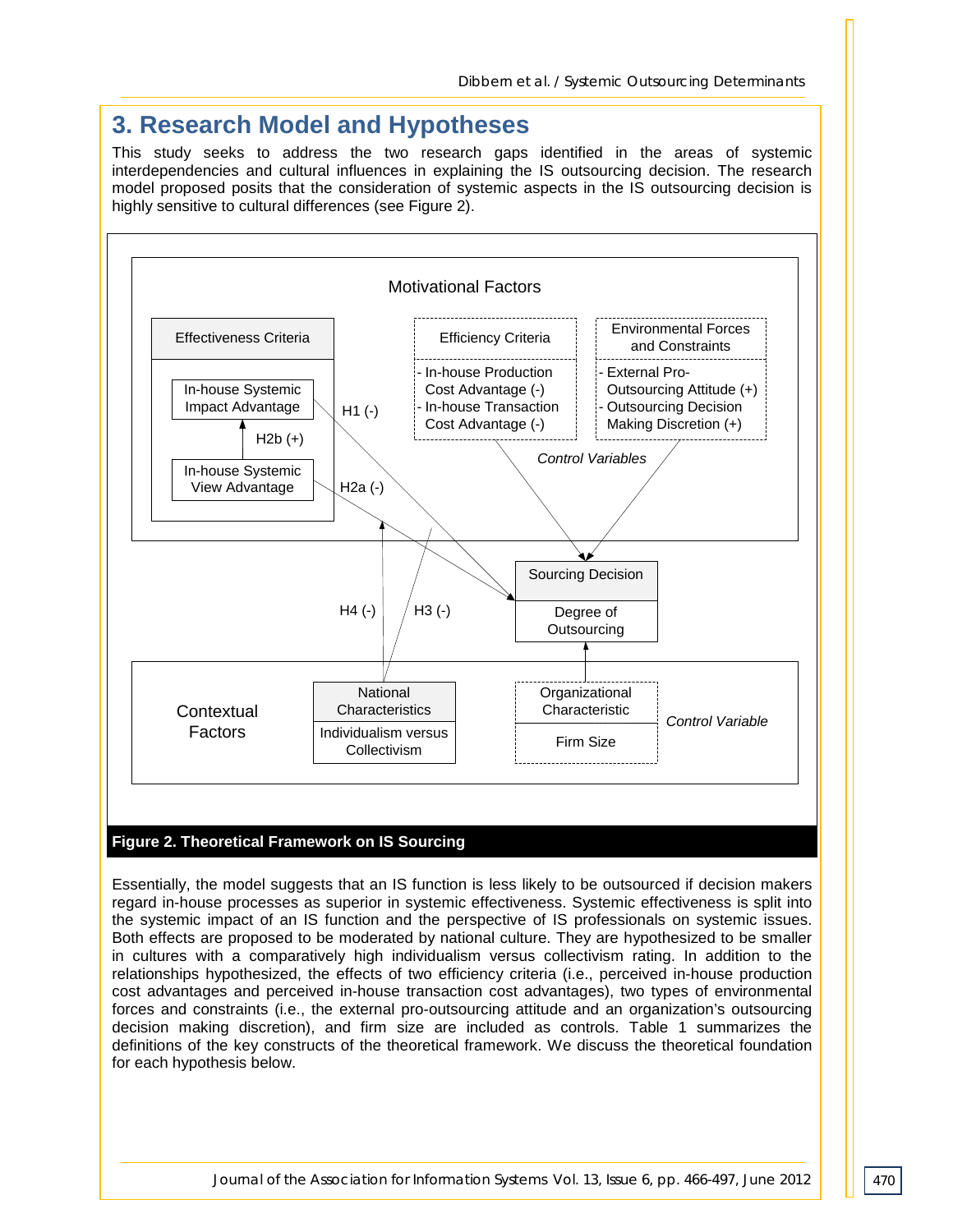| <b>Table 1. Definition of Constructs</b>                         |                                                                                                                                                                                                                                                                 |  |  |  |  |  |
|------------------------------------------------------------------|-----------------------------------------------------------------------------------------------------------------------------------------------------------------------------------------------------------------------------------------------------------------|--|--|--|--|--|
| <b>Construct</b>                                                 | <b>Definition</b>                                                                                                                                                                                                                                               |  |  |  |  |  |
| Degree of outsourcing                                            | The extent to which the tasks and activities necessary for the provision of an IS function<br>are carried out by external service providers.                                                                                                                    |  |  |  |  |  |
| Comparative in-house<br>systemic impact<br>advantage             | The extent to which an IS function's synergistic integration with other IS functions and<br>components to leverage overall IS performance is greater in-house than if done by an<br>external service provider.                                                  |  |  |  |  |  |
| Comparative in-house<br>advantage in systemic<br>view propensity | The extent to which in-house personnel tend to have more of an integrative view of the<br>organization (i.e., tend to take into account how work in their area fits in and affects all<br>other work in the organization) than the staff of an external vendor. |  |  |  |  |  |
| Comparative in-house<br>production cost<br>advantage             | The extent to which fewer resources are required in-house than when using an external<br>service provider to perform the actual work for an IS function.                                                                                                        |  |  |  |  |  |
| Comparative in-house<br>transaction cost<br>advantage            | The extent to which the costs that arise when delegating the tasks of an IS function,<br>such as costs for planning, adapting, and monitoring task completion, to a task owner<br>are lower in-house than they are when using an external service provider.     |  |  |  |  |  |
| Pro-outsourcing<br>attitude of others                            | The extent to which individuals or groups whose opinion is important to an organization<br>think that the organization should outsource an IS function rather than keeping it in-<br>house.                                                                     |  |  |  |  |  |
| Outsourcing decision<br>making discretion                        | The extent to which an organization has latitude of action when it comes to outsourcing<br>an IS function to an external service provider.                                                                                                                      |  |  |  |  |  |

# **3.1. Perceived In-House Advantage in Systemic Effectiveness**

There has been significant interest in the effectiveness of IS ever since the early 1980s, when the strategic importance of IS began to be recognized (Ives & Learmonth, 1984; McFarlan, 1985). The effectiveness of IS can be described hierarchically. High-level organizational impacts, such as generating a competitive advantage through IS or increasing business process performance, are dependent on base-level impacts such as system and information quality (DeLone & McLean, 1992).

When speaking of IS effectiveness, we often refer to an organization's IS in its entirety, including the whole portfolio of information technology (IT) applications (Hamilton & Chervany, 1981). This holistic treatment of IS recognizes its systemic nature. It is usually the combined effect of various interdependent system components or IT applications that creates value, rather than the performance of specific components or applications in isolation. For example, a particular software application may be of little use if it is not deployed in a reliable and secure operating environment, or if it is not dynamically connected to other source or target applications via powerful networks that can establish meaningful identification, gathering, processing, and transfer of information (Davis & Olson, 1985).

This view is consistent with the premise of systems theory, which emphasizes the difference between the whole and its parts (von Bertalanffy, 1979; Luhmann, 1994; Rapoport, 1988). Lacity and Willcocks (1995), in referring to the work of Milgrom and Roberts (1995, 1990) on complementary activities in manufacturing, argue that similar phenomena exist in the IS domain.

*An example of complementary transactions in the information systems field is building an information network in conjunction with implementing new application software. As standalone transactions, the network and software add little value. …it is the combined benefits of building both that add value (p. 240).*

The outcomes produced by different IS functions can also be viewed as modules that need to be integrated under a common architecture (Schilling, 2002). Each module then needs to be constructed with careful consideration of interfaces with other modules in order to ensure overall system effectiveness. In any examination of the provision of particular IS components or functions, it is, therefore, essential that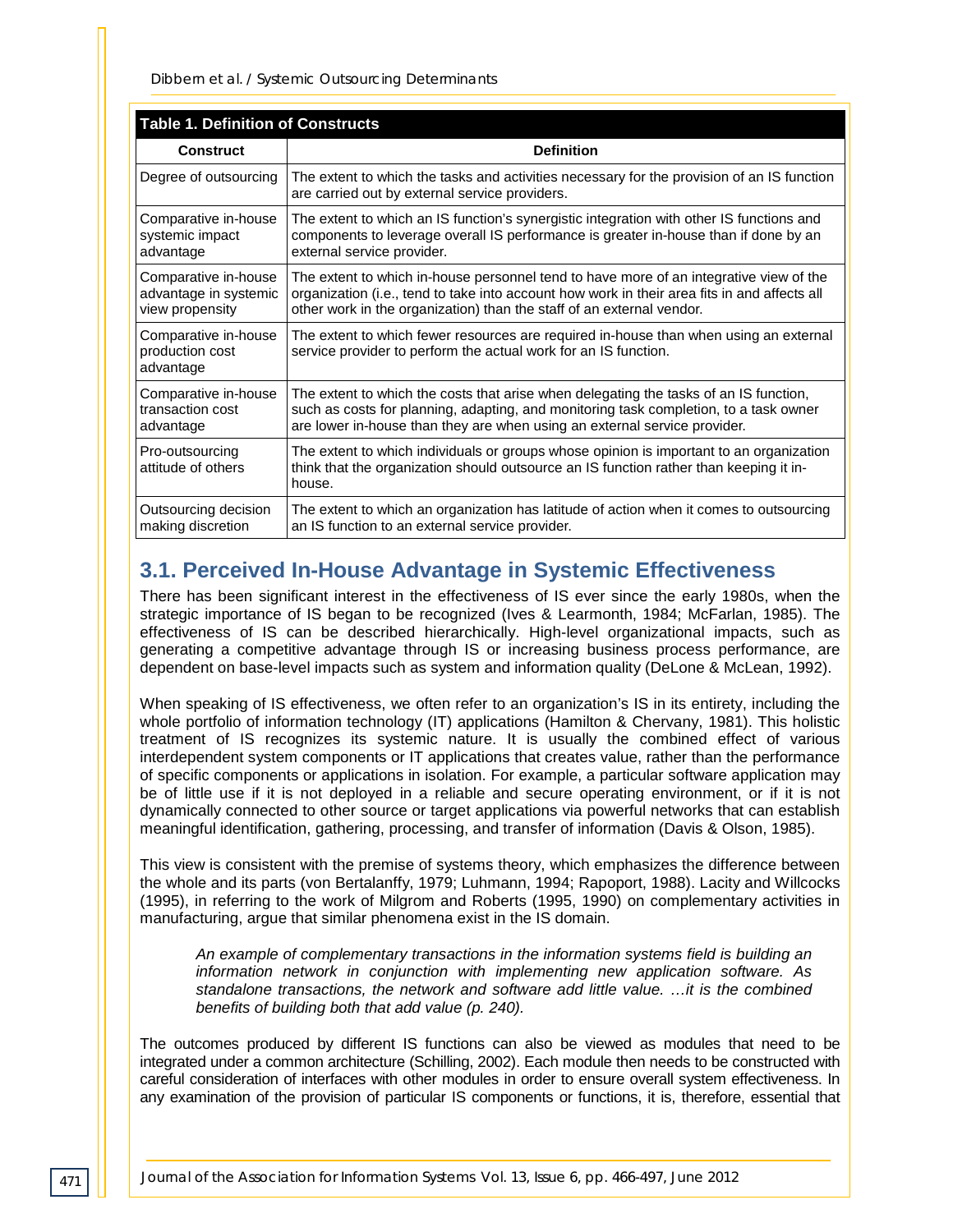their interdependence with surrounding components or functions is being considered (Ariav & Ginzberg, 1985). We define this systemic impact of an IS function as the extent to which its synergistic integration with other IS functions and components influences overall IS performance.

When it comes to outsourcing a particular IS function, it is often unclear whether such systemic impacts can be effectively accounted for (Jacobides & Billinger, 2006). IS outsourcing typically creates additional organizational boundaries, such as geographic distance or increased knowledge gaps between system users and system providers (Dibbern, Winkler, & Heinzl, 2008). Knowledge gaps may arise due to external vendor staff lacking an understanding of the various dependencies within client business processes and the existing information systems landscape. These boundaries may hinder the frictionless interconnection of requirements and code, of systems software, middleware and applications software, or of various modules of application software that is necessary to achieve high levels of system performance. For example, an external vendor may lack an understanding of the various interfaces that exist between the application software for which it is responsible and other source and target applications. A vendor may also be unfamiliar with the business processes that the application software is intended to support (Lacity et al., 1995). Accordingly, the software application provided by the vendor may not fit into the overall IS architecture, which, in turn, may constrain overall IS performance. However, generalizing the systemic disadvantages of vendors is likely to involve inaccuracies.

According to the resource-based view (Wade & Hulland, 2004; Wernerfelt, 1984), IS vendors vary in terms of their resource base, which will influence whether they are capable of coping with systemic effects. Based on past experience in achieving synergies between various IS tasks, a vendor may actually provide particularly strong systemic capabilities (Levina & Ross, 2003; Tanriverdi, Konana, & Ge, 2007). In addition, the type of interdependence between the outsourced IS function and other functions could vary from case to case (Thompson, 1967) and could require different types of integrative capabilities. Accordingly, the relative advantage of keeping an IS function in-house due to systemic considerations may differ substantially among cases. In fact, decision makers may see no in-house advantage at all and rather trust an external vendor to cope with the systemic impacts of an IS function. This is reflected in the following hypothesis:

### *H1: The greater (lower) the perceived systemic impact advantage of an IS function being performed in-house, the less (more) likely it is that the IS function will be outsourced.*

However, accounting for the systemic impact of an IS function also requires that the actual people who perform the IS work consider how their particular job relates to the system as a whole. This systemic view propensity is defined as the extent to which IS professionals have an integrative view of their organization; that is, how much they take into account how the work that they perform in their particular area fits in and affects all other work throughout the organization<sup>[1](#page-7-0)</sup>.

Notably, this systemic view propensity may extend beyond the boundaries of an organization's IS function. It may include an understanding of the entire system that a particular IS function is embedded in, including other IS functions, business functions, and all users (Alter, 2004). IS professionals that take into account how their particular work affects other work throughout the organization are likely to better consider and align the requirements of IS stakeholders with the organization's overall objective and, hence, to contribute more effectively to overall system performance (Bacon & Fitzgerald, 2001). Thus, as the resource-based view makes clear (Wade and Hulland, 2004), the systemic view propensity of IS professionals should be seen as a valuable resource. This raises the question of how such resources can best be obtained.

There are a number of reasons why the systemic view propensity of in-house and outsourced IS professionals could differ significantly. First, in-house personnel may have different motivations and

<span id="page-7-0"></span> <sup>1</sup> This definition is based on the concept of systems thinking ability, which has been referred to as "(…) the ability to see the world as a complex system, in which we understand that you can't just do one thing, and that everything is connected to everything else" (Sterman, 2000, p. 4), or as "(…) being able to see the whole or context of a situation and its interconnections to its environment" (Wolstenholme, 2003, p. 20) – cited by Alter (2004, p. 758).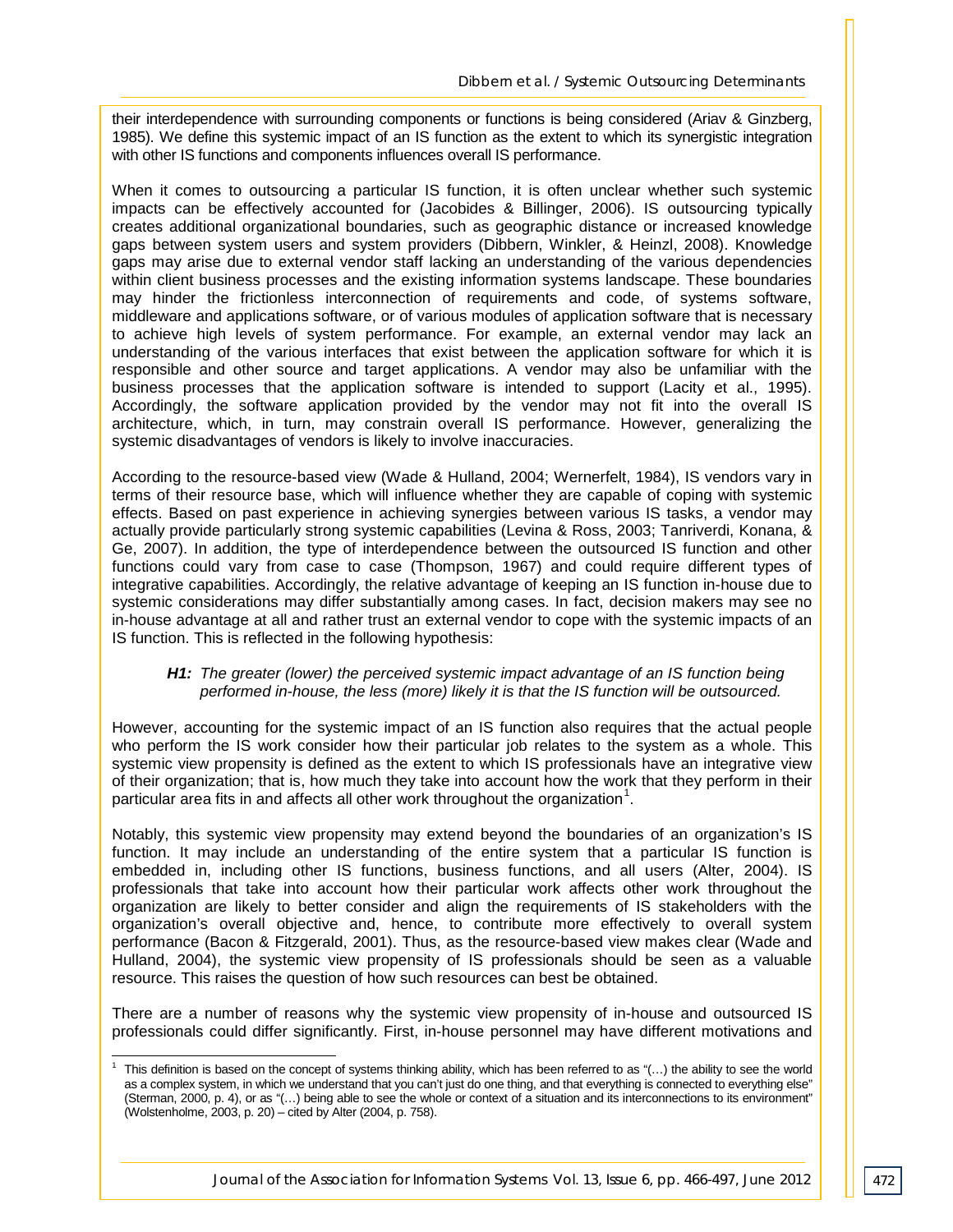commitments as well as different degrees of freedom in considering the system-wide effects of their daily work than outsourced personnel who face, for instance, narrowly defined work specifications (Ang & Slaughter, 2001). Second, IS professionals must display a certain level of absorptive capacity if they are supposed to think systematically. That is, in order to realize how their work affects other functional areas in the organization, a certain level of prior knowledge and experience with those specific areas is needed (Dibbern et al., 2008). For example, in order for an IS professional to empathize with users and anticipate their needs, a certain level of shared knowledge between the IT domain and the user domain is required (Ray, Muhanna, & Barney, 2005). Accordingly, it appears crucial for IS outsourcing decision makers to consider whether retaining functions in-house or outsourcing them cultivates higher systemic view propensity:

### *H2a: The greater (lower) the perceived advantage in systemic view propensity of inhouse personnel performing an IS function, the lower (higher) is the likelihood that this IS function will be outsourced.*

Finally, in as far as IS professionals are part of IS functions, the overall evaluation of the systemic view propensity of in-house versus outsourced IS professionals should influence the evaluation at the level of the IS function, leading to the following hypothesis:

**H2b:** The greater the advantage in systemic view propensity of in-house personnel *performing an IS function, the greater the systemic impact advantage of that IS function being performed in-house.*

# **3.2. Moderating Impact of Individualism-Collectivism**

National culture can manifest itself in various forms (Kroeber & Kluckhohn, 1963). On the one hand, it refers to culturally programmed, deeply grounded behavioral beliefs, values, and predispositions that are collectively shared by members of a social group, such as a nation (Hofstede, 1980). On the other hand, culture may be embodied in the visible products and expressions created by the members of a social group, such as national regulations and institutional systems (Kroeber & Kluckhohn, 1963). From the broad spectrum of cultural dimensions that have been clarified in the previous literature (Lytle, Brett, Barsness, Tinsley, & Janssens, 1995), three cultural dimensions show a strong conceptual relation to the two systemic determinants of the IS outsourcing decision introduced above (see Table 2).

| <b>Table 2. Selected Cross-Cultural Dimensions</b> |                                                                                                 |                                          |                                                                       |  |  |  |  |
|----------------------------------------------------|-------------------------------------------------------------------------------------------------|------------------------------------------|-----------------------------------------------------------------------|--|--|--|--|
| Category (Lytle et al.<br>1995)                    | <b>Cultural Dimension</b>                                                                       | Study                                    | <b>Related to following IS</b><br>outsourcing determinant(s)          |  |  |  |  |
| Relationship between                               | Individualism versus<br>collectivism                                                            | Hofstede (1980)                          | Systemic impact advantage<br>Advantage in systemic view<br>propensity |  |  |  |  |
| societal members                                   | Analytical versus<br>integrative view of the firm                                               | Trompenaars and<br>Hampden-Turner (1994) | Systemic impact advantage<br>Advantage in systemic view<br>propensity |  |  |  |  |
| Motivational<br>orientation                        | Individualistic versus<br>communitarian (self-<br>orientation vs. collectivity-<br>orientation) | Trompenaars and<br>Hampden-Turner (1994) | Systemic impact advantage<br>Advantage in systemic view<br>propensity |  |  |  |  |

The first cultural dimension is individualism versus collectivism (Hui & Triandis, 1986). According to Hofstede (1980), this dimension reflects the degree to which individuals are integrated into groups. The second is individualism versus communitarianism (Hampden-Turner & Trompenaars, 1993, p. 51). This dimension is based on the "self-orientation versus collectivity-orientation" concept that was first defined by Parson and Shils (1951). It reflects the extent to which managers believe that quality of life, organizational performance, and faults relate to individuals rather than groups. The third is the analytical versus integrative view dimension (Hampden-Turner & Trompenaars, 1993; Trompenaars

*473*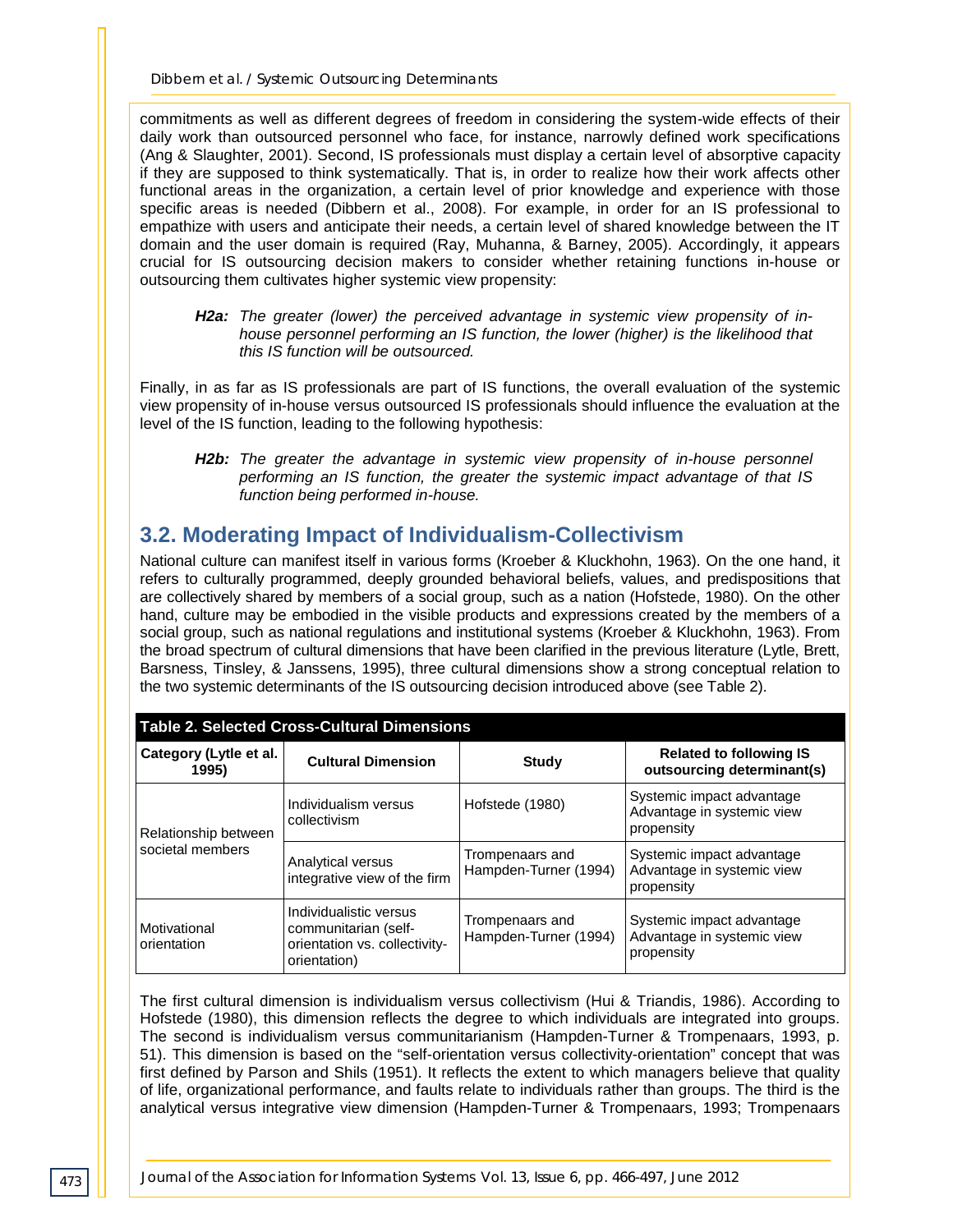& Hamden-Turner, 1994), which reflects the extent to which managers perceive the firm as a collection of individual tasks, functions, people, and machines (analytical view) rather than as a group of related persons working together (integrative view). These three dimensions have a common focus on the contrast between a holistic perspective, where an individual entity is seen as part of a whole, and an individualistic perspective, where individual entities are seen in isolation. In general, we will simply speak of individualism versus collectivism, keeping in mind that the notions of analytical versus integrative as well as individualistic versus communitarian are subsumed under this concept.

Out of these two perspectives, it is the holistic concept of collectivism that is closely related to the extent to which an organization considers the systemic nature of IS in its IS outsourcing decisions. This view is in line with conceptual research on cross-cultural variations in cross-border knowledge transfer (Bhagat et al., 2002). Bhagat et al. (2002) argue that an individual's propensity to process, interpret, and make sense of a particular type of knowledge critically depends on the cultural norms and values that this individual holds. Specifically, they propose that the propensity to handle systemic knowledge rather than independent knowledge is directly related to the cultural dimension of individualism versus collectivism. While people from collectivist cultures place emphasis on systemic knowledge when performing knowledge-intensive tasks, individualists tend to focus on independent knowledge. Thus, as far as IS outsourcing decision making represents a knowledge-intensive task that requires the decision maker to consider different facets of knowledge, her/his disposition toward considering systemic IS aspects will probably be culturally influenced. Decision makers are more likely to consider both the systemic impact of an IS function and the systemic view propensity of IS professionals in their evaluation of alternative sourcing options, if their own values and norms are constructed according to a holistic perspective. In contrast, if individualistic thinking dominates, the focus may be on evaluating particular IS functions in isolation and focusing on the more immediate competencies that individuals bring to the table in performing that particular IS function. Accordingly, we propose the following moderating impacts of culture:

- *H3: The (negative) relationship between comparative in-house advantages in systemic impact and the degree of outsourcing is weaker in more individualistic cultures.*
- *H4: The (negative) relationship between comparative in-house advantages in systemic view propensity and the degree of outsourcing is weaker in more individualistic cultures.*

# **3.3. Control Variables**

In addition to the two systemic IS outsourcing determinants, we include a number of other determinants as control variables. These controls reflect established streams of reasoning in the IS outsourcing literature.

### *3.3.1. Efficiency Criteria*

The first of these reflects the efficiency perspective that is most prominently represented by transaction cost economics (Williamson, 1981). According to Williamson (1981), the governance choice depends on both production and transaction cost differences between the firm and the market. External vendors are supposed to have an advantage over in-house providers in terms of realizing economies of scale and scope. This is because external vendors can potentially provide the same type of service for a larger pool of customers than client organizations could realize in-house (Ang & Straub, 1998). In particular, the vendor's ability to economize on the basis of past experience with multiple customer accounts may explain the lower production costs associated with outsourcing (Levina & Ross, 2003). However, there is evidence that, contrary to Williamson's (1981, 1985) original assertions, external vendors may not generally offer lower production costs. Indeed, there are cases where clients have consciously decided against outsourcing due to vendors charging substantially higher prices compared to in-house costs (Hirschheim & Lacity, 2000). For example, the vendor may have incurred substantial set-up costs in adopting knowledge unique to the client and recoups these by incorporating them into the price premium (Dibbern et al., 2008). Accordingly, firms are expected to outsource an IS function to a lesser extent if in-house production costs are perceived to be lower than that of outsourcing. Beyond production costs, however, the provision of IS services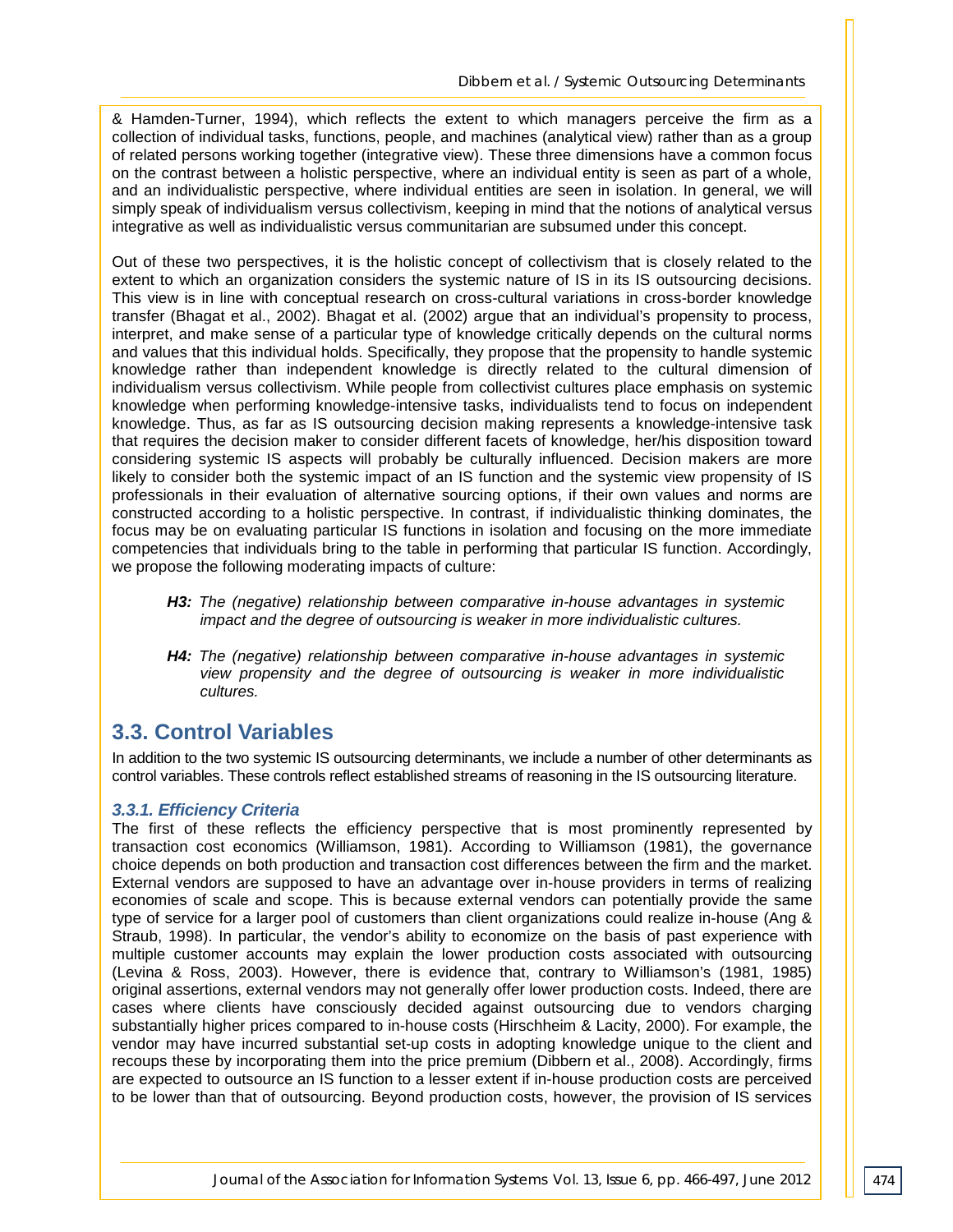also incurs transaction costs (Ang & Straub, 1998; Barthélemy, 2001; Lacity & Hirschheim, 1993). Transaction costs refer to the time, effort, and money spent when tasks of an IS function are delegated to one or more agents. For instance, they cover activities such as "…planning, adapting, and monitoring task completion under alterative governance structures" (Williamson, 1981, p. 552- 553). These transaction costs can occur both in-house and when outsourcing to an external vendor. Hence, firms should again outsource a smaller fraction of an IS function if transaction costs are perceived to be lower in-house (Williamson, 1981).

### *3.3.2. Environmental Influences and Constraints*

As studies on strategic decision making have made clear (Eisenhardt & Zbaracki, 1992), decisions (such as which IS sourcing option to choose) that occur infrequently and with the involvement of top management are often influenced by various external forces and constraints. The first of these influences that we consider exemplifies institutional theory, which argues that organizations passively conform to their environment (DiMaggio & Powell, 1983). The other influence exemplifies power and politics theory, which holds that organizations are constructed through various coalitions, each of which has different interests, and that the relative power of these various interest groups and their ability to exercise power through politics determine organizational decision making (Pfeffer, 1981).

Influences from the institutional environment may stem from various sources, such as peer organizations (Ang & Cummings, 1997), consultants (Lacity & Willcocks, 1997), or the public press (Loh & Venkatraman, 1992). Such external opinions may be either actively sought to reduce inherent uncertainties surrounding an IS outsourcing decision or may implicitly influence key decision makers by shaping their general attitude toward outsourcing. Thus, the more positive the attitude of influential others toward the outsourcing of an organization's IS function, the more likely it is that the IS function will be outsourced.

While institutional theory acknowledges that various stakeholders may influence the IS outsourcing decision, the general assumption that an organization can act freely in its outsourcing decision has not been challenged. The validity of assuming this managerial choice approach has been called into question by proponents of the power and politics theory (Pfeffer, 1981; Pfeffer and Salancik, 1974). In reality, there may be numerous other coalitions, such as other departments, dissatisfied employees, unions, and internal work councils, that may see their interests weakened if IS functions are outsourced. These groups may, therefore, have incentives to take action against such decisions. In the face of such opposition to the outsourcing of an IS function, an organization's outsourcing decision-making discretion, its latitude of action in outsourcing an IS function, becomes severely limited (in line with the concept of managerial discretion, see Hambrick & Finkelstein, 1987). High levels of outsourcing decision-making discretion in a company would then reflect a high level of power to enforce an outsourcing decision (Carpenter & Golden, 1997). Accordingly, greater discretion means fewer impediments to outsourcing and a higher likelihood that an IS function is, indeed, outsourced (Lacity & Hirschheim, 1993).

In summary, there are two relationships (H1, H2a) that are proposed to be culturally sensitive. We expect to find significant differences in the strength of these two relationships between countries that are known to differ in their individualism-collectivism rating (H3 and H4). The inclusion of control variables will allow us to examine whether there are other determinants that are culturally sensitive. Currently, however, there is no conclusive theoretical evidence that these other determinants are culturally influenced.

# **4. Method**

# **4.1. Data**

### *4.1.1. Choice of Countries*

Data for this study was gathered via a mailed questionnaire survey. In order to account for national differences, the questionnaire was administered to organizations in two countries. For the purpose of the study, we deemed it essential that these countries be similar in terms of their industry structure,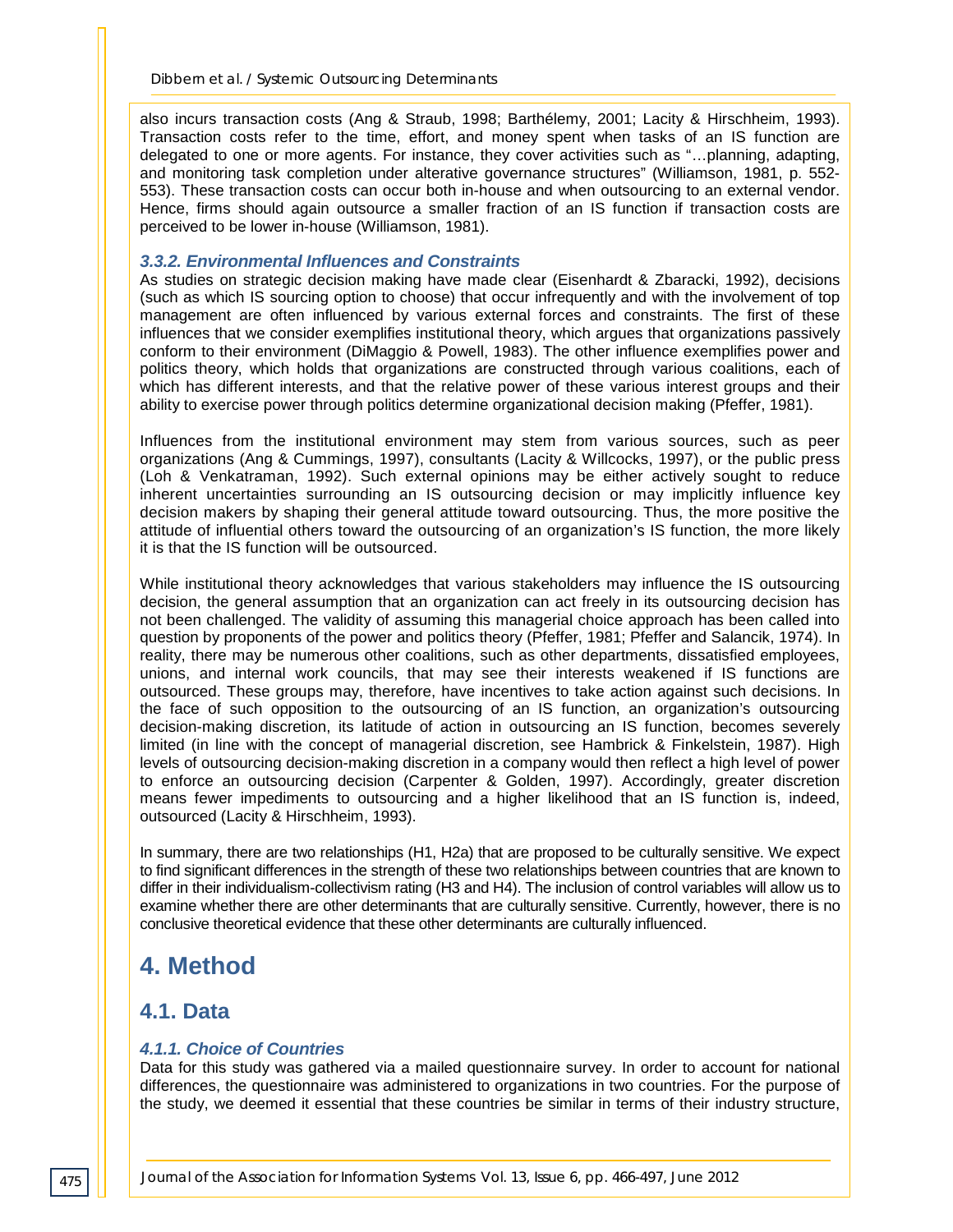economic power, and the typical level of IS maturity within corporations (OECD, 2002), but different in the cross-cultural dimensions delineated in the theoretical framework. Two countries that met these requirements were Germany and the United States. The differences in cultural dimensions between the two countries are shown in Table 3.

| Table 3. Instances of Cultural Dimensions in Germany versus United States                          |                                             |                                                           |                                                                         |  |  |  |  |  |
|----------------------------------------------------------------------------------------------------|---------------------------------------------|-----------------------------------------------------------|-------------------------------------------------------------------------|--|--|--|--|--|
| <b>Cultural Dimension</b>                                                                          | Study                                       | Germany                                                   | <b>United States</b>                                                    |  |  |  |  |  |
| Individualistic versus<br>communitarian (Self-<br>orientation versus collectivity-<br>orientation) | Trompenaars and<br>Hampden-Turner<br>(1994) | Medium individualistic                                    | Relatively high individualistic                                         |  |  |  |  |  |
| Individualism versus<br>collectivism                                                               | Hofstede (1980,<br>1983b, 1991)             | Medium individualism<br>(rank 15 from 50;<br>index $67$ ) | Highest individualism of all<br>countries<br>(rank 1 from 50; index 91) |  |  |  |  |  |
| Analytical versus<br>integrative view of the firm                                                  | Trompenaars and<br>Hampden-Turner<br>(1994) | Toward integrative view                                   | Toward analytical view                                                  |  |  |  |  |  |

The questionnaire was designed in both English and German. To ensure a fit between the versions, the initial English version was translated into German and then reverse-translated by a native speaker who works as an English lecturer in Germany (Douglas & Craig, 1999). No significant differences could be detected; this increased the confidence in the fit between the English and the German version of the questionnaire.

### *4.1.2. Choice of Respondents*

We administered the questionnaires to the highest-ranking IS executives of organizations in the United States and Germany. We deemed Chief IS executives as the most appropriate informants, since they were presumed to be most familiar with an organization's IS sourcing choices and the wider implications of this choice for the entire organization. The selection of this group as key informants is consistent with prior studies on IS outsourcing (cf. Ang & Straub, 1998; Apte et al., 1997; Aubert, Patry, & Rivard, 1996; Barthélemy & Geyer, 2001; Poppo & Zenger, 1998; Teng et al., 1995). The questionnaire items were presented to and validated by four noted IS outsourcing researchers and then pre-tested in two rounds of face-to-face meetings with an experienced CIO in Germany. His comments were considered in the development of the questionnaire in order to ensure that all questionnaire items were understandable and could be answered by the intended group of respondents.

### *4.1.3. Choice of Industries*

In order to avoid potential industry influences, we considered only two industries that play a significant role in both countries: finance and machinery (in total, we surveyed 2,130 companies; these were broken down as follows: Germany: 406 finance, 552 machinery; United States: 676 finance, 591 machinery).

### *4.1.4. Choice of IS functions*

We focused on two particular IS functions: applications development and applications maintenance. Respondents were asked to answer each question on the questionnaire for both the development and the maintenance of software applications (see also Poppo and Zenger, 1998). The choice of two IS functions also allowed us to account for differences between these functions in our proposed determinants.

### *4.1.5. Response Rate*

Overall, 180 usable questionnaires were returned from our total sample of 2,130 companies (Germany: 77 finance, 62 machinery; United States: 17 finance, 24 machinery). This gave an overall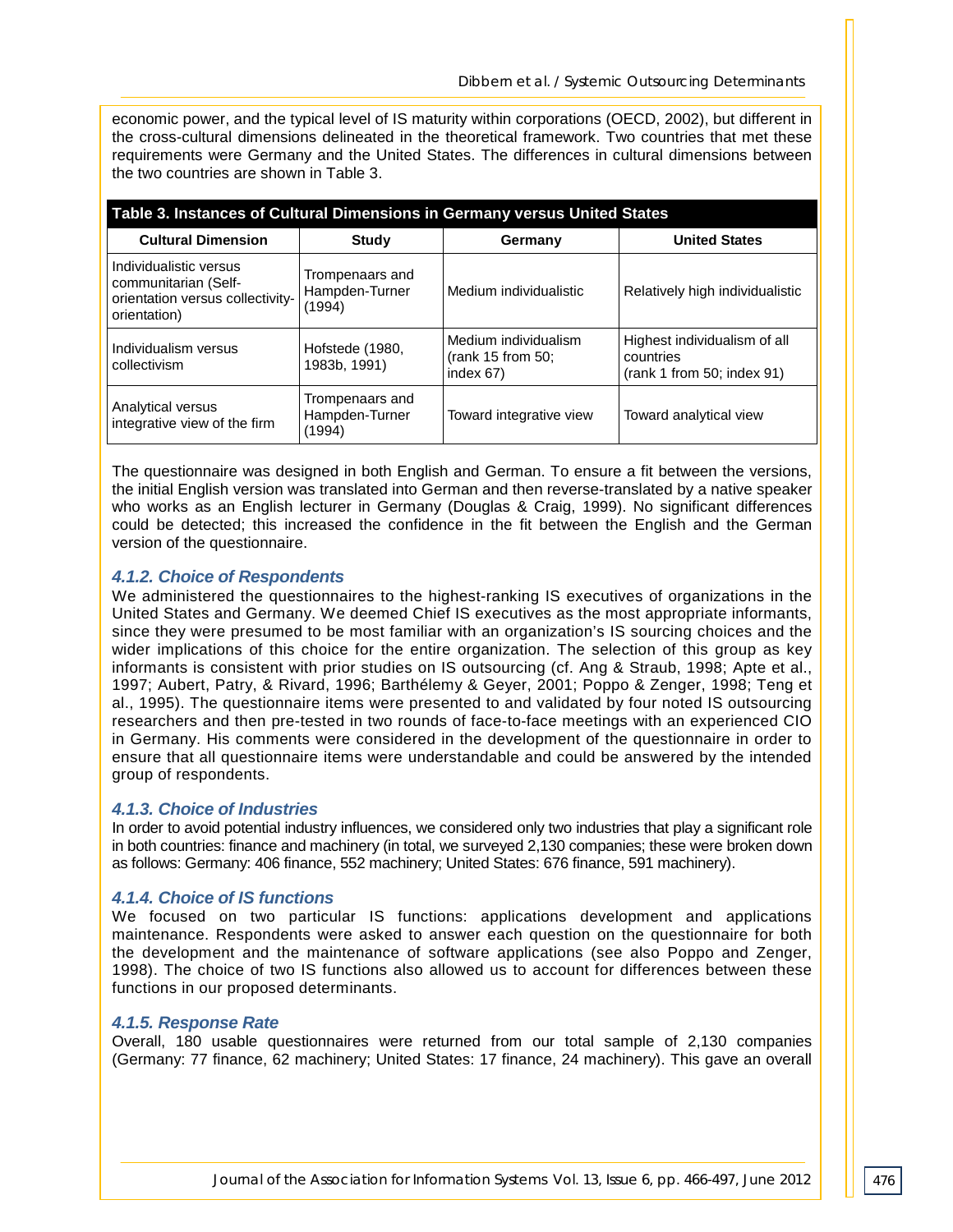response rate of 8.4 percent (15.1 percent in Germany and 3.4 percent in the United States)<sup>[2](#page-12-0)</sup>. Since the survey included questions about both the development and the maintenance of software applications, the sample for the country comparison included 278 decisions on the sourcing of software application services in Germany and 82 such cases in the United States. According to recent simulation studies analyzing the relative reliability of the 75 versus 150 scenario (Chin, 2003), our sample size is reliable to a degree either near or above the recommended level of 0.80.

As an additional check, we conducted a Monte Carlo simulation focusing on the two hypothesized culturally sensitive paths, and our results corroborated those of Chin (2003). As Muthen and Muthen (2002) noted, "The sample size needed for a study depends on many factors, including the size of the model, distribution of the variables, amount of missing data, reliability of the variables, and strength of the relations among the variables". Following the same approach as Chin (2003), we generated 2,000 sample data sets that mimic the exact sample size differences between Germany and the United States as in our study and with the same measurement reliabilities and path estimates for the two countries. Then, we ran 1,000 multigroup comparisons (to be discussed later) where both sample data sets went through the same 1,000 permutation runs, resulting in 2 million computational runs. The results yielded statistical power (i.e., percentage assessed as significant) of 73.6 and 89.3 for Hypotheses 1 and 2a, respectively. These results are consistent with the cross-national effect size differences of 0.31 and 0.40 and have statistical power to match the significance level presented in Table 9.

# **4.2. Measures**

Each of the constructs from our model was measured with a block of indicators (questionnaire items). Wherever possible, we adopted existing measures from prior empirical studies. We provide an overview of the constructs and measurement items in Table 4. The items for systemic impact and systemic view propensity were developed from the construct definitions (see Table 1). We identified specific facets in the definition (e.g., Chin, Schwarz, & Johnson, 2008) to develop the corresponding terms in the items. In order to ensure content and face validity as well as readability, we pre-tested the items, and the comparative fit of translations from English to German and back provided further assurance (see section 4.1). Discriminant and convergent validity were subsequently assessed (see section 5.2).

We measured most of the items on a positive-to-negative, five-point Likert scale, ranging from "strongly agree" to "strongly disagree", with "neither agree nor disagree" as a mid-point. To measure the degree of outsourcing, respondents were asked to provide estimated percentages. To measure the construct external pro-outsourcing attitude, we adopted the semantic differential approach (Osgood, Suci, & Tannenmann, 1957), in which each response is located on an evaluative bipolar (negative-to-positive) dimension using a seven-point scale. All blocks of indicators were formulated in the reflective mode (Chin, 1998a, p. ix; Chin & Newsted, 1999, p. 310; Fornell, 1989, p. 161).

Application services were used as units of analysis. Applications development was defined and introduced to the respondents as the definition, design, and implementation of customized software and the analysis, selection, and tailoring of standardized software packages (e.g., SAP R/3). Applications maintenance was defined as all corrective, adaptive, and perfective (i.e., optimizing) modifications of application software that do not include any functional enhancements (Bansler & Havn, 1994; Swanson & Beath, 1989).

<span id="page-12-0"></span> $2$  This relatively low response rate may partly be attributed to the cross-national survey procedure. Based on her literature review, Harzing (2000) concludes: "Cross-national mail surveys aiming at industrial population generate very low response rates. If questionnaires are not either preceded or followed by telephone contact, response rates typically vary between 6% and 16%." Although the United States survey packages were sent off from the United States and follow-up phone calls were conducted in both countries, differences in the response rates between Germany and the United States could not be prevented. Indeed, the response rates differ significantly. It should be noted, however, that for the United States similar results were obtained in a more recent IS outsourcing mail survey by Poppo and Zenger (1998). They achieved a response rate of 5 percent (152 from 3,000) in the United States. We were also unable to detect any significant non-response bias using the extrapolation procedure of Armstrong and Overton (1977).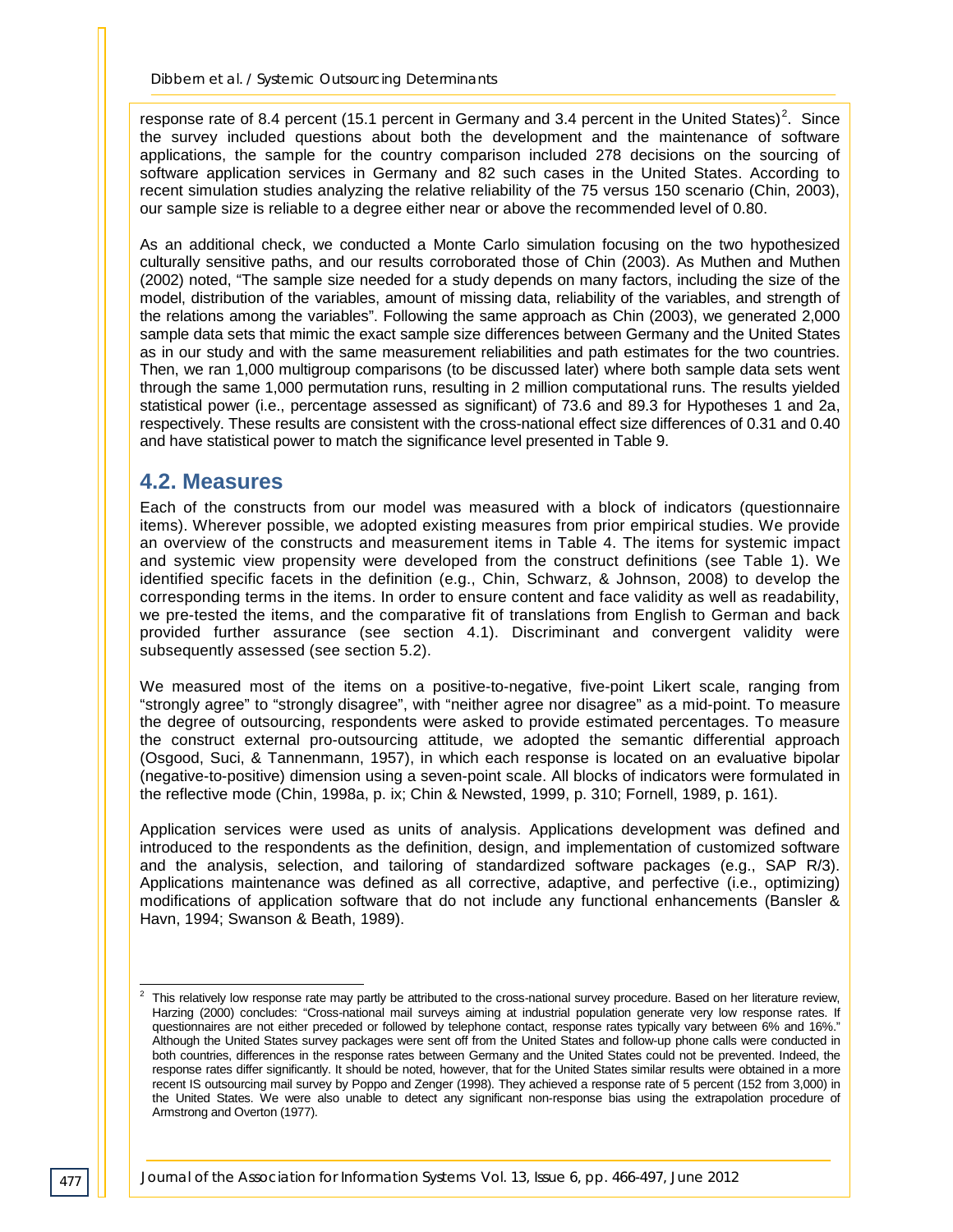| <b>Table 4. Questionnaire Measures</b>                           |                                                                                                    |                                                                                                                                                                                                                                                                                                                                                                                                                                                                                                                                 |
|------------------------------------------------------------------|----------------------------------------------------------------------------------------------------|---------------------------------------------------------------------------------------------------------------------------------------------------------------------------------------------------------------------------------------------------------------------------------------------------------------------------------------------------------------------------------------------------------------------------------------------------------------------------------------------------------------------------------|
| <b>Construct</b>                                                 | <b>Source</b>                                                                                      | Sample Item                                                                                                                                                                                                                                                                                                                                                                                                                                                                                                                     |
| Degree of Outsourcing                                            | Based on Teng et al.<br>(1995) and Dibbern<br>and Heinzl (2009)                                    | For each of the two IS functions, please estimate the average<br>percentage currently allocated to external service providers in<br>terms of:<br>The function's total budget (from 0 to 100%)<br>1.<br>2.<br>Total person working days<br>Total number of people that participate in doing the<br>3.<br>work.                                                                                                                                                                                                                   |
| Comparative in-house<br>systemic impact<br>advantage             | Newly formed based<br>on general systems<br>theory (von<br>Bertalanffy, 1979)                      | If this IS function is not performed in-house but externally:<br>The integration of this IS function into the overall IS<br>1.<br>function of our organization is weakened<br>The synergetic effects to other IS functions will be<br>2.<br>threatened<br>3.<br>The overall performance of our entire IS function will<br>be greatly affected.                                                                                                                                                                                  |
| Comparative in-house<br>advantage in systemic<br>view capability | Newly formed based<br>on concepts of<br>systems thinking<br>(Sterman, 2000;<br>Wolstenholme, 2003) | In doing the actual work required for each of the IS functions,<br>our own employees, much more than personnel of external<br>service providers, tend to:<br>Have a systems view of the organization<br>1.<br>Have an organization-wide perspective of how work<br>2.<br>in different areas affect one another<br>Consider the task interdependencies in our<br>3.<br>organization<br>Have an integrated view of the organization.<br>4.                                                                                        |
| Comparative in-house<br>production cost<br>advantage             | Based on Ang and<br>Straub (1998)                                                                  | In doing the actual work required for each of the IS functions:<br>Our internal staff works more cost efficient than an<br>$1_{-}$<br>external service provider<br>We can realize higher economies of scale internally<br>2.<br>than an external service provider.                                                                                                                                                                                                                                                              |
| Comparative in-house<br>transaction cost<br>advantage            | Based on Ang and<br>Straub (1998)                                                                  | Transaction costs are all costs-other than the actual<br>production costs-that arise when delegating tasks of an IS<br>function to a task carrier.<br>When delegating (i.e., transferring) tasks of the particular IS<br>function:<br>1.<br>The costs incurred in negotiating, managing, and<br>coordinating are lower within the firm than in case of<br>contracting with an external service provider<br>2.<br>Less transaction costs are incurred for internal<br>employees than when using an external service<br>provider. |
| Outsourcing decision<br>making discretion                        | Based on Osgood et<br>al. (1957) and<br>Cordano and Frieze<br>(2000)                               | When it comes to outsourcing this IS function to an external<br>service provider:<br>Our organization can act unrestrictedly<br>1.<br>There are no impediments to our organization.<br>2.                                                                                                                                                                                                                                                                                                                                       |
| Pro-outsourcing attitude<br>of others                            | Based on Ajzen and<br>Fishbein (1980)                                                              | Persons or groups whose opinion is important to our<br>organization think that outsourcing this particular IS function<br>is:<br>bad-good $(-3$ to $+3)$<br>1.<br>2.<br>negative-positive<br>harmful-beneficial<br>3.<br>foolish-wise<br>4.<br>5.<br>illogical-logical<br>worthless-valuable.<br>6.                                                                                                                                                                                                                             |
| Firm size                                                        | Based on Ang and<br>Straub (1998)                                                                  | Please estimate your organization's overall number of<br>employees.                                                                                                                                                                                                                                                                                                                                                                                                                                                             |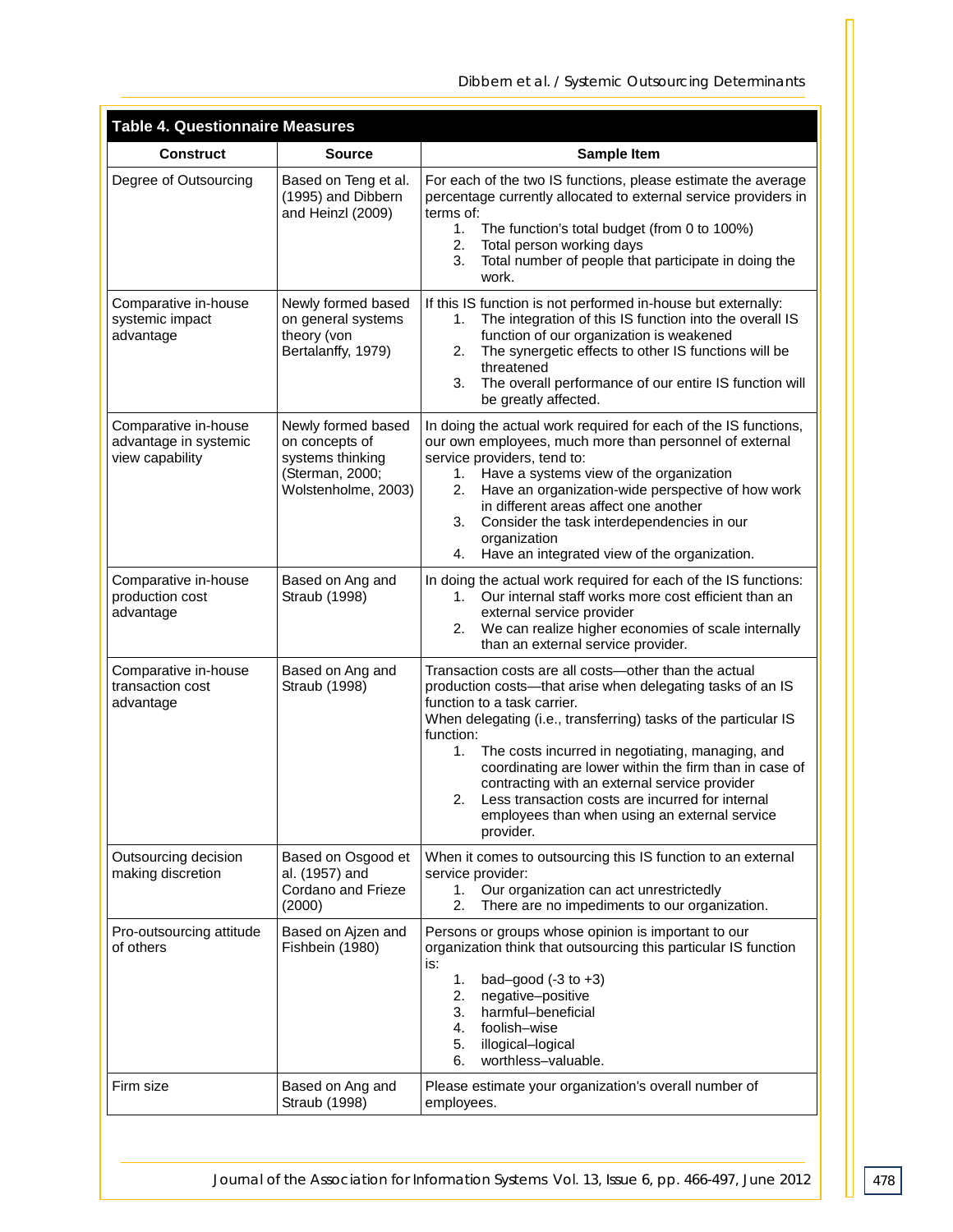# **4.3. Group Comparison Procedure**

We tested the model using PLS software (PLS Graph 3.0, Version 1130). We chose PLS over the covariance-based structural equation modeling (SEM) software for several reasons. First, the data points of this study do not follow a multivariate normal distribution<sup>[3](#page-14-0)</sup>. Covariance-based SEM assumes a multivariate normal distribution, but not PLS (Chin, 1998b). Second, the observations in this study are not truly independent of each other, since the same respondent answered each question for both the development and maintenance of software. PLS does not assume independence of cases, nor that any two cases have equivalent residual distributions (Chin, 1998b, p. 315). Third, the United States data set was comprised of fewer than 200 respondents, the recommended minimum size for covariance-based SEM. PLS, on the other hand, can produce consistent results with sample sizes as low as 17.

While these advantages make the suitability of PLS in this study very clear, there is one limitation. To date, most of the multi-group comparisons of PLS models in which differences in path estimations for sampled populations were examined have been relatively "naïve". Often, researchers simply examine and discuss the differences in the path estimates for two or more data sets. When assessing the significance of the differences, researchers usually conduct a procedure based on the t-test using the pooled standard errors obtained via a resampling procedure such as bootstrapping from each sample (e.g., Keil et al., 2000). However, this procedure is valid only under the assumption of normal distribution or similar sample size.

Recently, Chin (2003) proposed an alternative, distribution-free approach in which a random permutation procedure was applied to overcome these limitations. Chin noted that randomization or permutation tests among statisticians are the preferred tests of significance for non-normal data. Random permutation procedures should not be viewed as alternatives to the parametric statistical tests that are currently used. Rather, they should be considered as preferable for data that does not conform to normal distributional assumptions.

The availability of fast computers has made permutation tests increasingly feasible even for large data sets. Since such methods require no particular assumptions concerning statistical distributions, permutation tests are increasingly applied, even in the context of traditional statistical tests (e.g., correlation, t-tests, ANOVAS, etc.). A detailed discussion of permutation tests can be found in Edgington (1987, p. 1) and Good (2000, p. 25). In general, a permutation test based on randomization, is, as Edgington (1987, p. 5) notes, "valid for any kind of sample, regardless of how the sample is selected". This is an extremely important characteristic of a permutation test based on randomization, because the potential use of nonrandom samples in surveys and experimental studies would invalidate the use of parametric statistical tables (e.g., t or F tables). Essentially, the random sampling assumption underlying these significance tables states that all possible samples of n cases within a specified population have the same probability of being drawn; this is not always tenable.

# **5. Data Analysis Results**

# **5.1. Descriptive Findings**

Table 5 offers insights into the company characteristics of our sample. The data reveals that senior IS executives in the United States have a shorter tenure (10.5 years) than in Germany (15.9 years). Corporate size and the size of the IS function are both larger in the United States than they are in Germany.

$$
\frac{1}{N}\sum_{i=1}^{N} \left[ \left( x_i - \overline{x} \right) \hat{S}^{-1} \left( x_i - \overline{x} \right) \right]^2 - \frac{p(p+2)(N-1)}{N+1}.
$$

*Journal of the Association for Information Systems Vol. 13, Issue 6, pp. 466-497, June 2012*

<span id="page-14-0"></span> $3$  Mardia's (1970) coefficient of multivariate kurtosis for Germany was 122.61, c.r. = 30.14 and for the U.S. was 74.50, c.r. = 9.95;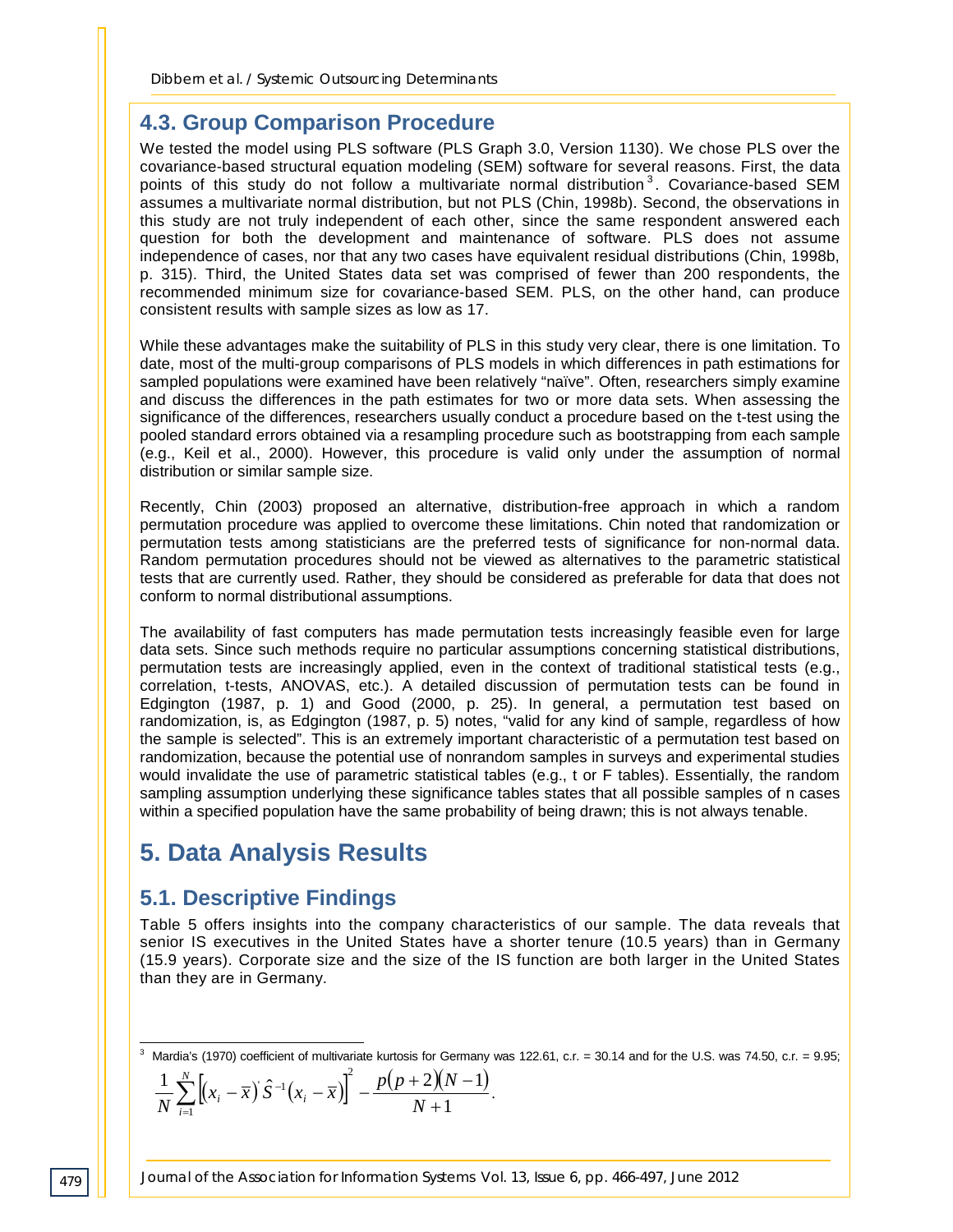*Dibbern et al. / Systemic Outsourcing Determinants*

| <b>Table 5. Company Characteristics</b> |                                   |                                                                         |                     |      |      |  |  |  |
|-----------------------------------------|-----------------------------------|-------------------------------------------------------------------------|---------------------|------|------|--|--|--|
|                                         |                                   | Germany                                                                 |                     |      |      |  |  |  |
|                                         |                                   | Mean                                                                    | Std.                | Mean | Std. |  |  |  |
|                                         | CIO company membership (in years) | 15.9                                                                    | 11.5<br>8.4<br>10.5 |      |      |  |  |  |
|                                         | Entire organization               | 2658                                                                    | 5619                | 4476 | 9622 |  |  |  |
| Number of employees in                  | Entire IS function                | 88                                                                      | 160                 | 239  | 796  |  |  |  |
|                                         | Applications development          | <b>United States</b><br>28<br>635<br>59<br>137<br>27<br>55<br>49<br>161 |                     |      |      |  |  |  |
|                                         | Applications maintenance          |                                                                         |                     |      |      |  |  |  |

The larger size of the IS function in the companies in the United States can partially be attributed to a lower degree of IS outsourcing in applications development and maintenance. Table 6 shows that the German organizations in our sample spent about twice as much money as the U.S. organizations spent on outsourcing their IS development and maintenance functions. Other sourcing peculiarities, such as equity arrangements (where a certain amount of capital is exchanged between vendor and client), the average number of employees transferred to external vendor(s) in case of outsourcing, and contracting experiences (numbers of contracts signed within last five years) were quite similar between the German and United States sample. Decisions against outsourcing were made more frequently in Germany.

| <b>Table 6. Outsourcing Behavior</b>                                                                    |         |      |                      |      |  |  |  |  |
|---------------------------------------------------------------------------------------------------------|---------|------|----------------------|------|--|--|--|--|
| Variable                                                                                                | Germany |      | <b>United States</b> |      |  |  |  |  |
|                                                                                                         | Mean    | Std. | Mean                 | Std. |  |  |  |  |
| Current budget spent on outsourcing (in %)                                                              | 40.1%   | 34.2 | 17.7%                | 27.3 |  |  |  |  |
| Expected change in outsourcing expenditure in 1 year (in %)                                             | 3.6%    | 19.3 | 3.6%                 | 16.4 |  |  |  |  |
| Percentage of former in-house employees transferred to<br>external vendor in case of outsourcing (in %) | 6.8%    | 18.9 | 6.9%                 | 22.4 |  |  |  |  |
| Capital share in external vendor (in %)                                                                 | 10.8%   | 25.4 | 10.9%                | 25.1 |  |  |  |  |
| Number of contracts in the last 5 years                                                                 | 10.1    | 19.2 | 11.1                 | 19.0 |  |  |  |  |
| Number of decisions against outsourcing in the last 5 years                                             | 5.1     | 8.4  | 2.1                  | 2.7  |  |  |  |  |

Finally, Table 7 shows the summed averages and standard deviations (Std.) of the constructs of the theoretical model. The United States shows higher levels of perceived in-house advantages in both production and transaction costs and in systemic impact and systemic view capabilities than Germany does. This is reflected in the lower level of outsourcing in the United States.

| Construct                                       | <b>Scale</b>          |             | Germany | <b>United States</b> |       |
|-------------------------------------------------|-----------------------|-------------|---------|----------------------|-------|
|                                                 |                       | <b>Mean</b> | Std.    | <b>Mean</b>          | Std.  |
| Degree of outsourcing                           | $(0-100\%)$           | 38.74       | 34.29   | 16.61                | 24.69 |
| Comparative in-house systemic impact advantage  | (+2 to -2)            | $-0.08$     | 1.12    | 0.56                 | 1.14  |
| Comparative in-house systemic view advantage    | (+2 to -2)            | 0.92        | 0.88    | 1.33                 | 0.77  |
| Comparative in-house production cost advantage  | $(+2 \text{ to } -2)$ | 0.67        | 1.09    | 1.02                 | 1.11  |
| Comparative in-house transaction cost advantage | (+2 to -2)            | 0.77        | 1.00    | 0.98                 | 0.91  |
| External pro-outsourcing attitude               | $(+3 \text{ to } -3)$ | 0.40        | 1.24    | $-0.41$              | 1.42  |
| Outsourcing decision making discretion          | $(+2 \text{ to } -2)$ | $-0.11$     | 1.02    | $-0.22$              | 1.19  |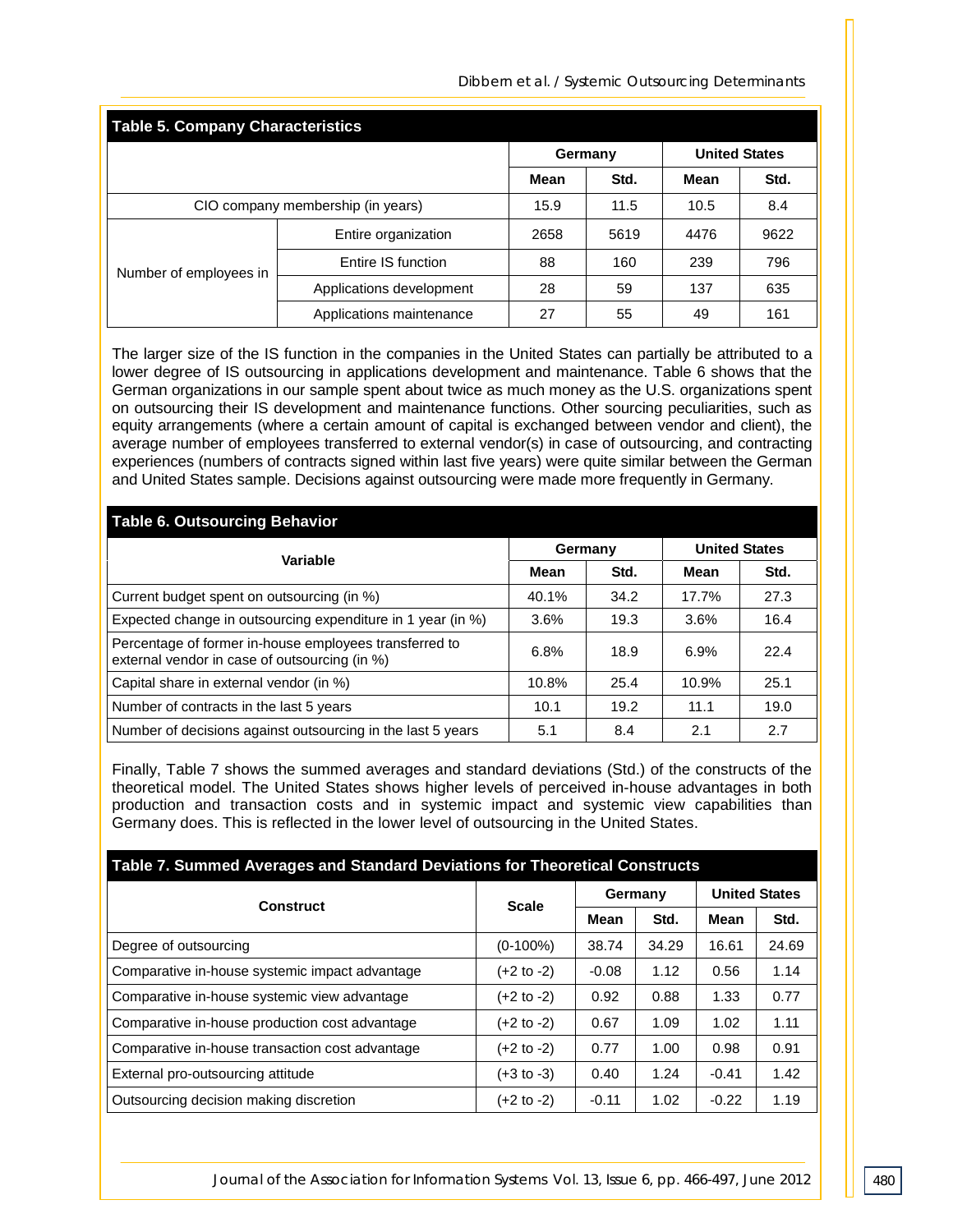On average, in the United States, the level of discretion over the outsourcing decision is lower, and the attitude of others toward outsourcing is more negative than in Germany. This prompts the question whether these factors exert a significant influence on the sourcing choice in both countries and whether the linkages we hypothesized as culturally sensitive are significantly different between Germany and the United States.

# **5.2. Results of Model Testing**

We now examine the results of the testing for both Germany and the United States beginning with the test of (1) the measurement model, followed by (2) the structural model in both countries, and finally (3) the test of differences in the structural paths between both countries.

### *5.2.1. Measurement Model*

In order to check whether the indicators of each construct do indeed measure what they are supposed to measure, we performed tests for convergent and discriminant validity for both the German and United States samples. Before conducting any multi-group comparisons, it is important to examine whether the measures perform adequately in both data samples.

We assessed both indicator reliability and construct reliability (Peter, 1981, p. 65) in terms of convergent validity (Bagozzi & Phillips, 1982, p. 468). We examined indicator reliability by looking at the construct loadings. All loadings are significant to a level of 0.01 and (except for Pc4, U.S.) fall above the recommended 0.7 parameter value (significance tests were conducted using the bootstrap routine with 500 resamples (Chin, 1998b)). We tested construct reliability and validity using two indices: (1) composite reliability (CR) and (2) average variance extracted (AVE). All the estimated indices were found to be above the threshold (Bagozzi & Yi, 1988) of 0.6 for CR and 0.5 for AVE (see Table 8).

| Table 8. Indicator and Construct Reliability |                     |         |           |            |                      |           |            |  |
|----------------------------------------------|---------------------|---------|-----------|------------|----------------------|-----------|------------|--|
| <b>Construct</b>                             | <b>Item</b>         | Germany |           |            | <b>United States</b> |           |            |  |
|                                              |                     | Loading | <b>CR</b> | <b>AVE</b> | Loading              | <b>CR</b> | <b>AVE</b> |  |
|                                              | Out1                | 0.96    |           |            | 0.95                 |           |            |  |
| Degree of Outsourcing                        | Out <sub>2</sub>    | 0.96    | 0.97      | 0.93       | 0.98                 | 0.97      | 0.91       |  |
|                                              | Out <sub>3</sub>    | 0.96    |           |            | 0.94                 |           |            |  |
|                                              | Impact1             | 0.89    |           |            | 0.92                 |           |            |  |
| Systemic Impact Advantage                    | Impact <sub>2</sub> | 0.89    | 0.91      | 0.78       | 0.90                 | 0.94      | 0.85       |  |
|                                              | Impact <sub>3</sub> | 0.86    |           |            | 0.94                 |           |            |  |
|                                              | EmplOri1            | 0.77    |           |            | 0.77                 |           |            |  |
| <b>Systemic View Advantage</b>               | EmplOri2            | 0.87    | 0.91      | 0.71       | 0.84                 | 0.91      | 0.73       |  |
|                                              | EmplOri3            | 0.83    |           |            | 0.91                 |           |            |  |
|                                              | EmplOri4            | 0.89    |           |            | 0.89                 |           |            |  |
| <b>Production Cost Advantage</b>             | Pc1                 | 0.81    | 0.86      | 0.67       | 0.86                 | 0.83      |            |  |
|                                              | Pc3                 | 0.82    |           |            | 0.85                 |           | 0.62       |  |
|                                              | Pc4                 | 0.82    |           |            | 0.62                 |           |            |  |
| <b>Transaction Cost Advantage</b>            | Tc1                 | 0.90    | 0.85      | 0.74       | 0.70                 | 0.83      | 0.71       |  |
|                                              | Tc4                 | 0.82    |           |            | 0.97                 |           |            |  |
|                                              | Other1              | 0.92    |           |            | 0.93                 |           |            |  |
|                                              | Other <sub>2</sub>  | 0.93    |           |            | 0.92                 |           |            |  |
| <b>External Pro-outsourcing Attitude</b>     | Other <sub>3</sub>  | 0.92    | 0.97      | 0.82       | 0.93                 | 0.98      | 0.87       |  |
|                                              | Other4              | 0.89    |           |            | 0.97                 |           |            |  |
|                                              | Other <sub>5</sub>  | 0.88    |           |            | 0.96                 |           |            |  |
|                                              | Other <sub>6</sub>  | 0.89    |           |            | 0.90                 |           |            |  |
| <b>Outsourcing Decision Making</b>           | CoPro2              | 0.90    |           |            | 0.86                 |           |            |  |
| <b>Discretion</b>                            | CoPro1              | 0.97    | 0.93      | 0.87       | 0.99                 | 0.93      | 0.87       |  |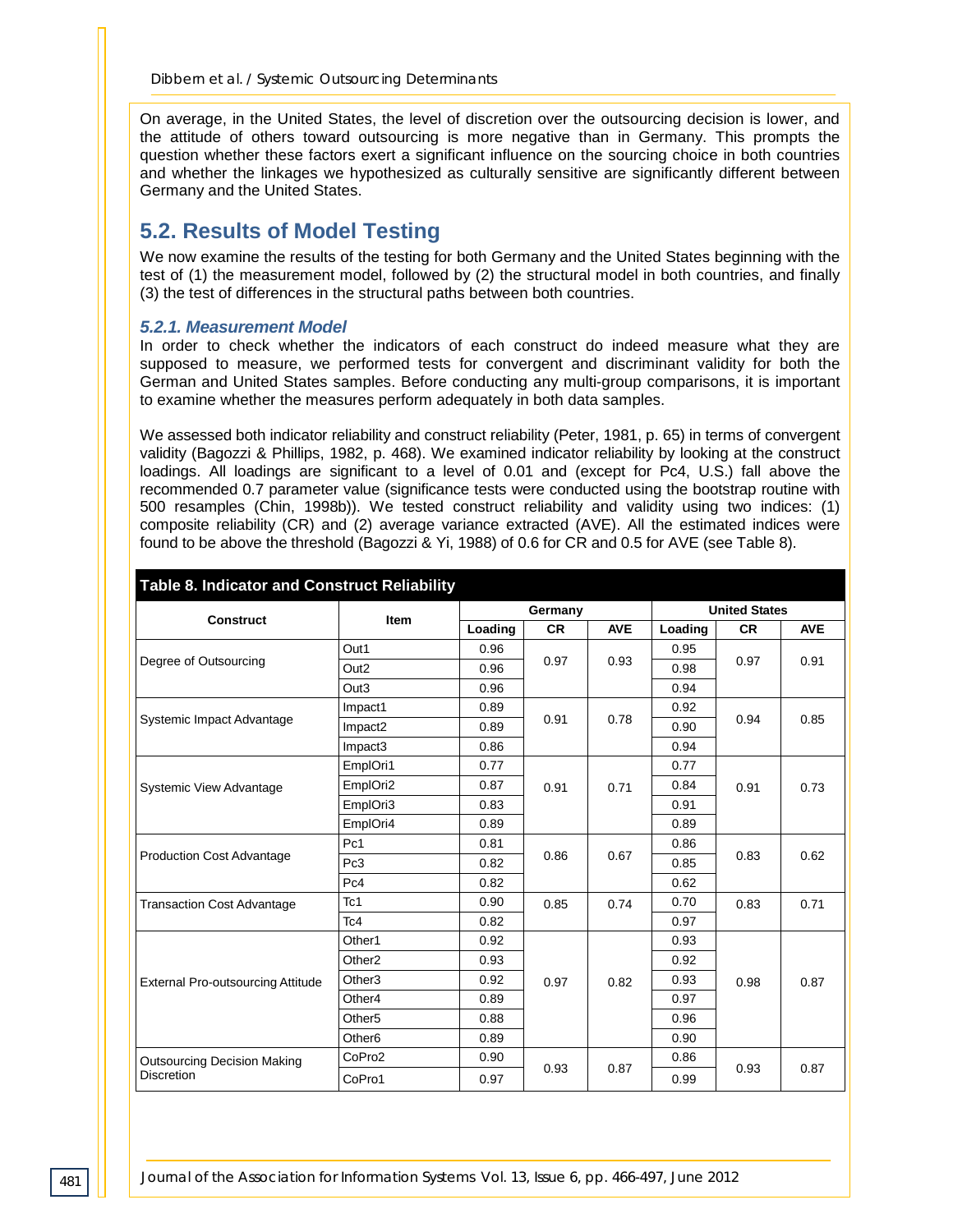Examining the cross-loadings provides a further check on the discriminant validity of the construct items. They are obtained by correlating the component scores of each latent variable with both their respective block of indicators and all other items that are included in the model (Chin, 1998b, p. 321). We present the cross loadings for Germany and the United States in Tables A-1 and A-2, respectively (see Appendix). The loadings on their constructs are shadowed. Tracing the data from one side of the rows to another reveals that each item loads higher on its own construct than on any other construct. Comparing the data from the top of a column to the bottom also shows that a particular construct loads highest with its own items. Taken together, this data implies discriminant validity for both samples.

Finally, in order to check for common method variance due to the self-reported responses of CIOs, we conducted Harman's one-factor test for both the United States and the German data set (Podsakoff & Organ, 1986). For this purpose, we used a confirmatory factor analysis (using AMOS 17.0), where the seven latent variables of the model were loaded on one factor. The results showed poor model fit; this suggests that common method variance is not responsible for the relationship observed among the variables.

### *5.2.2. Structural Model*

Having gained confidence that the measures are appropriate for the German and United States samples, the next stage involved testing both the explanatory power of the entire model on IS sourcing and the predictive power of the independent variables in both countries. We used the squared multiple correlations  $(R^2)$  of the main dependent variable, which represents overall predictiveness of IS outsourcing, to assess the explanatory power. It can be concluded from Figure 3 that 33 percent of the variation in the degree of outsourcing ( $R^2 = 0.33$ ) can be explained by the independent variables in Germany, while 27 percent can be explained in the United States sample ( $R^2$  = 0.27).

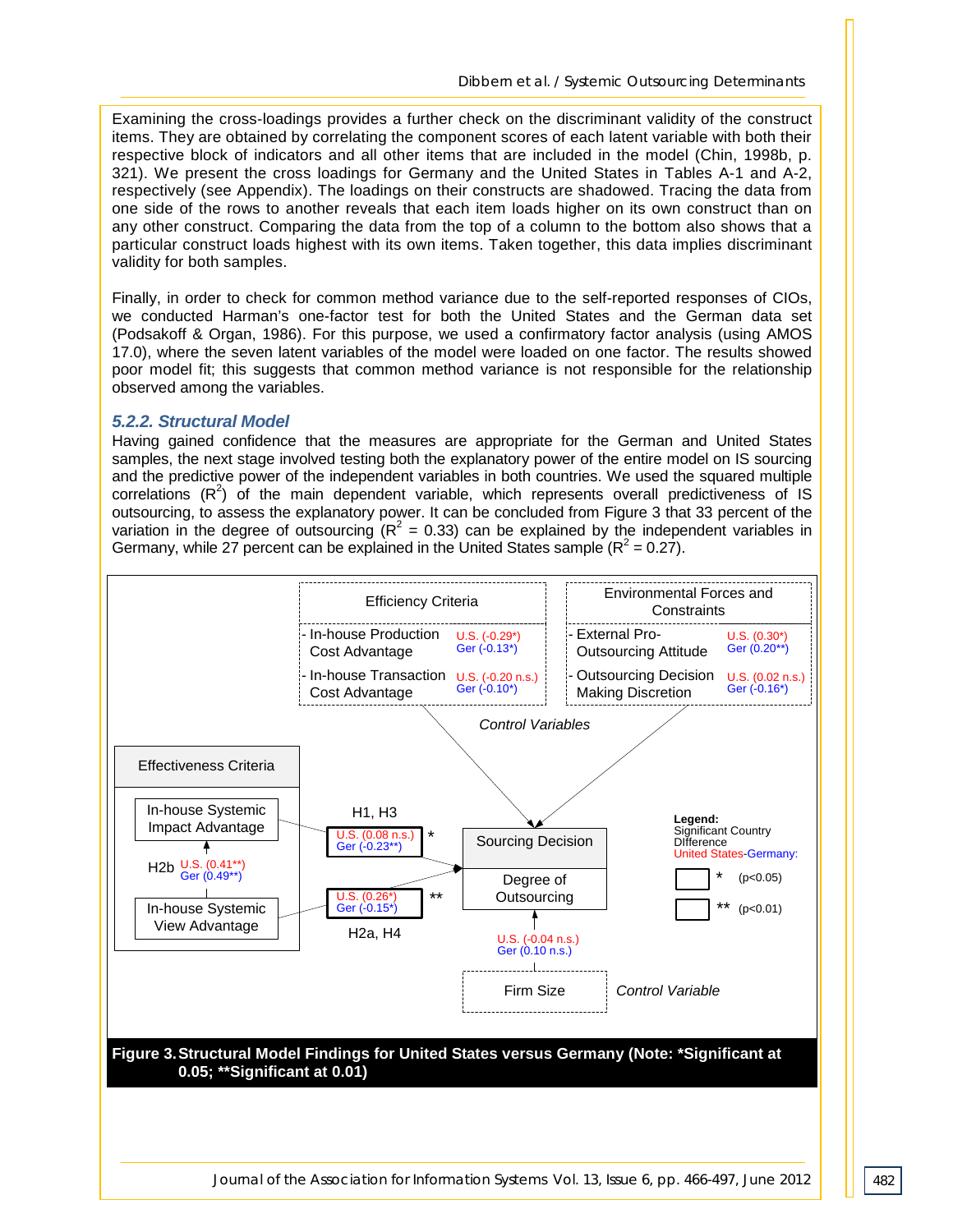We tested the structural paths by examining the magnitude of the standardized parameter estimates between constructs together with the corresponding t-values that indicated the level of significance (tvalues were obtained through the bootstrap routine (Chin, 1998b, p. 320)). We give an overview of the results in Table 9. Figure 3 is a graphic representation of the findings for the United States and Germany.

In the German sample, the findings provide significant evidential backing for the effectiveness hypotheses H1, H2a, and H2b. The path coefficients show the expected signs (negative for H1 and H2a, while positive for H2b) and are significant to a level of 0.05 (\*) or 0.01 (\*\*). Out of the five control variables, all of them except for firm size turned out to be significant determinants. The link between outsourcing decision-making discretion and the degree of outsourcing was found to be negative for Germany; this is in contrast with our expectation of a positive association.

More deviations from the hypotheses were found in the United States data than the German data. We could find no significant impact of perceived in-house advantages in systemic impact; thus, H1 was rejected. Moreover, the comparative in-house advantages in systemic view propensity of IS professionals were found to be positively related to the degree of outsourcing. This is in contrast to H2a. Also, in contrast to Germany, no evidence can be found for the significant impact of comparative transaction cost advantages, outsourcing decision-making discretion, and firm size on the degree of outsourcing.

### *5.2.3. Significance of Group Differences*

The data regarding significant differences between Germany and the United States and whether those differences confirm the proposed cultural differences (Hypotheses 3-4) can be found in the right-hand column of Table 9. It shows the level of probability (P) with which the Null-hypothesis (the difference in the parameter estimates for both countries equals zero) is true. Thus, cultural differences are significant if this probability (scaled from 0 to 100) is limited to a critical distance of 1 percent  $(P < 1)$ <sup>\*\*</sup> or 5 percent  $(P < 5)$ <sup>\*</sup> (Mohr, 1991).

| Table 9. PLS Results for Structural Model and Group Comparison |                        |                             |                        |                                       |                              |
|----------------------------------------------------------------|------------------------|-----------------------------|------------------------|---------------------------------------|------------------------------|
|                                                                |                        |                             | Germany<br>$(n = 278)$ | United<br><b>States</b><br>$(n = 82)$ | Country<br><b>Difference</b> |
| <b>Structural Paths</b>                                        | Path                   | Path                        | $\triangle$ Path       |                                       |                              |
|                                                                | t-value                | t-value                     | P-value                |                                       |                              |
| In-house                                                       | $H1(-)$                | Degree of outsourcing       | $-0.23$ **             | 0.08                                  | $-0.31$ *                    |
| Systematic impact advantage                                    | $\rightarrow$          |                             | 3.67                   | 0.54                                  | $2.5$ H <sub>3</sub>         |
| In-house                                                       | $H2a$ $(-)$            | Degree of outsourcing       | $-0.15*$               | $0.26*$                               | $-0.40**$                    |
| Systematic view advantage                                      | $\rightarrow$          |                             | 1.98                   | 2.11                                  | $0.3$ H4                     |
| In-house                                                       | $H2b (+)$              | In-house                    | $0.49**$               | $0.41**$                              | 0.08                         |
| Systematic view advantage                                      | $\rightarrow$          | Systematic impact advantage | 11.38                  | 3.86                                  | 17.1                         |
| In-house                                                       | $(\cdot)$              | Degree of outsourcing       | $-0.13*$               | $-0.29*$                              | 0.17                         |
| Production cost advantage                                      | $\rightarrow$          |                             | 1.86                   | 2.05                                  | 13.0                         |
| In-house                                                       | $(\cdot)$              | Degree of outsourcing       | $-0.10*$               | $-0.20$                               | 0.10                         |
| <b>Transaction Cost advantage</b>                              | $\rightarrow$          |                             | 1.66                   | 1.23                                  | 25.2                         |
| External pro-outsourcing attitude                              | $(+)$<br>$\rightarrow$ | Degree of outsourcing       | $0.20**$<br>3.93       | $0.30*$<br>2.31                       | $-0.10$<br>20.9              |
| Outsourcing decision making                                    | $(+)$                  | Degree of outsourcing       | $-0.16*$               | 0.02                                  | $-0.18$                      |
| discretion                                                     | $\rightarrow$          |                             | 2.22                   | 0.21                                  | 7.9                          |
| Firm size                                                      | $\rightarrow$          | Degree of outsourcing       | $-0.04$<br>1.08        | 0.10<br>0.65                          | $-0.14$<br>12.0              |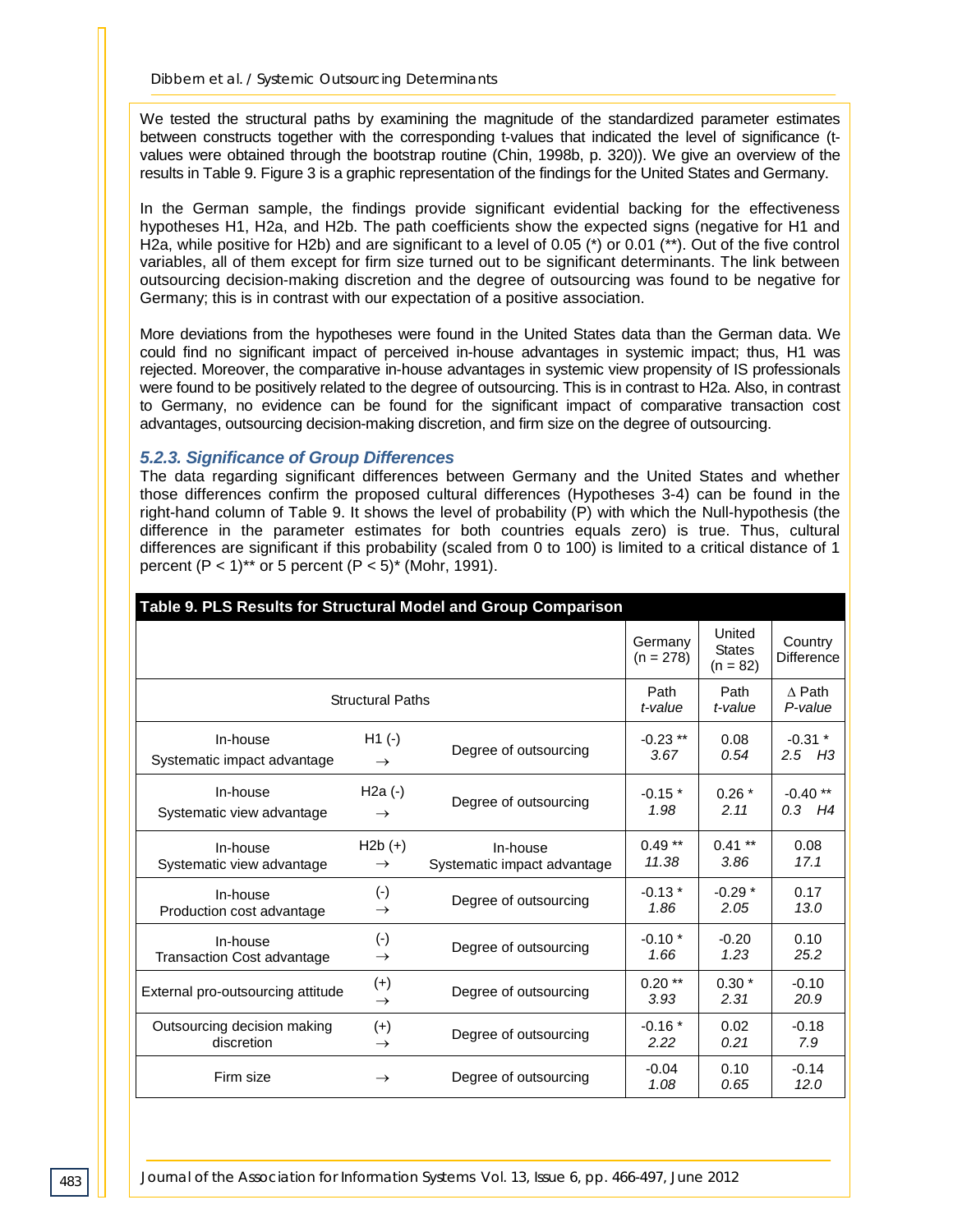As hypothesized, only the two culturally sensitive paths (H1 and H2a) were found to show statistically significant differences between Germany and the United States. We found the difference in the structural path from systemic impact advantage to degree of outsourcing (H1) to be significant at the 0.05 level ( $P = 2.5$ ), supporting H3. The data also show that the difference in the structural path between Germany and the Unites States in the relationship between systemic view advantage and degree of outsourcing (H2a) significantly differs at the 0.01 level ( $P = 0.3$ ). However, the results show that it is not the strength, but the direction of that link that differs significantly between Germany and the United States. The link is found to be negative in Germany, as predicted, but positive in the United States.

# **5.3. Control for Industry and IS Function Differences**

### *5.3.1. Country Differences for Two Distinct IS Functions*

We performed the same analysis of country differences between Germany and the United States separately for both IS functions, development and maintenance (see Table 10). The results are similar to those of the aggregated data sets, particularly regarding the two systemic variables. Analogous to the aggregated data sets, the strongest differences can be seen in the data pertaining to H2a between the countries; these differences are statistically significant for both functions. The path of H1 differs at the 0.05 level in maintenance, but only at around the 0.1 level in development. It is also noteworthy that the external pro-outsourcing attitude has a significantly stronger influence in the United States with regard to the outsourcing of applications development. Overall, however, it is striking how consistent the findings for the particular IS functions are with the aggregated data set regarding the cultural sensitivity of the two systemic determinants.

| Table 10. Group Comparison for Each Function |             |                         |                    |                |                    |                         |                  |               |  |  |
|----------------------------------------------|-------------|-------------------------|--------------------|----------------|--------------------|-------------------------|------------------|---------------|--|--|
|                                              |             |                         | <b>Maintenance</b> |                | <b>Development</b> |                         |                  |               |  |  |
| <b>Hypotheses</b>                            | Germany     | United<br><b>States</b> | Country<br>Diff.   | p-value        | Germany            | United<br><b>States</b> | Country<br>Diff. | p-value       |  |  |
|                                              | Path        | Path                    | $\Delta$ Path      |                | Path               | Path                    | $\Delta$ Path    |               |  |  |
| $H1(-)$                                      | $-0.24$ *** | 0.15                    | $-0.39$            | $4.57 * (H3)$  | $-0.23$ ***        | 0.03                    | $-0.26$          | 11.62 (H3)    |  |  |
| $H2a(-)$                                     | $-0.24$ *** | $0.28*$                 | $-0.52$            | $0.25$ ** (H4) | $-0.15**$          | $0.33***$               | $-0.47$          | 5.26 (*) (H4) |  |  |
| $H2b (+)$                                    | $0.44***$   | $0.36**$                | 0.07               | 26.27          | $0.49***$          | $0.46***$               | 0.03             | 17.99         |  |  |
| TC                                           | $-0.07$     | $-0.36*$                | 0.28               | 10.23          | $-0.13$ **         | $-0.24$                 | 0.12             | 38.53         |  |  |
| PC                                           | $-0.11$     | $-0.24$                 | 0.13               | 27.97          | $-0.10*$           | $-0.18$                 | 0.09             | 44.44         |  |  |
| External                                     | $0.14*$     | 0.11                    | 0.03               | 43.81          | $0.20***$          | $0.56***$               | $-0.36$          | $2.30*$       |  |  |
| <b>Discretion</b>                            | $-0.17*$    | $-0.05$                 | $-0.12$            | 30.43          | $-0.16$ ***        | 0.09                    | $-0.25$          | 10.37         |  |  |
| Firm size                                    | $-0.07*$    | 0.12                    | $-0.19$            | 15.19          | $-0.04$            | 0.02                    | $-0.05$          | 46.74         |  |  |

### *5.3.2. Function and Industry Differences*

Comparing the two IS functions (development and maintenance) for the combined data set of the United States and German firms ( $n = 180$  for each) did not reveal any significant differences ( $p < 0.05$ ) in the structural paths. When comparing industries, we found only the effect of decision-making discretion to differ significantly at the 0.05 level. It appeared to have a negative impact on outsourcing in the finance industry, but was insignificant for the machinery industry. The evidence suggests that systemic influences were found in the expected direction (negative) for both samples, but only to a significant extent for the finance industry. These differences between industries were weakly significant ( $p < 0.1$ ).

Overall, these controls show that the differences between paths are considerably stronger between countries than between IS functions or industries. This further strengthens our ex ante theorizing on the cultural sensitivity of the systemic determinants of IS outsourcing.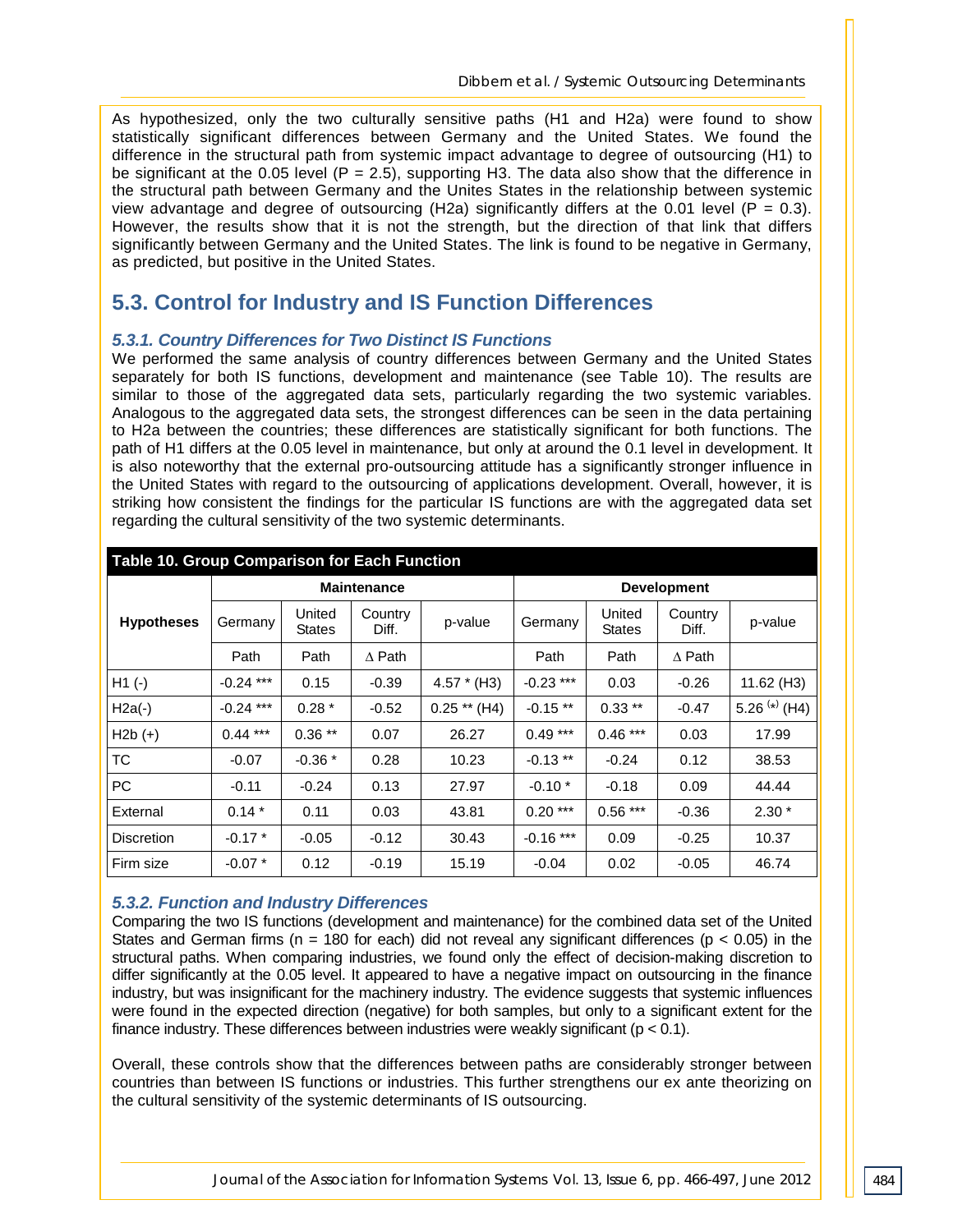# **6. Discussion**

We discuss and interpret the results of the model testing in the following sections. The discussion is divided into the findings of culturally sensitive and culturally insensitive IS outsourcing determinants. We conclude with the study's limitations.

# **6.1. Cultural Sensitivity of Systemic IS Outsourcing Determinants**

Notably, both of the systemic determinants that were hypothesized to be culturally sensitive did, indeed, show significant differences in the structural paths between Germany and the United States (H3 and H4).

First, it is worth noting that the absolute path values of the two systemic determinants turned out to be quite high in comparison to the path values of our control variables, which reflect more established IS outsourcing theories. For the German companies, the path value for systemic impact (H1) shows the highest estimate among all determinants. For the United States firms, the path value for systemic view propensity is almost as high as for in-house production cost advantages and external influences. This shows that our newly introduced systemic influence perspective adds to the general understanding of IS outsourcing decision making.

Second, we found the differences between countries to be significant ( $p < 0.05$ ) only for systemic influences. We found that the perceived in-house advantage in the systemic impact of an IS function impedes the extent to which this function is outsourced in Germany, whereas we found the relationship to be negligibly small (path=0.08) and not significant in the United States. This country difference is consistent with the perspective that organizations are less inclined to consider systemwide effects in their evaluation of alternative sourcing options for particular IS functions in countries that are characterized by a very high level of individualism and a more analytical view of the firm. In contrast, in Germany, which is more collectivist in nature and where companies tend to hold an integrative view of the organization, the implications of outsourcing a particular IS function on overall system performance are explicitly recognized. Thus, the moderating impact of individualismcollectivism appears in the findings as hypothesized (H3).

However, the results also suggest that we should not assume that systemic influences are ignored in highly individualistic countries. In the United States, these systemic influences are recognized at the level of the IS workforce, albeit in a completely different way than in Germany. While in Germany, it was confirmed that application services are outsourced to a lower extent if in-house personnel are regarded as having a better systemic view propensity, the opposite trend was found in the United States; application services are outsourced to a higher level, in particular if in-house personnel are seen as superior in their systemic view propensity. Thus, in contrast to the prediction (H4), a higher level of individualism was not found to lower the extent to which the systemic view propensity of IS professionals is factored into the IS outsourcing decision. Instead, individualism seems to modify the way in which systemic view propensity is considered.

Our hypothesis on the impact of systemic view propensity was based on the assumption that such ability and behavior is generally valued highly for all IS professionals in collectivist countries but lower in more individualistic cultures. This assumption, however, may not hold true for strongly individualistic societies such as the United States. Here, systemic thinking may be seen as a required trait for some, but not all, IS professionals. Consistent with the more analytical view of the firm, the responsibility for taking care of systemic effects of an IS function may be in the hands of a specialized task force that constitutes a minority of that function. At this point, it is interesting to note that systemic view propensity was generally seen to correlate strongly with favoring in-house workforces in the United States sample, even in cases where the majority of an IS function was outsourced to an external vendor. This finding can be inferred from the data presented in Table 11, where the responses of CIOs on systemic view propensity are averaged and then compared. We conducted this comparison between firms that kept their application service primarily in-house and those that primarily outsourced the function (for a similar analysis see Ang and Straub, 1998, p. 545). As shown in Table 11, in contrast to Germany, the average level of perceived in-house advantage in systemic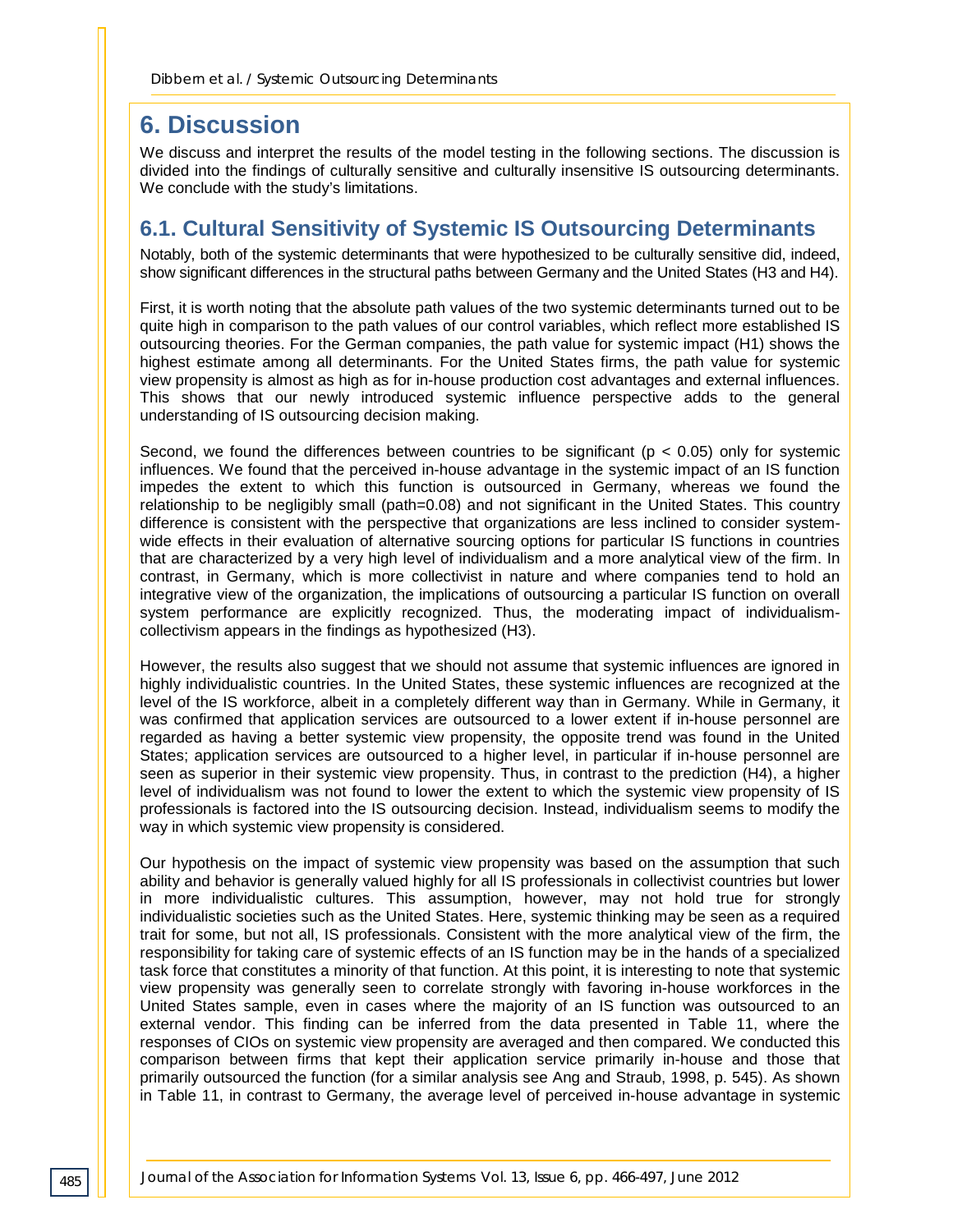view propensity is similarly high in those Unites States firms that substantially outsource (1.27) and in those who outsource only a minority of their IS functions (1.34).

| Table 11. In-house Advantage in Systemic View Propensity Across the Decision to Outsource |                              |                              |                                    |                   |            |  |  |  |
|-------------------------------------------------------------------------------------------|------------------------------|------------------------------|------------------------------------|-------------------|------------|--|--|--|
|                                                                                           | Country                      | Primarily in-house<br>(<50%) | Primarily outsourced<br>$(>=50\%)$ | <b>Difference</b> | Total<br>N |  |  |  |
| In-house advantage in                                                                     | <b>United States</b>         | $1.34$ (N=67)                | $1.27$ (N=14)                      | 0.07              | 81         |  |  |  |
| systemic view<br>propensity                                                               | Germany                      | $1.10$ (N=167)               | $0.65$ (N=111)                     | 0.45              | 278        |  |  |  |
|                                                                                           | Country<br><b>Difference</b> | 0.24                         | 0.62                               |                   |            |  |  |  |
| Notes: $-2$ = Strongly Disagree; $2$ = Strongly Agree; $0$ = Neutral                      |                              |                              |                                    |                   |            |  |  |  |

From a theoretical perspective, the finding that United States firms that primarily outsource still perceive in-house personnel as having an advantage in their systemic view propensity appears initially perplexing. This contradicts the knowledge-based view argument that firms keep the knowhow and capabilities of what they do in-house, while outsourcing the required resources of what they do not do (Brusoni, Prencipe, & Pavitt, 2001). Thus, if a firm outsources the majority of its software development work to an external vendor, the personnel of the external vendor are expected to hold superior knowledge about all the activities required to perform the outsourced function. This would entail the systemic capabilities required to ensure integrative fit of the outsourced function with the client's organization.

More recently, however, the opposing view has been taken. It has been argued that firms may actually keep or build up broad systemic knowledge in-house in order to coordinate the work being outsourced (Brusoni et al., 2001). Such organizational arrangements are described as loosely coupled (Orton & Weick, 1990), which means that the client organization and the work being outsourced represent distinctive (i.e., modular) entities that still need to be integrated. This integration of the outsourced function requires a profound understanding of the interfaces and interdependencies between the function being outsourced and the rest of the organization. This understanding is reflected in the concept of systemic view propensity. In fact, in-house systemic view propensity may be seen as a precondition for outsourcing the majority of an IS function in order to ensure "…integration among organizational units to actively manage the relevant technological and organizational interfaces" (Brusoni et al., 2001, p. 609-10). Thus, the majority of an IS function may be outsourced to a separate organizational entity, but superior systemic view competency is retained in-house to ensure systemic integration with the rest of the organization. Higher levels of outsourcing would imply keeping a strong systemic view propensity in-house.

While this seems to be a plausible explanation of the positive link between in-house systemic view advantage and the degree of outsourcing in the United States data, it should be kept in mind that this study did not control for the level of modularity of an IS function being outsourced. This is one of the prerequisites for differentiating alternative coupling arrangements. Yet, our findings suggest that cultural values and norms, such as individualism versus collectivism, contribute to explaining whether organizations prefer to delegate the task of systemic integration to a small group of responsible individuals (individualist view) rather than the collective body of all workforces that together perform an IS function (collectivist view).

From a methodological perspective, the differences that we found between the two countries (i.e. where the structural paths of each country shifted from one direction to the other or to an insignificant level) are typical of interaction effects. By definition, traditional hypothesized effects are assumed to change according to the moderator variable. Indeed, whether the paths for both countries are in the same direction, the opposite direction, or are non-significant is mainly contingent on the strength of the impact of the moderator. This is defined as a disordinal interaction (Jaccard, Turrisi, & Wan, 1990, pp. 75-78). Given a specific starting point for one country, the stronger the cultural differences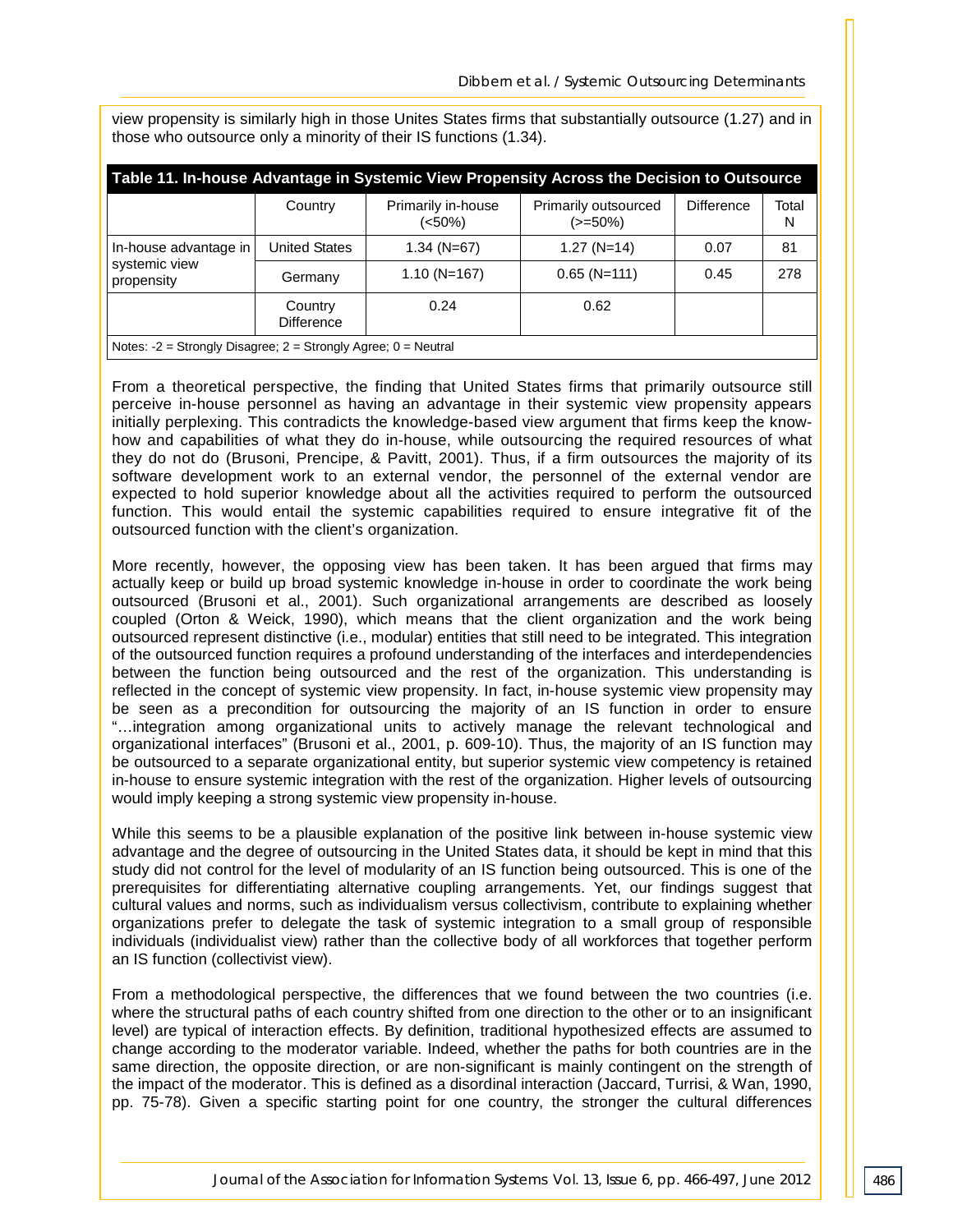between the two countries being examined, the greater the likelihood that the path for the second country moves toward either a non-significant path or opposite sign, as was the case in our study (Baron & Kenny, 1986).

# **6.2. Culturally Insensitive Control Variables**

Beyond the cultural differences observed, it is also worth noting that our other IS outsourcing determinants that we controlled for were rather culturally insensitive.

In both the German and the United States sample, differences in production costs between in-house provision and outsourcing were found to have a significant impact on the sourcing of application services. This substantiates the findings of previous empirical studies (Ang & Straub, 1998; Apte et al., 1997; Clark et al., 1995; Lacity & Willcocks, 1998; McLellan et al., 1995). Notably, the descriptive results have shown that, on average, production costs tend to be regarded as lower in-house, which is in contrast to Williamson's (1981) assertion that economies of scale and scope should generally be better achieved through the market (albeit to a lesser extent with increasing asset specificity).

When comparing the strength of the path values, this study also supports evidence from previous empirical studies that production costs are more influential on the sourcing choice than transaction costs (see Ang & Straub, 1998). One reason for the different level of importance of the two types of costs could be that it is much harder for organizations to estimate transaction costs. They often appear as hidden or extra costs in the later stages of the actual service delivery, such as costs of increased control and coordination effort (Barthélemy, 2001; Dibbern et al., 2008).

It is also intriguing that the path values for the impact of influential external stakeholders toward outsourcing turned out to be quite strong in both countries. This could be explained by the fact that IS outsourcing is often associated with a high level of uncertainty on matters such as the true cost of outsourcing. Organizations often have to rely upon external stakeholders such as consultants or peer organizations. The negative side of these external impacts, however, should not be overlooked. There is the danger that organizations unknowingly and unreflectively conform to external opinions and pressures (Ang & Cummings, 1997) when making an outsourcing decision.

Finally, it was perplexing to see that higher levels of decision-making discretion in the German sample were associated with a lower extent of outsourcing while less discretion was associated with higher levels of outsourcing (See Table 12). While no significant differences at the 0.05 level could be found for this link between Germany and the United States, where the link was found to be negligible and insignificant, it cannot be ruled out that the specific institutional situation in Germany may play a role in explaining this finding.

| Table 12. Decision Making Discretion Across the Decision to Outsource |                              |                                 |                                    |                   |            |  |  |  |
|-----------------------------------------------------------------------|------------------------------|---------------------------------|------------------------------------|-------------------|------------|--|--|--|
|                                                                       | Country                      | Primarily in-house<br>$(<50\%)$ | Primarily outsourced<br>$(>=50\%)$ | <b>Difference</b> | Total<br>N |  |  |  |
| Outsourcing decision<br>making discretion                             | <b>United States</b>         | $-0.28$ (M=67)                  | $0.11$ (N=14)                      | 0.39              | 81         |  |  |  |
|                                                                       | Germany                      | $-0.08$ (N=167)                 | $-0.15$ (N=111)                    | 0.07              | 278        |  |  |  |
|                                                                       | Country<br><b>Difference</b> | 0.20                            | 0.26                               |                   |            |  |  |  |
| Notes: $-2$ = Strongly Disagree; $2$ = Strongly Agree; $0$ = Neutral  |                              |                                 |                                    |                   |            |  |  |  |

In Germany, labor interest groups such as labor unions and workers' councils can exert substantial bargaining power (Argyres & Liebeskind, 1999; Kieser, 1990; Richardi, 1990)<sup>[4](#page-22-0)</sup>. For example,

<span id="page-22-0"></span>In Germany, the transfer of organizational units to legally independent organizations is regulated by law (§ 613 BGB) (Koffka, 1997, p. 124ff.). The works constitution act guarantees the right of employee participation and codetermination in social, economic, and personal matters (Richardi, 1990, p. 1282).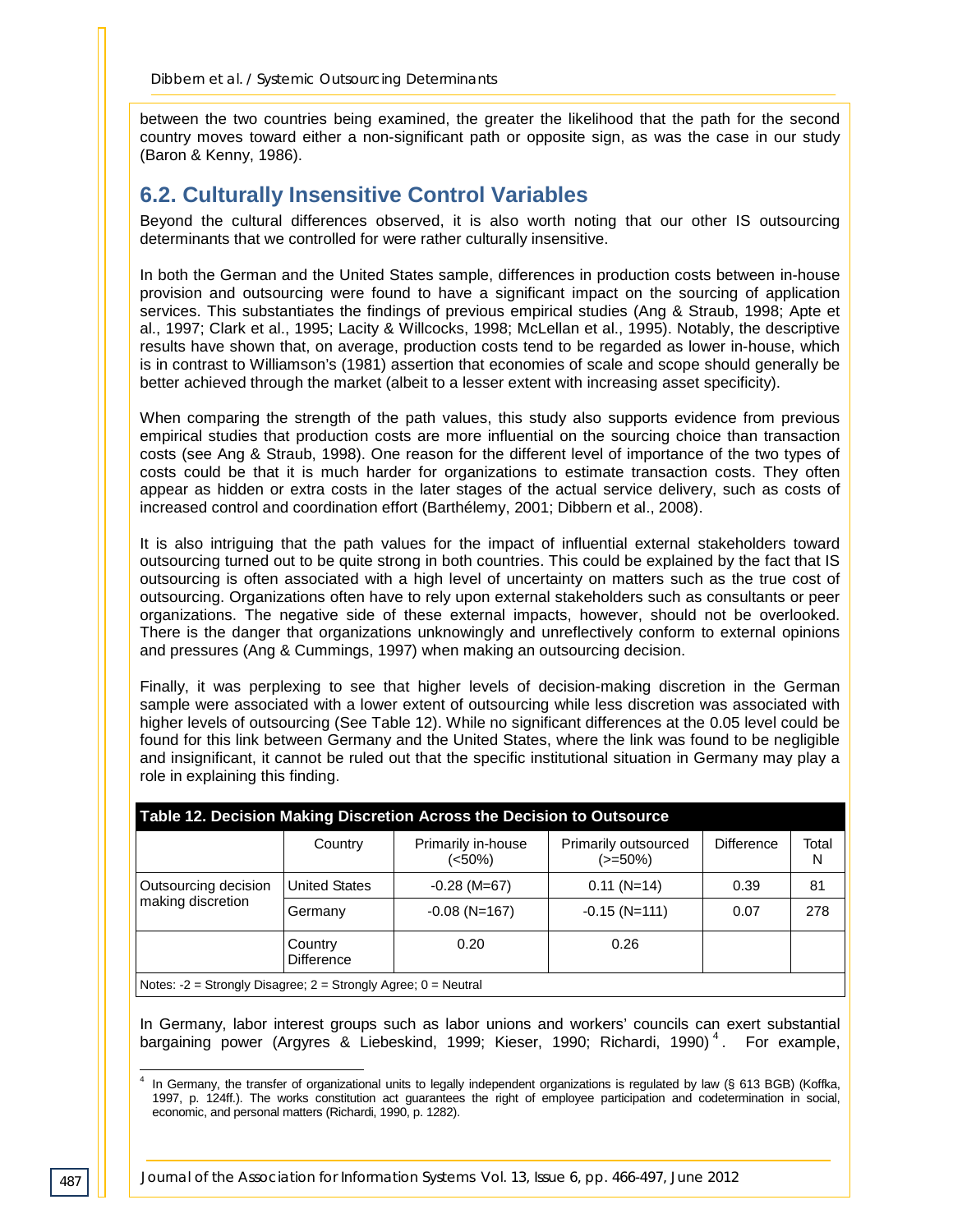codetermination provides employees with the right to participate in organizational decisions, like IS outsourcing, which impact their personal disposition or the disposition of the group to which they belong (Chmielewicz, 1990). These potential external influences may generally lower the perception of decision-making discretion among IS outsourcing decision makers in Germany. In fact, this perception may even be reinforced in organizations that have actually experienced IS outsourcing, as indicated by a high level of IS outsourcing (see Table 12). Thus, there may be a cultural influence regarding the impact of decision-making discretion that needs to be explored in more detail in future research.

# **6.3. Study Limitations**

Despite the significant findings that emerged from this study, any future research and practice drawing on the results of this study should note its possible limitations. Due to the cross-sectional nature of this study, the ability to draw causal inferences is limited. Experiences that managers may have had under the current governance of their company may have caused their initial perceptions to change after the sourcing decision was made. Despite this, managers may not be able to adjust governance structures as quickly as their managerial perceptions change. Accordingly, there are possible drawbacks associated with linking the degree of outsourcing in a company to the perceptions of managers regarding IS outsourcing. There is no evidence, however, that the crosssectional nature of the survey should invalidate the cross-cultural differences found between Germany and the United States, as the study design was the same for both countries.

Furthermore, while the response rate in the United States was significantly lower than in Germany, resulting in different sample sizes, highly significant relationships could still be detected in both samples. This reduces the threat of limited statistical power. In addition, our Monte Carlo simulation, mirroring our exact sample size and measurement details, was found to corroborate an earlier study (i.e., Chin, 2003) showing that statistical power is acceptable.

Another limitation that should be acknowledged is that the differences in cultural profiles were determined inductively from archival data. Accordingly, the confirmation and disconfirmation of the proposed cultural differences in the structural paths of the IS sourcing model should be treated with some caution (Janssens, Brett, & Smith, 1995).

Finally, while the team of authors is composed of representatives of the two cultures being examined, as is usually recommended when conducting cross-cultural research (Pauleen et al., 2006), this may also imply that the development of the framework may have been affected by their cultural perceptions and values.

# **7. Implications and Conclusion**

Several theoretical implications can be derived from our study. First, this study has substantiated the view that the IS outsourcing decision of a company should be viewed from a multi-theoretical perspective (Ang & Cummings, 1997; Cheon, Grover, & Teng, 1995; Poppo & Zenger, 1998). There is no single stream of reasoning that can fully explain why organizations choose to outsource their IS functions. Rather, our findings confirm that a sourcing arrangement chosen by an organization is a result of the consideration of multiple types of rational choice reasoning, including efficiency and effectiveness criteria as well as social and environmental influences.

Regarding effectiveness criteria, our study has introduced the new perspective of systemic influences. This new perspective was found to complement the economic rationale and the intuitional rationale in explaining the IS outsourcing behavior of organizations. Furthermore, this study has also shed light on the contextual factors that go some way to explaining the circumstances under which certain rationales are factored into the IS outsourcing decision in different organizations. To this end, we newly introduced the cross-cultural dimension of individualism versus collectivism as a possible moderating factor. The results support our contention that the recognition of systemic influences in the IS outsourcing decision is culturally sensitive, while the other IS outsourcing determinants considered in this study are culturally insensitive.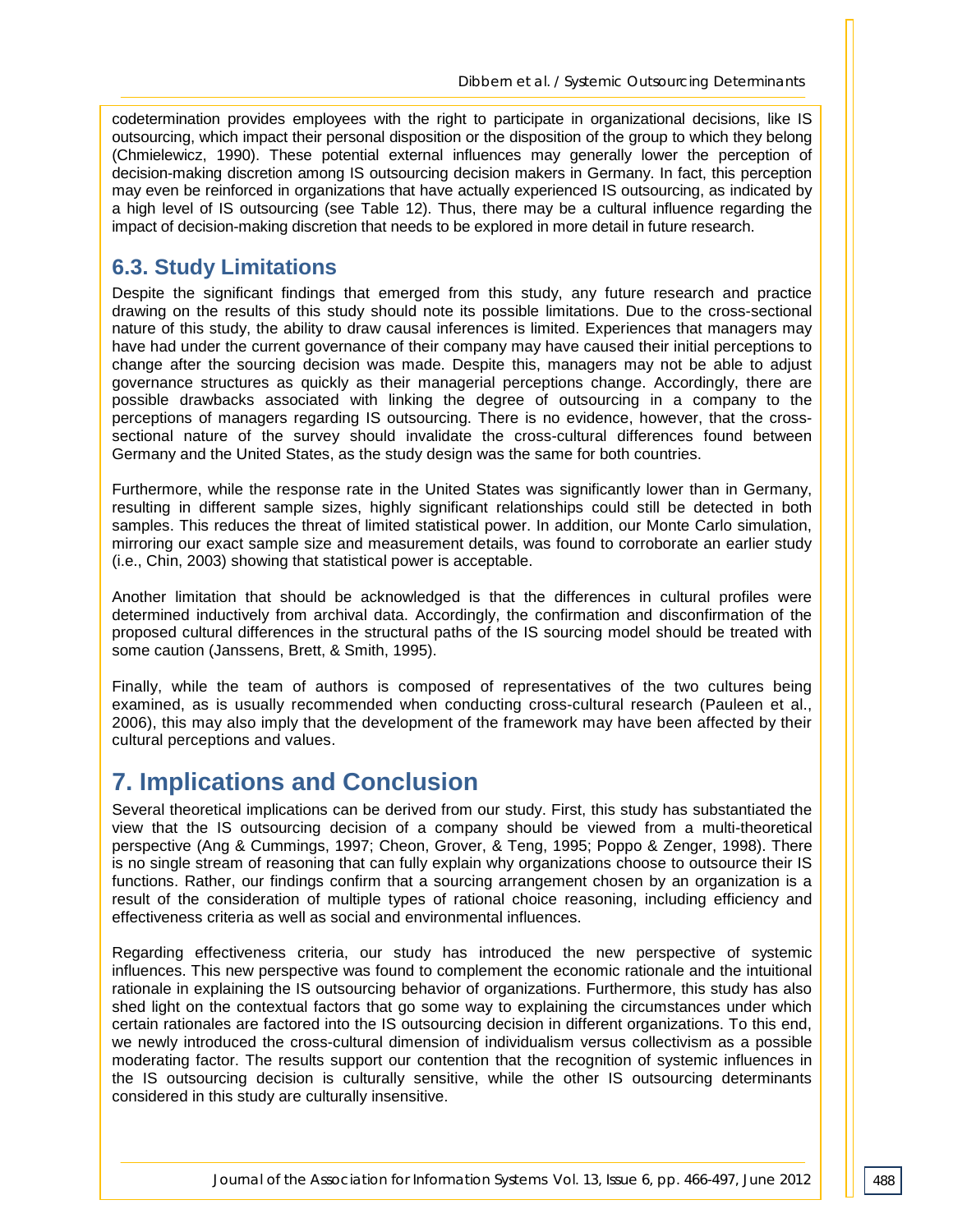Both of these new perspectives – systemic influences and the moderating role of culture – should prove to be fertile grounds for future research. The relatively strong impact of systemic influences on the IS outsourcing decision found in this study points to the necessity for a much deeper understanding of interdependencies among IS components and IS functions as well as interdependencies between IS and non IS functions in IS outsourcing decision making. Previous research has focused strongly on studying the sourcing of individual IS professionals, IS functions, or IS projects as units of analysis. However, each of these organizational entities is responsible for creating particular IS effects that should be integrated into a coherent whole, possibly under one common architecture.

Regarding existing interfaces between particular IS artifacts (i.e., products), corresponding interfaces should exist between the resources that provide them (Schilling, 2002). In-house and outsourced provision may, therefore, be seen not only as two alternative organizational arrangements for performing particular IS functions or creating particular IS artifacts, but also as alternative arrangements that can be utilized to manage the interdependencies between IS artifacts and IS functions.

An understanding of what kind of knowledge architecture is required for a particular IS product architecture seems to be essential for grasping this issue. Further clarification should be sought as to whether systemic roles and responsibilities should have a narrow or a rather wide distribution across organizational units, and whether they should be located inside or outside the boundaries of a firm (Brusoni et al., 2001). The introduction of systemic influences on the IS outsourcing decision, as outlined in this study, opens up a variety of opportunities to research the interplay between product architectures, knowledge architectures, and internal versus external governance architectures.

Since IS outsourcing is a globally influential management practice, the impact of national peculiarities also requires more attention. This study has highlighted the impact of national context on a company's IS sourcing decision. As shown by Kumar, Bjorn-Andersen, and King (1990), differences in the values and norms of nations may translate into different IS design values. Differences in IS design values, in turn, may lead to differences in IS artifacts and associated IS architectures. While this study has incorporated the cultural dimension of individualism versus collectivism into its theoretical frame in an indirect way (by drawing on known country differences in this dimension), future research may do so explicitly by actually measuring the cultural values of IS professionals of different nations, comparing IS artifacts between nations, and examining how such differences influence IS outsourcing decision making and management.

Finally, future research may examine in more detail how the alternative rationales of the IS outsourcing decision are aggregated to result in a final outcome that is either for or against outsourcing. In particular, the interaction between different rationales should be explored in more detail. Such a theory of multiple IS outsourcing rationales may account for the reinforcing, conflicting, and dominating rationales for the IS outsourcing decision; this would be consistent with the theory of multiple contingencies (Sambamurthy & Zmud, 1999).

# **Acknowledgements**

We would like to thank the Senior Editor, Varun Grover, and the anonymous reviewers for their very helpful comments in the revision process. We would also like to thank Anand Gopal, Sandra Slaughter, Thomas Huber, and Oliver Krancher for providing valuable feedback on earlier versions of this paper, as well as Rudy Hirschheim for supporting the data gathering process. This research was partially supported by World Class University program funded by the Ministry of Education, Science and Technology through the National Research Foundation of Korea (R31-20002) and by the Sogang University Research Grant of 2011. Finally, we gratefully acknowledge financial support from the Deutsche Forschungsgemeinschaft (DFG) for this research.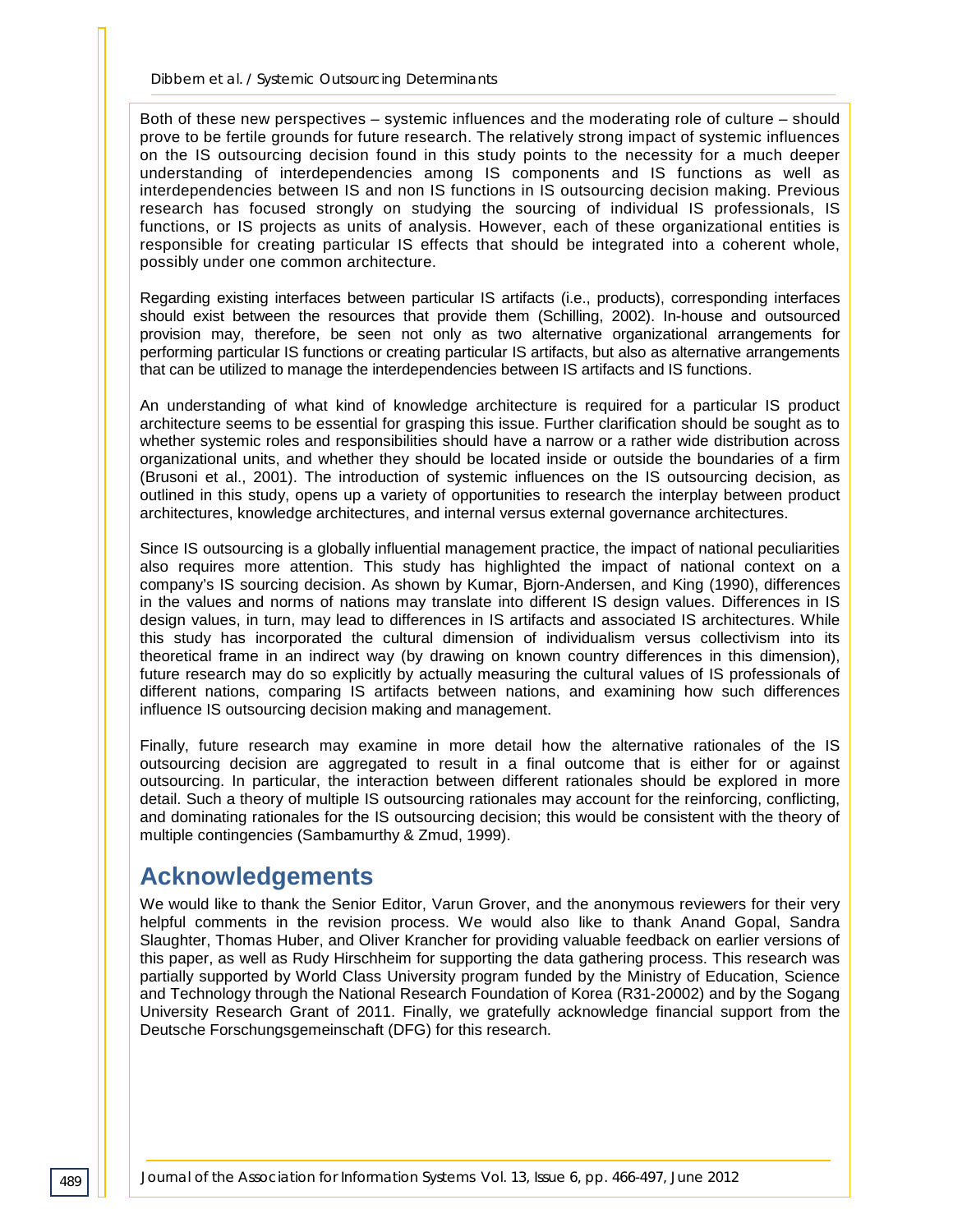# **References**

- Ajzen, I., & M. Fishbein (1980). *Understanding attitudes and predicting social behavior*. Englewood Cliffs, NY: Prentice Hall.
- Alter, S. (2004). Desperately seeking systems thinking in the information systems discipline. *Proceedings of ICIS-25, the International Conference on Information Systems, Washington, DC,* 757-769.
- Ang, S., & Cummings, L. L. (1997). Strategic response to institutional influences on information systems outsourcing. *Organization Science, 8*(3),235-256.
- Ang, S., & Slaughter, A. S. (2001). Work Outcomes and Job Design for Contract versus Permanent Information Systems Professionals on Software Development Teams. *MIS Quarterly, 25*(3), 321-350.
- Ang, S., & Straub, D. (2002). Costs, transaction-specific investments and vendor dominance of the marketplace: The economics of IS outsourcing. In R. Hirschheim, A. Heinzl, & J. Dibbern (Eds.), *Information systems outsourcing: Enduring themes, emergent patterns, and future directions*. Berlin: Springer-Verlag.
- Ang, S., & Straub, D. W. (1998). Production and transaction economies and IS outsourcing: A Study of the U.S. Banking Industry. *MIS Quarterly, 22*(4), 535-552.
- Apte, U. M., Sobol, M. G., Hanaoka, S., Shimada, T., Saarinen, T., Salmela, T., & Vepsalainen, A. P. J. (1997). IS outsourcing practices in the USA, Japan and Finland: A comparative study. *Journal of Information Technology, 12*(4), 289-304.
- Argyres, N. S., & Liebeskind, J. P. (1999). Contractual commitment, bargaining and governance inseparability: Incorporating history into transaction cost theory. *Academy of Management Review*, *24*(1), 49-63.
- Ariav, G., & Ginzberg, M. J. (1985). DSS design: a systemic view of decision support. *Communications of the ACM*, *28*(10), pp. 1045-1052.
- Armstrong, J. S., & Overton, T. S. (1977). Estimating nonresponse bias in mail surveys. *Journal of Marketing Research*, *14*(3), 396-402.
- Aubert, B. A., Patry, M., & Rivard, S. (1996). Development of measures to assess dimensions of IS operation transactions. *Omega, International Journal of Management Sciences, 24*(6), 661- 680.
- Bacon, C. J., & Fitzgerald, B. (2001). A systemic framework for the field of information systems. *The DATABASE for Advances in Information Systems*, *32*(2), 46-67
- Bagozzi, R. P., & Phillips, L. W. (1982). Representing and testing organizational theories: A holistic construal. *Administrative Science Quarterly*, *27*(3), 459-489.
- Bagozzi, R. P., & Yi, Y. (1988). On the evaluation of structural equation models. *Journal of the Academy of Marketing Science*, *16*(1), 74-94.
- Bansler, J., & Havn, E. (1994). Information systems development with generic systems. *Proceedings of the European Conference of Information Systems, Breukelen, The Netherlands*, 707-718.
- Baron, R. M., & Kenny, D. A. (1986). The moderator-mediator variable distinction in social psychological research: Conceptual, strategic, and statistical considerations. *Journal of Personality and Social Psychology*, *51*(6), 1173-1182.
- Barthélemy, J. (2001). The hidden costs of IT outsourcing. *MIT Sloan Management Review*, *42*(3), 60-69.
- Barthélemy, J., & Geyer, D. (2001). IT outsourcing: Evidence from France and Germany. *European Management Journal*, 19(2), 195-202.
- Barthélemy, J., & Geyer, D. (2005). An empirical investigation of IT outsourcing versus quasioutsourcing in France and Germany. *Information & Management, 42*(4), 533-542.
- von Bertalanffy, L. (1979). *General systems theory* (Rev. ed., Vol. 6). New York: Braziller.
- Bhagat, R. S., Kedia, B. L., Harveston, P. D., & Triandis, H. C. (2002). Cultural variations in the crossborder transfer of organizational knowledge: An integrative framework. *The Academy of Management Review*, *27*(2), 204-221.
- Brusoni, S., Prencipe, A., & Pavitt, K. (2001). Knowledge specialization, organizational coupling, and the boundaries of the firm: Why do firms know more than they make? *Administrative Science Quarterly*, *46*(4), 597-621.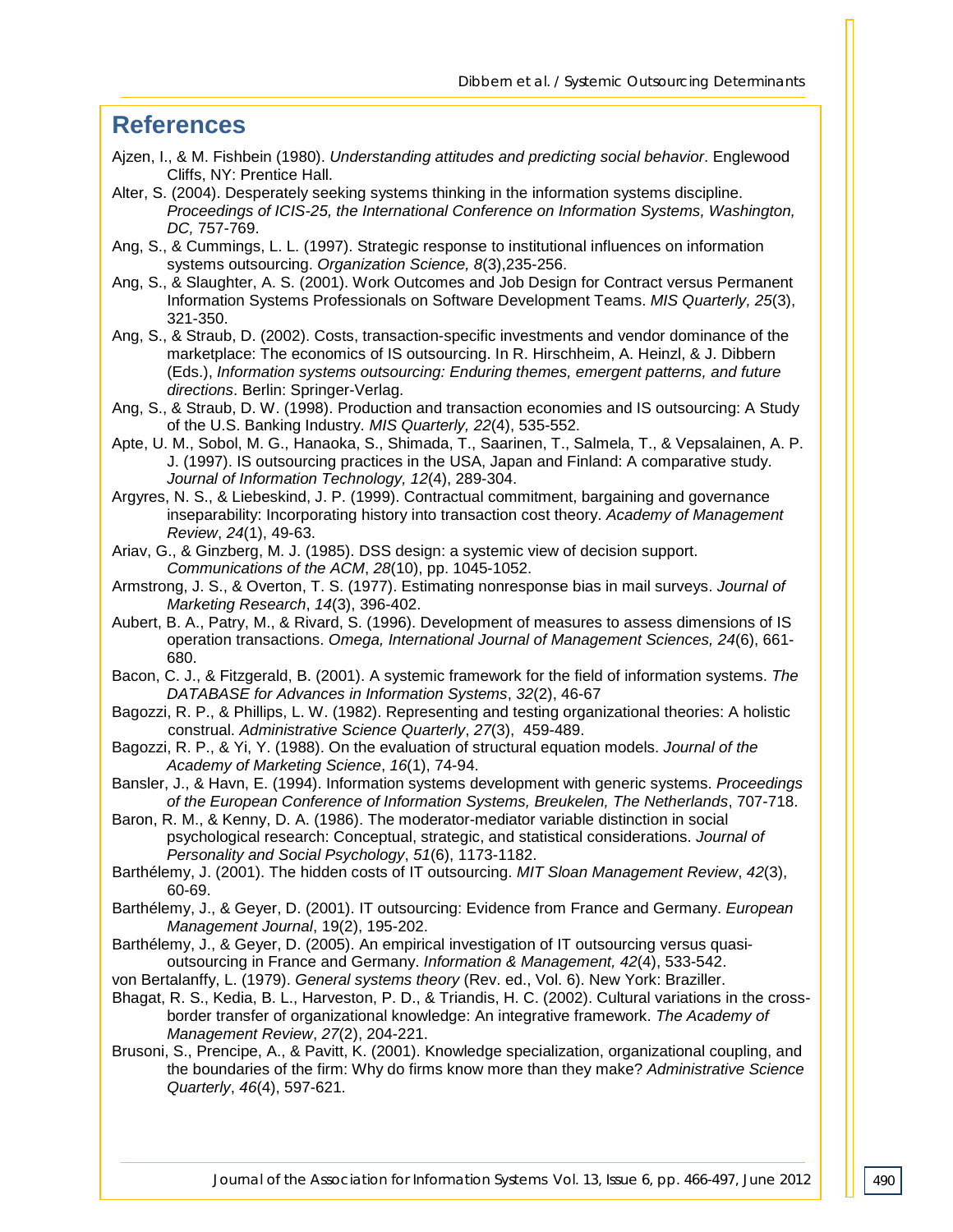*Dibbern et al. / Systemic Outsourcing Determinants*

Carpenter, M. A., & Golden, B. R. (1997). Perceived managerial discretion: A study of cause and effect. *Strategic Management Journal*, *18*(3), 187-206.

- Cheng, T.-K., Sculli, D., & Chan, F. S.-F. (2001). Relationship dominance rethinking management theories from the perspective of methodological individualism. *Journal of Managerial Psychology*, *16*(2), 97-105.
- Cheon, M. J., Grover, V., & Teng, J. T. C. (1995). Theoretical perspectives on the outsourcing of information systems. *Journal of Information Technology, 10*(4), 209-210.
- Chin, W. W. (1998a). Issues and opinion on structural equation modeling. *MIS Quarterly*, *22*(1), VII-XVI.
- Chin, W. W. (1998b). The Partial least squares approach for structural equation modeling. In G. A. Marcoulides (Ed.), *Modern methods for business research* (pp. 295-336). Hillsdale: Lawrence Erlbaum Associates.
- Chin, W. W. (2003). A Permutation Procedure for Multigroup Comparison of PLS Models. In M. Valares, M. Tenenhaus, P. Coelho, V. Vinzi, and A. Morineau (Eds.), *PLS and Related Methods, Proceedings of the PLS '03 International Symposium* (pp. 33-43).
- Chin, W. W., & Newsted, P. R. (1999). Structural equation modeling: analysis with small samples using partial least squares. In R. Hoyle (Ed.), *Statistical strategies for small sample research* (pp. 307-341). Thousand Oaks, CA: Sage Publications.
- Chin, W. W., Schwarz, A., & Johnson, N. (2008). A fast form approach to measuring technology acceptance and other constructs. *MIS Quarterly*, *32*(4), 687-703.
- Chmielewicz, K. (1990). Codetermination. In E. Grochla & E. Gaugler (Eds.), *Handbook of German Business Management* (Vol. 2, pp. 412-438). Stuttgart: C. E. Poeschel Verlag.
- Clark, T. D., Jr., Zmud, R. W., & McCray, G. E. (1995). The outsourcing of information services: Transforming the nature of business in the information industry. *Journal of Information Technology*, *10*(4), 221-237.
- Cordano, M., & Frieze, I. H. (2000). Pollution reduction preferences of U.S. environmental managers: Applying Ajzen`s theory of planned behavior. *Academy of Management Review*, *43*(4), 627- 641.
- Cross, J. (1995). IT outsourcing: British Petroleum. *Harvard Business Review*, *73*, 94-102.
- Davis, G. B., & Olson, M. H. (1985). *Management information systems conceptual foundations, structure, and development* (2nd ed.). New York: McGraw-Hill.
- DeLone, W. H., & McLean, E. R. (1992). Information systems success: The quest for the dependent variable. *Information Systems Research, 3*(1), 60-95.
- Dibbern, J., Goles, T., Hirschheim, R. A., & Jayatilaka, B. (2004). Information systems outsourcing: A survey and analysis of the literature. *The DATABASE for Advances in Information Systems*, *35*(4), 6-102.
- Dibbern, J., & Heinzl, A. (2009). Outsourcing of information systems functions in small and medium sized enterprises: A test of a multi-theoretical model. *Business & Information Systems Engineering*, *1*(1), 101-110.
- Dibbern, J., Winkler, J., & Heinzl, A. (2008). Explaining variations in client extra costs between software projects offshored to india. *MIS Quarterly*, *32*(2), 333-366.

DiMaggio, P. J., & Powell, W. W. (1983). The iron cage revised: Institutional isomorphism and collective rationality in organizational fields. *American Sociological Review, 48*(2), 147-160.

DiRomualdo, A., & Gurbaxani, V. (1998). Strategic intent for IT outsourcing. *Sloan Management Review*, *39*(4), 67-80.

- Douglas, S. P., & Craig, S. C. (1999). *International marketing research*. Enlewood Cliffs, NJ: Prentice-Hall.
- Edgington, E. S. (1987). *Randomization Tests* (2<sup>nd</sup> ed.). New York: Marcel Dekker Inc.
- Eisenhardt, K. M., & Zbaracki, M. J. (1992). Strategic decision making. *Strategic Management Journal, 13,* 17-37.
- England, G. W. (1983). Japanese and American management: Theory z and beyond. *Journal of International Business Studies, 14*(2), 131-141.
- Fornell, C. (1989). The blending of theoretical empirical knowledge in structural equations with unobservables. In H. Wold (Ed.), *Theoretical empiricism: A general rationale for scientific model-building* (pp. 153-174). New York: Paragon House.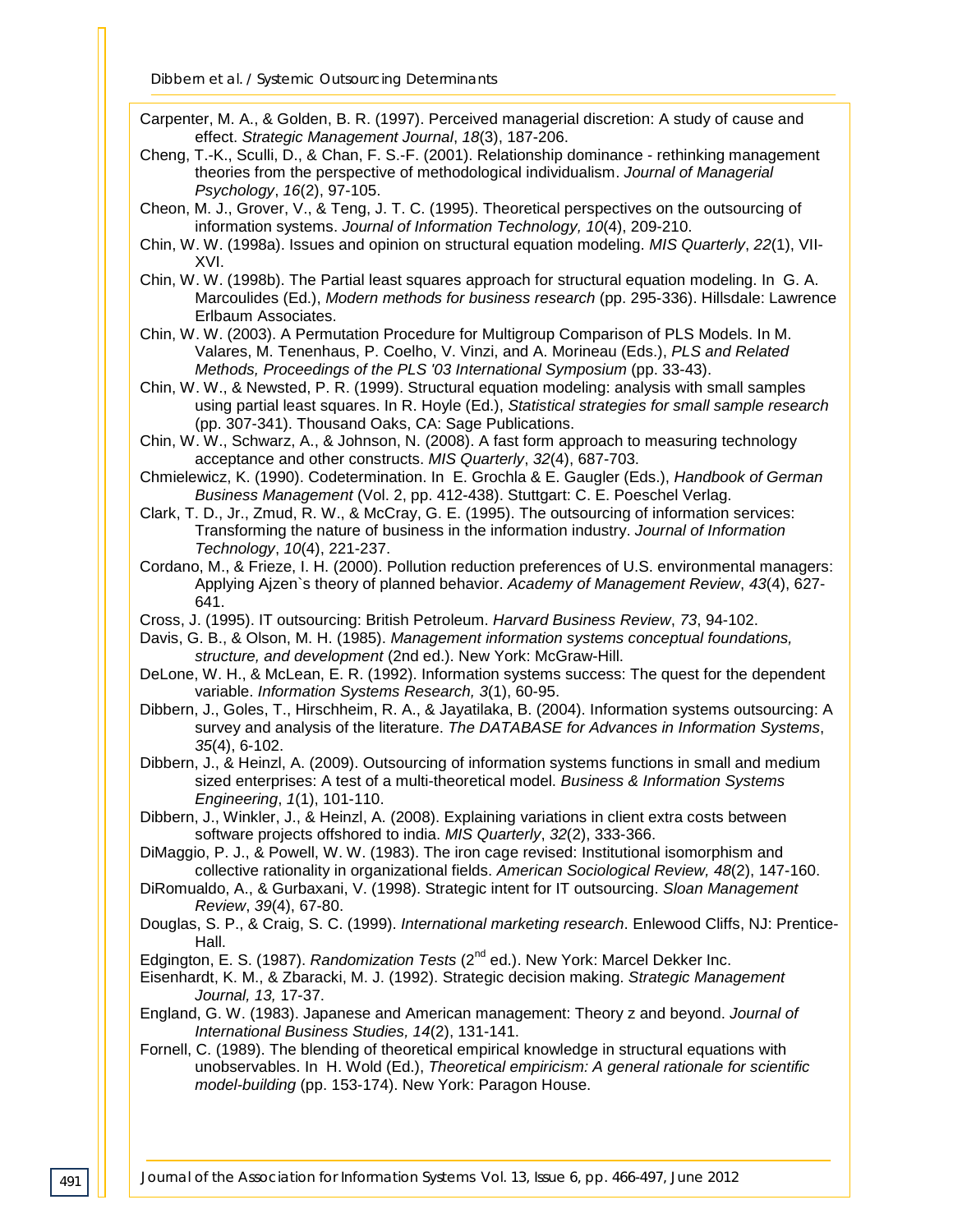- Good, P. (2000) *Permutation tests: A practical guide to resampling methods for testing hypotheses* (2<sup>nd</sup> ed.). New York: Springer-Verlag.
- Hambrick, D. C., & Finkelstein, S. (1987). Managerial discretion: A bridge between polar views of organizational outcomes. *Research in Organizational Behavior, 9*, 369-406.

Hamilton, S., & Chervany, N. L. (1981). Evaluating information system effectiveness part I: Comparing evaluation approaches. *MIS Quarterly*, *5*(3), 55-69.

Hampden-Turner, C., & Trompenaars, A. (1993). *The seven cultures of capitalism: value systems for creating wealth in the United States, Japan, Germany, France, Britain, Sweden, and the Netherlands* (1st ed.). New York: Doubleday.

Harzing, A.-W. (2000). Cross-national industrial mail surveys: Why do response rates differ between countries? *Industrial Marketing Management*, *29*(3), 243-254.

- Hirschheim, R. A., & Lacity, M. C. (2000). The myths and realities of information technology insourcing. *Communications of the ACM*, *43*(2),99-107.
- Hofstede, G. (1980). *Culture's consequences: International differences in work-related values* (Abridged ed.). Beverly Hills: Sage Publications.
- Hofstede, G. (1983a). The cultural relativity of organizational practices and theories. *Journal of International Business Studies*, *14*(2), 75-89.
- Hofstede, G. (1983b). National culture in four dimensions. *International Studies of Management and Organization*, *13*(2), 46-74.
- Hofstede, G. (1991). *Cultures and organizations: Software of the mind*. London: McGraw-Hill.
- Hofstede, G. (1993). Cultural constraints in management theories. *Academy of Management Executive*, *7*(1), 81-94.
- Hofstede, G. (1994). Management scientists are human. *Management Science*, *40*(1), 4-13.
- Hui, C. H., & Triandis, H. C. (1986). Individualism-collectivism: A study of cross-cultural research. *Journal of Cross-Cultural Psychology, 17*, 222-248.
- Ives, B., & Learmonth, G. P. (1984). The information system as a competitive weapon. *Communications of the ACM*, *27*(12), 1193-1201.
- Jaccard, J., Turrisi, R., & Wan, C. K. (1990). *Interaction effects in multiple regression*. Newbury Park, CA: Sage Publications.
- Jacobides, M. G., & Billinger, S. (2006). Designing the boundaries of the firm: From make, buy, or ally to the dynamic benefits of vertical architecture. *Organization Science*, *17*(2), 249-261.
- Janssens, M., Brett, J. M., & Smith, F. J. (1995). Confirmatory cross-cultural research: Testing the viability of a corporation-wide safety policy. *Academy of Management Journal*, *38*(2), 364- 382.
- Keil, M., Tan, B. C. Y., Wei, K.-K., Saarinen, T., Tuunainen, V., & Wassenaar, A. (2000). A crosscultural study on escalation of commitment behavior in software projects. *MIS Quarterly*, *24*(2), 299-325.
- Kieser, A. (1990). Organizational culture. In E. Grochla & E. Gaugler (Eds.), *Handbook of German Business Management* (Vol. 2, pp. 1575-1581). Stuttgart: C. E. Poeschel Verlag.

Koffka, N. (1997). Arbeitsrecht. In *Outsourcing in Banken und Sparkassen: Strategien, Rechtsgrundlagen, Praxisbeispiele* (pp. 121-152). Stuttgart: Deutscher Sparkassen Verlag.

Kroeber, A. L., & Kluckhohn, C. (1963). *Culture: A critical review of concepts and definitions.* New York: Vintage Books.

Kumar, K., Bjorn-Andersen, N., & King, R. (1990). A cross-cultural comparison of IS designer values. *Communications of the ACM* ,*33*(5), 528-538.

Lacity, M. C., & Hirschheim, R. A. (1993). *Information systems outsourcing: Myths, metaphors, and realities*. New York: Wiley.

Lacity, M. C., Khan, S., Yan, A., & Willcocks, L. P. (2010). A review of the IT outsourcing empirical literature and future research directions. *Journal of Information Technology*, *25*(4), 395-433.

- Lacity, M. C., & Willcocks, L. P. (1995). Interpreting information technology sourcing decisions from a transaction cost perspective: Findings and critique. *Accounting, Management and Information Technologies*, *5*(3/4), 203-244.
- Lacity, M. C., & Willcocks, L. P. (1997). Information systems sourcing: Examining the privatization option in usa public administration. *Information Systems Journal*, *7*, 83-108.
- Lacity, M. C., & Willcocks, L. P. (1998). An empirical investigation of information technology sourcing practices: Lessons from experience. *MIS Quarterly*, *22*(3), 363-408.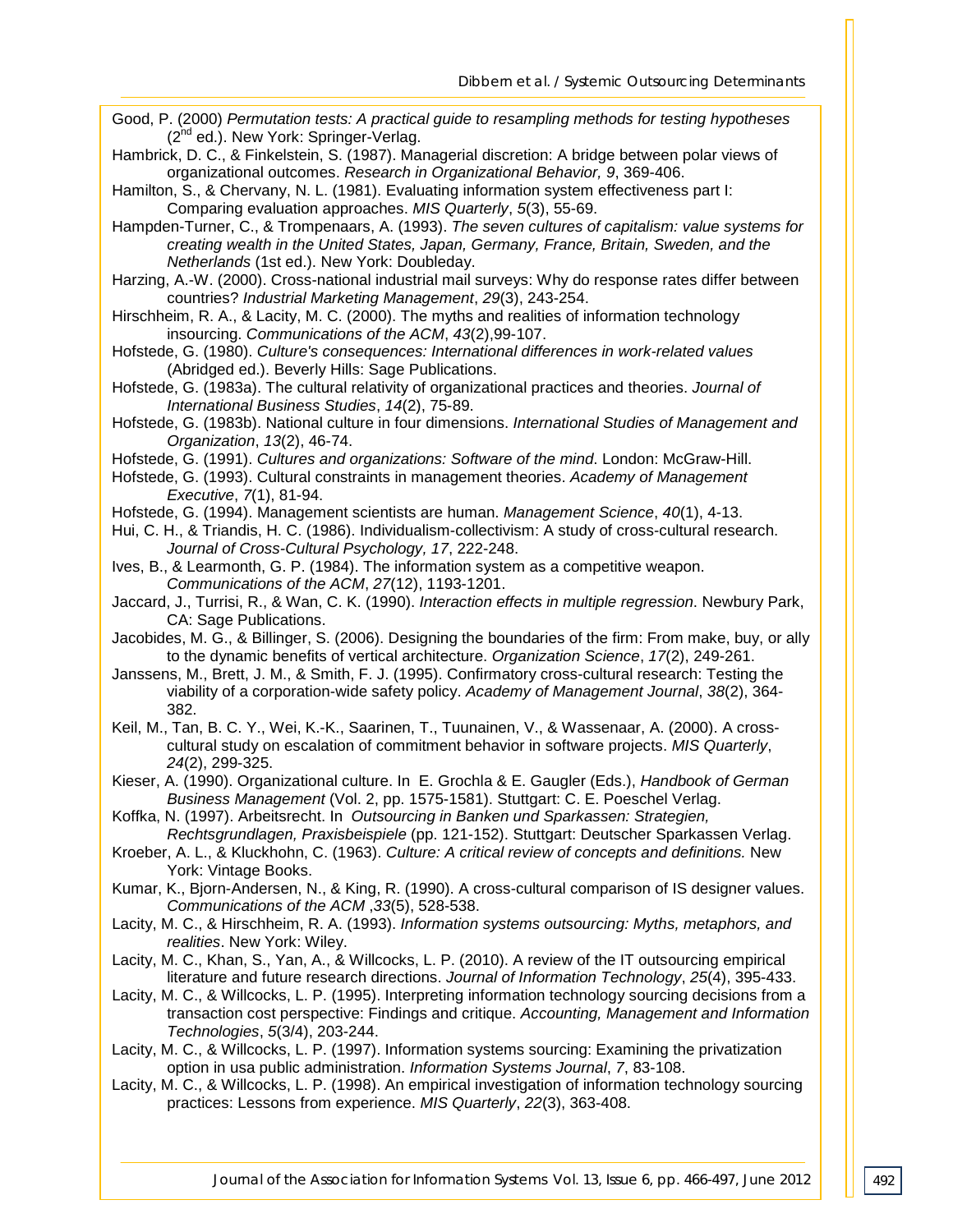Lacity, M. C., Willcocks, L. P., & Feeny, D. F. (1995). IT outsourcing: Maximize flexibility and control. *Harvard Business Review, 73*(3), 84-93.

Levina, N., & Ross, J. W. (2003). From the vendor's perspective: Exploring the value proposition in information technology outsourcing. *MIS Quarterly*, *27*(3), 331-364.

Loh, L., & Venkatraman, N. (1992). Diffusion of information technology outsourcing: influence sources and the Kodak effect. *Information Systems Research, 3*(4), 334-358.

Luhmann, N. (1994). *Soziale Systeme*. Frankfurt am Main: Suhrkamp.

Lytle, A. L., Brett, J. M., Barsness, Z. I., Tinsley, C. H., & Janssens, M. (1995) A paradigm for confirmatory cross-cultural research in organizational behavior. In B. M. Staw & L. L. Cummings (Eds.), *Research in organizational behavior* (Vol. 17, pp. 167-214). Greenwich, CT: JAI Press,

Mardia, K. V. (1970). Measures of multivariate skewness and kurtosis with applications. *Biometrika*, *57*, 519-530.

McFarlan, F. W. (1985). Information technology changes the way you compete. *Harvard Business Review, 62*(3), 98-103.

McLellan, K. L., Marcolin, B. L., & Beamish, P. W. (1995). Financial and strategic motivations behind IS outsourcing. *Journal of Information Technology, 10*(4), 299-321.

- Milgrom, P., & Roberts, J. (1995). Complementarities and fit: Strategy, structure and organizational change in manufacturing. *Journal of Accounting and Economics*, *19,* 179-208.
- Milgrom, P., & Roberts, J. (1990). The economics of modern manufacturing: Technology, strategy and organization. *The American Economic Review*, *80*(3), 511-528.
- Mohr, L. B. (1991). *Understanding significance testing*. Newbury Park, CA: Sage Publications.
- Muthén, L. K., & Muthén, B. O. (2002). How to use a Monte Carlo study to decide on sample size and determine power. *Structural Equation Modeling, 9*(4), 599-620.

Nam, K., Rajagopalan, S., Rao, H. R., & Chaudhury, A. (1996). A two-level investigation of information systems outsourcing. *Communications of the ACM* (39) 7, 36-44.

- OECD. (2002). *OECD information technology outlook: ICTs and the information economy.* Paris: OECD Publications Service.
- Orton, J. D., Weick, K. E. (1990). Loosely coupled systems: A reconceptualization. *Academy of Management Review*, *15*(2), 203-223.
- Osgood, C. E., Suci, G. J., & Tannenmann, P. H. (1957). *The measurement of meaning*. Urbana, IL: University of Ilinois Press.
- Parson, T., & Shils, E. A. (1951). *Towards a general theory of action.* Cambridge, Mass.: Harvard University Press.
- Pauleen, D. J., Evaristo, R., Davison, R. M., Ang, S., Alanis, M., & Klein, S. (2006). Cultural bias in information systems research and practice: Are you coming from the same place I am? *Communications of AIS*, *17*(17), 354-372.

Paulson Gjerde, K. A., Slotnick, S. A., & Sobel, M. J. (2002). New product innovation with multiple features and technology constraints. *Management Science*, *48*(10),1268-1284.

- Peter, J. (1981). Reliability: A review of psychometric basics and recent marketing practices. *Journal of Marketing Research*, *16*, 6-17.
- Pfeffer, J. (1981). *Power in organizations*. Marshfield, Mass.: Pitman.
- Pfeffer, J., & Salancik, G. R. (1974). Organizational decision making as a political process: The case of a university budget. *Administrative Science Quarterly*, *19*(2)*,* 135-151.
- Podsakoff, P. M., & Organ, D. W. (1986). Self-reports in organizational research: Problems and prospects. *Journal of Management*, *12*(4), 531-544.
- Poppo, L., & Zenger, T. (1998). Testing alternative theories of the firm: Transaction cost, knowledgebased, and measurement explanations for make-or-buy decisions in information services. *Strategic Management Journal*, *19*, 853-877.

Preston, D. S., Karahanna, E., & Rowe, F. (2006). Development of shared understanding between the chief information officer and top management team in U.S. and French Organizations: A cross-cultural comparison. *IEEE Transactions on Engineering Management*, *53*(2), 191-206.

Rapoport, A. (1988). *Allgemeine Systemtheorie*. Darmstadt: Verlag Darmstädter Blätter.

Ray, G., Muhanna, W. A., & Barney, J. B. (2005). Information technology and the performance of the customer service process: A resource-based analysis. *MIS Quarterly*, *29*(4), 625-652.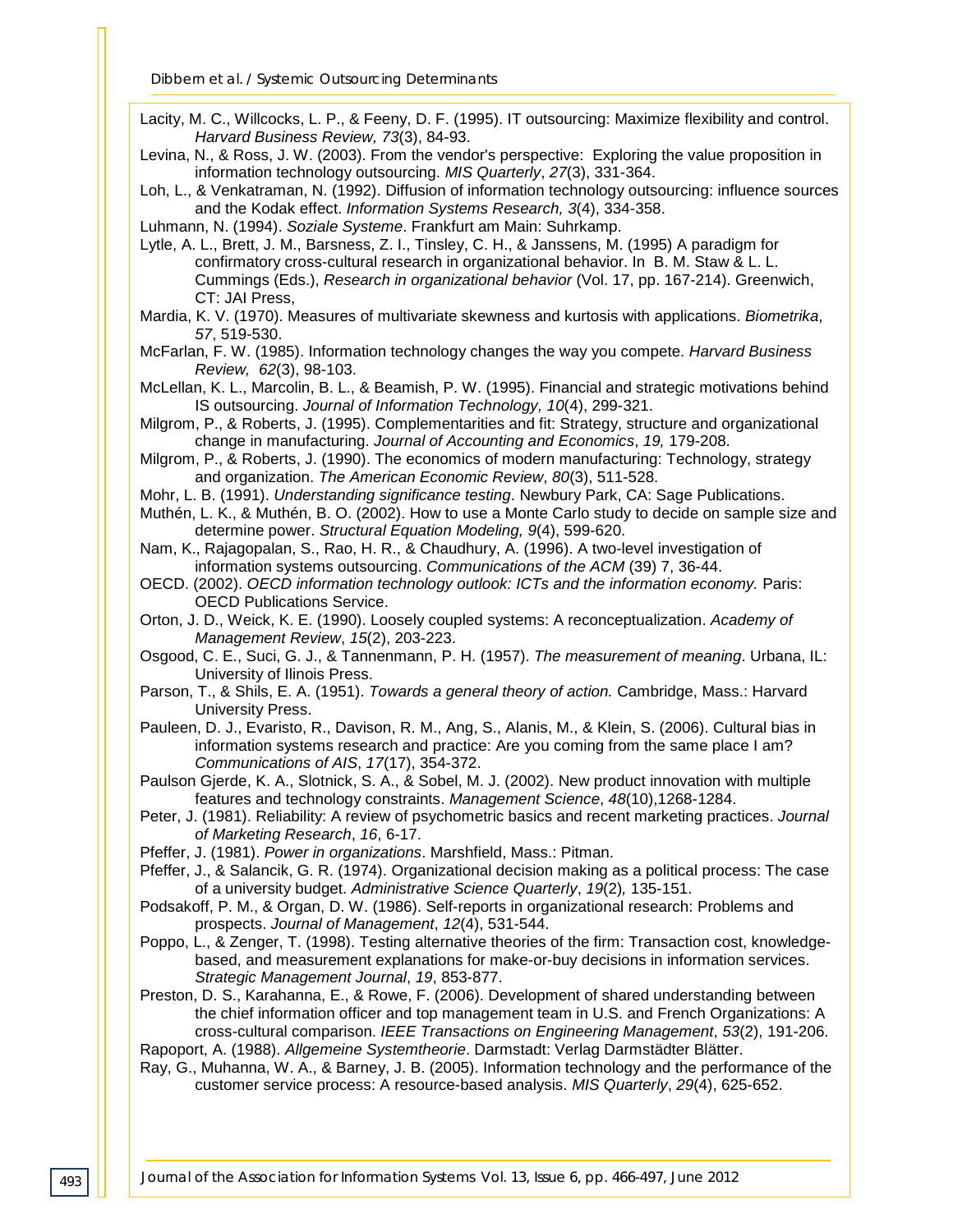- Richardi, R. (1990). Labour Right. In E. Grochla & E. Gaugler (Eds.), *Handbook of German Business Management* (Vol. 2, pp. 1278-1290). Stuttgart: C. E. Poeschel Verlag.
- Sambamurthy, V., & Zmud, R. W. (1999). Arrangements for IT governance: A theory of multiple contingencies. *MIS Quarterly*, *23*(3), 261-290.
- Schilling, M. A. (2002). Toward a general modular systems theory and its application to interfirm product modularity. *Academy of Management Review*, *25*(2), 312-334.
- Sterman, J. D. (2000). *Business dynamics: Systems thinking and modeling for a complex world*. Boston: Irwin McGraw-Hill.
- Swanson, E. B., & Beath, C. M. (1989). Maintaining information systems in organizations. Chichester, England: Wiley.
- Tanriverdi, H., Konana, P., & Ge, L. (2007). The choice of sourcing mechanisms for business processes. *Information Systems Research, 18*(3),280-299.
- Teng, J. T. C., Cheon, M. J., & Grover, V. (1995). Decisions to outsource information systems functions: Testing a strategy-theoretic discrepancy model. *Decision Sciences, 26*(1), 75-103.
- Thompson, R. L. (1967). *Organizations in action*. New York: McGraw-Hill.
- Tiwana, A., & Bush, A. A. (2007). A comparison of transaction cost, agency, and knowledge-based predictors of it outsourcing decisions: A U.S.-Japan cross-cultural field study. *Journal of Management Information Systems*, *24*(1), 259-300.
- TPI. (2005). *The TPI index: An informed view of the state of the global outsourcing market*. Available from www.tpi.net
- Triandis, H. C. (1982). Dimensions of cultural variations as parameters of organizational theories. *International Studies of Management and Organization*, *12*(4), 139-169.
- Trompenaars, A., & Hamden-Turner, C. (1994). *Riding the waves of culture : Understanding diversity in global business*. Burr Ridge: Irwin Professional Pub.
- Wade, M., & Hulland, J. (2004). The resource-based view and information systems research: Review, extension, and suggestions for future research. *MIS Quarterly*, *28*(1), 107-142.
- Wernerfelt, B. (1984). A resource-based view of the firm. *Strategic Management Journal, 5,* 171-180.
- Willcocks, L. P., & Fitzgerald, G. (1993). Market as opportunity? Case studies in outsourcing
- information technology and services. *Journal of Strategic Information Systems, 2*(3), 223-242. Williamson, O. E. (1981). The economics of organization: The transaction cost approach. *American Journal of Sociology, 87*(3), 548-577.
- Williamson, O. E. (1985). *The economic institutions of capitalism : Firms, markets, relational contracting*. New York: Free Press.
- Wolstenholme, E. F. (2003). A core set of archetypal structures in systems dynamics. *Systems Dynamics Review*, *19*(1), 7-26.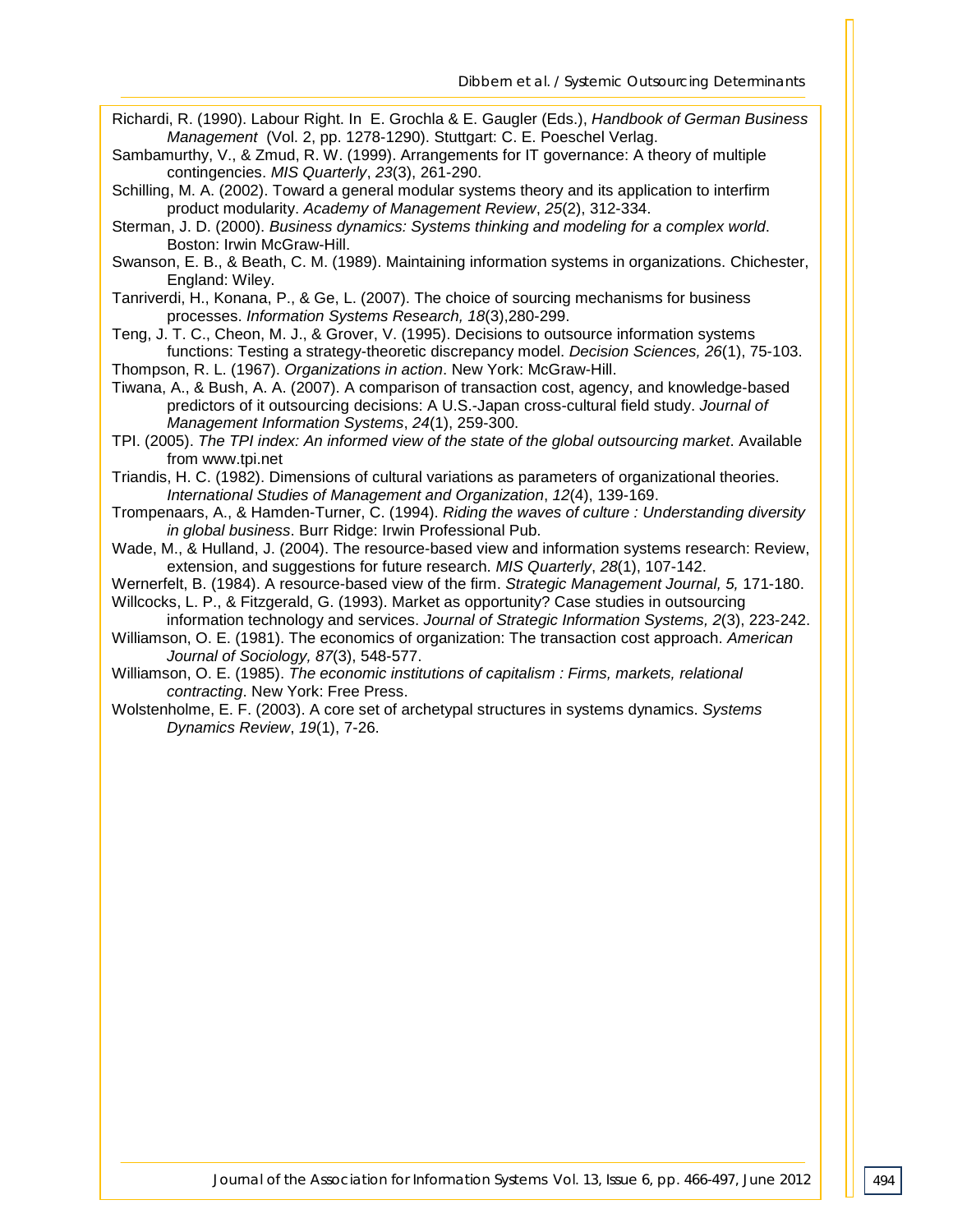# **Appendix**

| Table A-1. PLS Cross-loadings for German Sample |           |           |                  |      |         |                   |          |          |
|-------------------------------------------------|-----------|-----------|------------------|------|---------|-------------------|----------|----------|
|                                                 | <b>PC</b> | <b>TC</b> | <b>Firm size</b> | Out  | Sys_Imp | <b>Discretion</b> | Sys_View | Ext_Infl |
| Pc1                                             | 0.85      | 0.57      | 0.05             | 0.34 | 0.40    | 0.16              | 0.44     | 0.25     |
| Pc3                                             | 0.88      | 0.44      | 0.10             | 0.38 | 0.49    | 0.12              | 0.42     | 0.33     |
| Tc1                                             | 0.53      | 0.90      | 0.12             | 0.36 | 0.33    | 0.14              | 0.33     | 0.30     |
| Tc4                                             | 0.45      | 0.82      | 0.03             | 0.27 | 0.40    | 0.06              | 0.39     | 0.29     |
| No_All                                          | 0.09      | 0.07      | 1.00             | 0.01 | 0.03    | 0.01              | 0.13     | 0.00     |
| Out1                                            | 0.40      | 0.36      | 0.03             | 0.96 | 0.41    | 0.05              | 0.35     | 0.36     |
| Out <sub>2</sub>                                | 0.41      | 0.37      | 0.01             | 0.96 | 0.43    | 0.04              | 0.38     | 0.32     |
| Out3                                            | 0.38      | 0.36      | 0.02             | 0.96 | 0.41    | 0.04              | 0.37     | 0.38     |
| Impact1                                         | 0.51      | 0.41      | 0.03             | 0.38 | 0.89    | 0.24              | 0.46     | 0.21     |
| Impact2                                         | 0.46      | 0.36      | 0.03             | 0.41 | 0.89    | 0.14              | 0.44     | 0.28     |
| Impact <sub>3</sub>                             | 0.40      | 0.34      | 0.02             | 0.35 | 0.86    | 0.16              | 0.41     | 0.22     |
| CoPro1                                          | 0.16      | 0.11      | 0.03             | 0.05 | 0.18    | 0.97              | 0.17     | 0.05     |
| CoPro2                                          | 0.14      | 0.12      | 0.07             | 0.03 | 0.21    | 0.90              | 0.17     | 0.05     |
| EmplOri1                                        | 0.34      | 0.36      | 0.08             | 0.23 | 0.40    | 0.15              | 0.77     | 0.18     |
| EmplOri2                                        | 0.47      | 0.39      | 0.17             | 0.38 | 0.41    | 0.08              | 0.87     | 0.31     |
| EmplOri3                                        | 0.41      | 0.31      | 0.03             | 0.33 | 0.39    | 0.22              | 0.83     | 0.17     |
| EmplOri4                                        | 0.44      | 0.34      | 0.14             | 0.33 | 0.46    | 0.15              | 0.89     | 0.19     |
| Other1                                          | 0.37      | 0.37      | 0.03             | 0.34 | 0.28    | 0.07              | 0.25     | 0.92     |
| Other <sub>2</sub>                              | 0.35      | 0.35      | 0.03             | 0.33 | 0.27    | 0.07              | 0.27     | 0.93     |
| Other <sub>3</sub>                              | 0.33      | 0.31      | 0.01             | 0.34 | 0.27    | 0.03              | 0.22     | 0.92     |
| Other4                                          | 0.26      | 0.28      | 0.03             | 0.33 | 0.22    | 0.09              | 0.22     | 0.89     |
| Other <sub>5</sub>                              | 0.23      | 0.25      | 0.03             | 0.31 | 0.22    | 0.06              | 0.18     | 0.88     |
| Other <sub>6</sub>                              | 0.27      | 0.32      | 0.04             | 0.34 | 0.21    | 0.02              | 0.22     | 0.89     |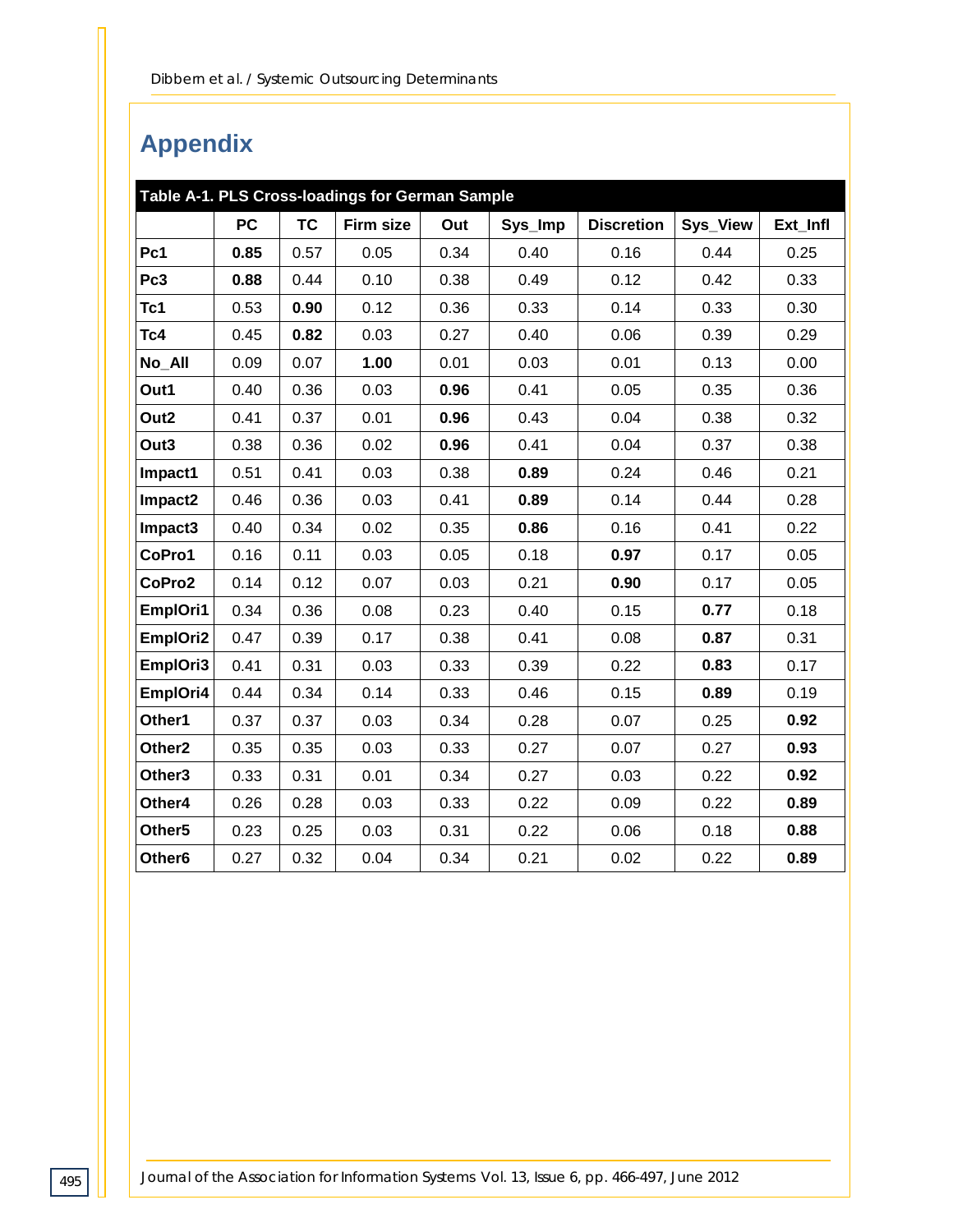| Table A-2. PLS Cross-loadings for United States Sample |           |           |           |      |         |                   |          |          |
|--------------------------------------------------------|-----------|-----------|-----------|------|---------|-------------------|----------|----------|
|                                                        | <b>PC</b> | <b>TC</b> | firm size | Out  | Sys_Imp | <b>Discretion</b> | Sys_View | Ext_Infl |
| Pc1                                                    | 0.92      | 0.39      | 0.02      | 0.36 | 0.53    | 0.01              | 0.17     | 0.30     |
| Pc3                                                    | 0.89      | 0.47      | 0.02      | 0.31 | 0.59    | 0.02              | 0.36     | 0.33     |
| Tc1                                                    | 0.31      | 0.70      | 0.02      | 0.11 | 0.31    | 0.15              | 0.34     | 0.25     |
| Tc4                                                    | 0.46      | 0.97      | 0.02      | 0.30 | 0.36    | 0.07              | 0.35     | 0.20     |
| No_All                                                 | 0.02      | 0.02      | 1.00      | 0.16 | 0.10    | 0.04              | 0.06     | 0.17     |
| Out1                                                   | 0.28      | 0.19      | 0.25      | 0.95 | 0.08    | 0.00              | 0.06     | 0.29     |
| Out <sub>2</sub>                                       | 0.36      | 0.33      | 0.11      | 0.98 | 0.19    | 0.02              | 0.01     | 0.32     |
| Out3                                                   | 0.41      | 0.27      | 0.11      | 0.94 | 0.25    | 0.04              | 0.01     | 0.37     |
| Impact1                                                | 0.62      | 0.40      | 0.16      | 0.22 | 0.92    | 0.17              | 0.37     | 0.34     |
| Impact2                                                | 0.50      | 0.31      | 0.00      | 0.16 | 0.90    | 0.11              | 0.30     | 0.44     |
| Impact3                                                | 0.56      | 0.35      | 0.09      | 0.14 | 0.94    | 0.07              | 0.44     | 0.40     |
| CoPro1                                                 | 0.01      | 0.10      | 0.04      | 0.02 | 0.13    | 1.00              | 0.10     | 0.01     |
| CoPro2                                                 | 0.11      | 0.10      | 0.03      | 0.00 | 0.09    | 0.86              | 0.04     | 0.03     |
| EmplOri1                                               | 0.19      | 0.28      | 0.12      | 0.09 | 0.34    | 0.19              | 0.77     | 0.28     |
| EmplOri2                                               | 0.34      | 0.44      | 0.05      | 0.03 | 0.31    | 0.01              | 0.84     | 0.28     |
| EmplOri3                                               | 0.25      | 0.38      | 0.12      | 0.11 | 0.40    | 0.04              | 0.91     | 0.35     |
| EmplOri4                                               | 0.19      | 0.23      | 0.08      | 0.08 | 0.35    | 0.12              | 0.89     | 0.28     |
| Other1                                                 | 0.32      | 0.25      | 0.17      | 0.28 | 0.39    | 0.05              | 0.28     | 0.93     |
| Other <sub>2</sub>                                     | 0.35      | 0.21      | 0.23      | 0.28 | 0.37    | 0.07              | 0.24     | 0.92     |
| Other3                                                 | 0.31      | 0.12      | 0.14      | 0.24 | 0.42    | 0.05              | 0.31     | 0.93     |
| Other4                                                 | 0.36      | 0.27      | 0.15      | 0.36 | 0.42    | 0.05              | 0.34     | 0.97     |
| Other <sub>5</sub>                                     | 0.34      | 0.26      | 0.17      | 0.34 | 0.39    | 0.02              | 0.41     | 0.96     |
| Other <sub>6</sub>                                     | 0.26      | 0.21      | 0.08      | 0.37 | 0.37    | 0.10              | 0.36     | 0.90     |

*Dibbern et al. / Systemic Outsourcing Determinants*